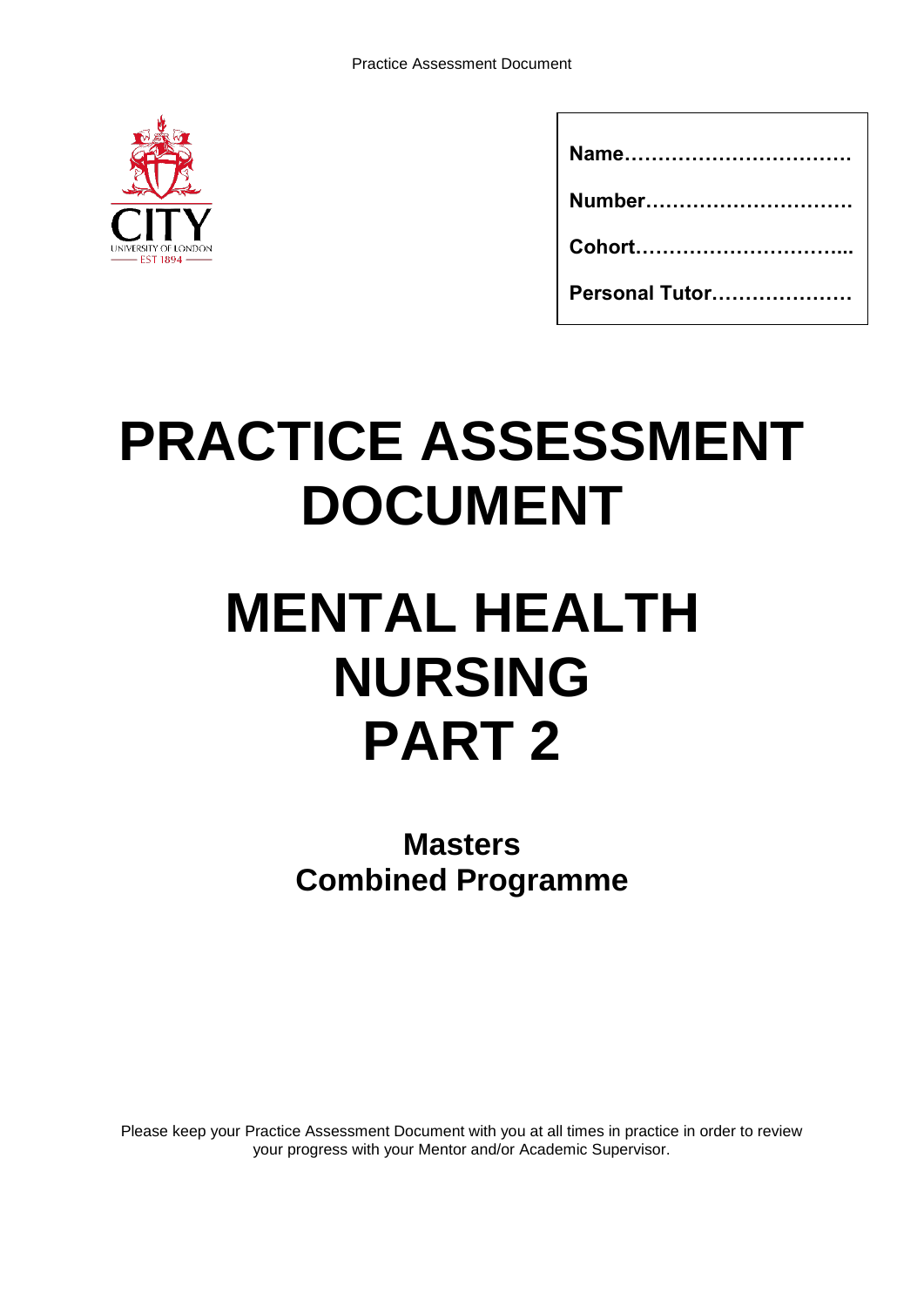| <b>Contents</b>                                    | Page           |
|----------------------------------------------------|----------------|
| Welcome to your Practice Assessment Document (PAD) | 2              |
| Guidance for using the PAD                         | 3              |
| <b>University Specific Guidelines</b>              | 4              |
| Descriptors for Assessing Students in Practice     | 6              |
| Placement 1                                        | $\overline{7}$ |
| Placement 2                                        | 17             |
| Placement 3                                        | 27             |
| Record of Additional Learning Opportunities        | 37             |
| <b>Essential Skills Cluster</b>                    | 39             |
| <b>Record of Additional Clinical Skills</b>        | 47             |
| Part 2 Practice Assessment - Episode of Care       | 48             |
| <b>Action Plan</b>                                 | 51             |
| List of Mentors/Supervisors                        | 53             |
| <b>Records of Meetings</b>                         | 55             |
| Record of Practice Clinical Experience Hours       | 57             |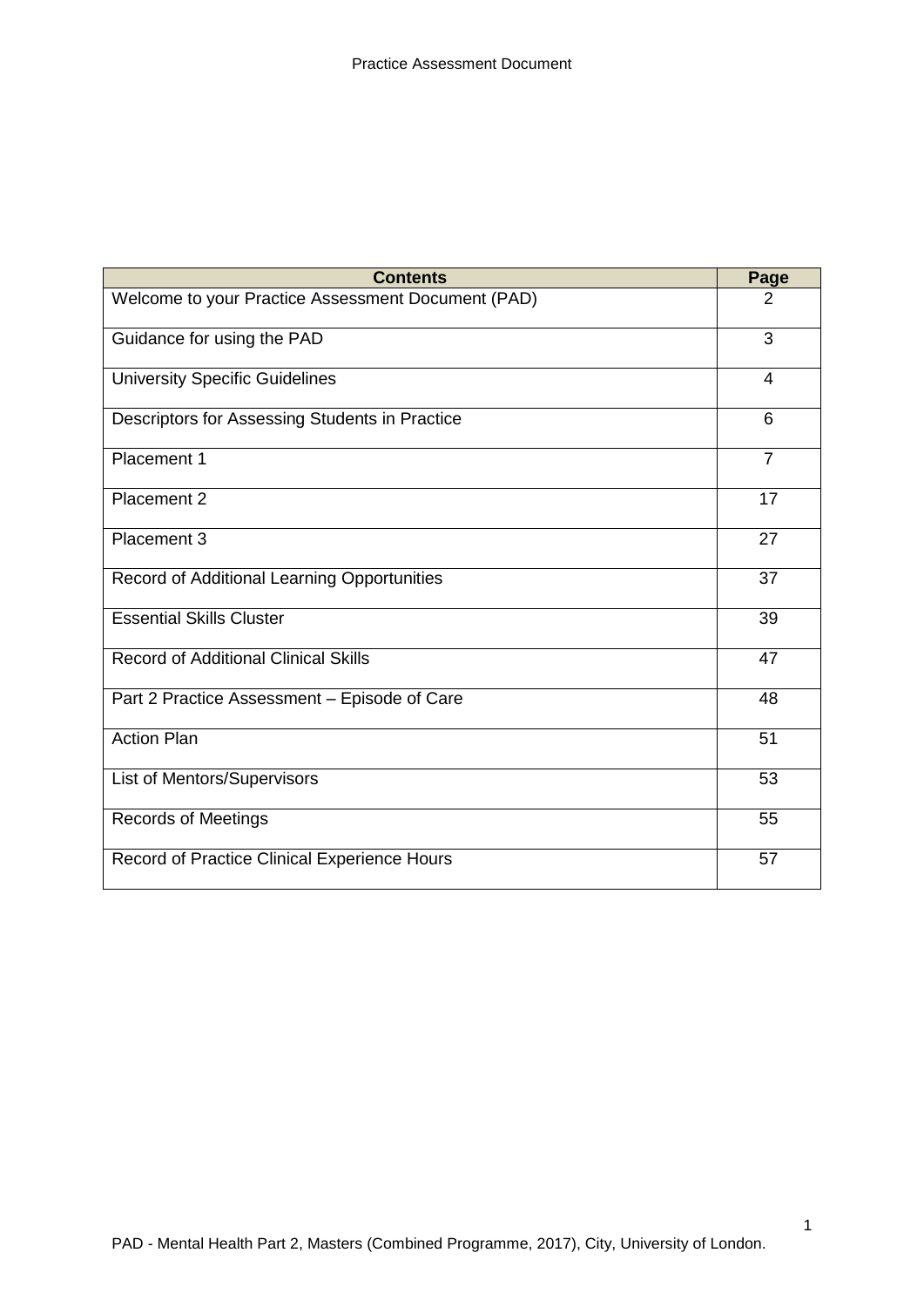#### **Welcome to your Practice Assessment Document (PAD)**

#### **Student responsibilities**

This Practice Assessment Document is designed to support and guide you towards successfully achieving the criteria set out in the Standards for Pre-Registration Nursing Education (NMC 2010).

The PAD makes up a significant part of your overall programme assessment. It will need to be processed through formal University systems. Continuous assessment is an integral aspect of assessment in practice and you are expected to show evidence of consistent achievement.

Ensure you are familiar with your university assessment and submission processes for this document and contact the academic representative from your university, or refer to the intranet if you require support or advice on specific university procedures.

The Ongoing Achievement Record (OAR) is a separate document that summarises your achievements in each placement and with the main document provides a comprehensive record of your professional development and performance in practice.

You are responsible for the safekeeping and maintenance of the PAD. It should be available to your mentor/supervisor at all times when you are in placement together with the OAR. Alterations should be made in this document by crossing through with one line, with a signature and date.

You will have access to confidential information when in practice placements. The PAD should not contain any patient/service user/carer identifiable information. Contents must not be disclosed to any unauthorised person or removed, photocopied or used outside the placement or university.

#### **Mentor/Supervisor responsibilities**

As a Mentor/Supervisor you have an important role in supporting and guiding the student through their learning experience. This includes facilitating any reasonable adjustments the student may need to get maximum benefit from the placement.

As well as undertaking the required assessments, your role also includes identifying relevant learning opportunities and creating learning and development plans with the student. Duty rotas should support the development of the student/mentor relationship and allow the facilitation of learning. To enable this, 40% of the student's time spent in practice must be under your direct or indirect supervision.

When assessing the student, take into account sources of evidence that encompass knowledge, skills, attitudes and the views of those receiving care. Comments should acknowledge those exceptional students who are exceeding expectations for their stage in practice or who have particularly commendable attitudes, behaviours, knowledge or skills.

If the student is not meeting the required standards this should be highlighted as a development need. If there is a cause for concern or a fitness for practice issue that requires prompt action an Action Plan should be instigated to address specific needs or concerns with a specified timeframe. In the event of this, seek guidance from the university representative and/or senior practice representative.

#### **Sign-Off Mentor responsibilities**

Sign-off Mentors must allocate time with the student to reflect, give feedback and keep a record of the student's progress in their final period of practice learning. In accordance with 'Due Regard', the assessor must be registered on the same part of the NMC register.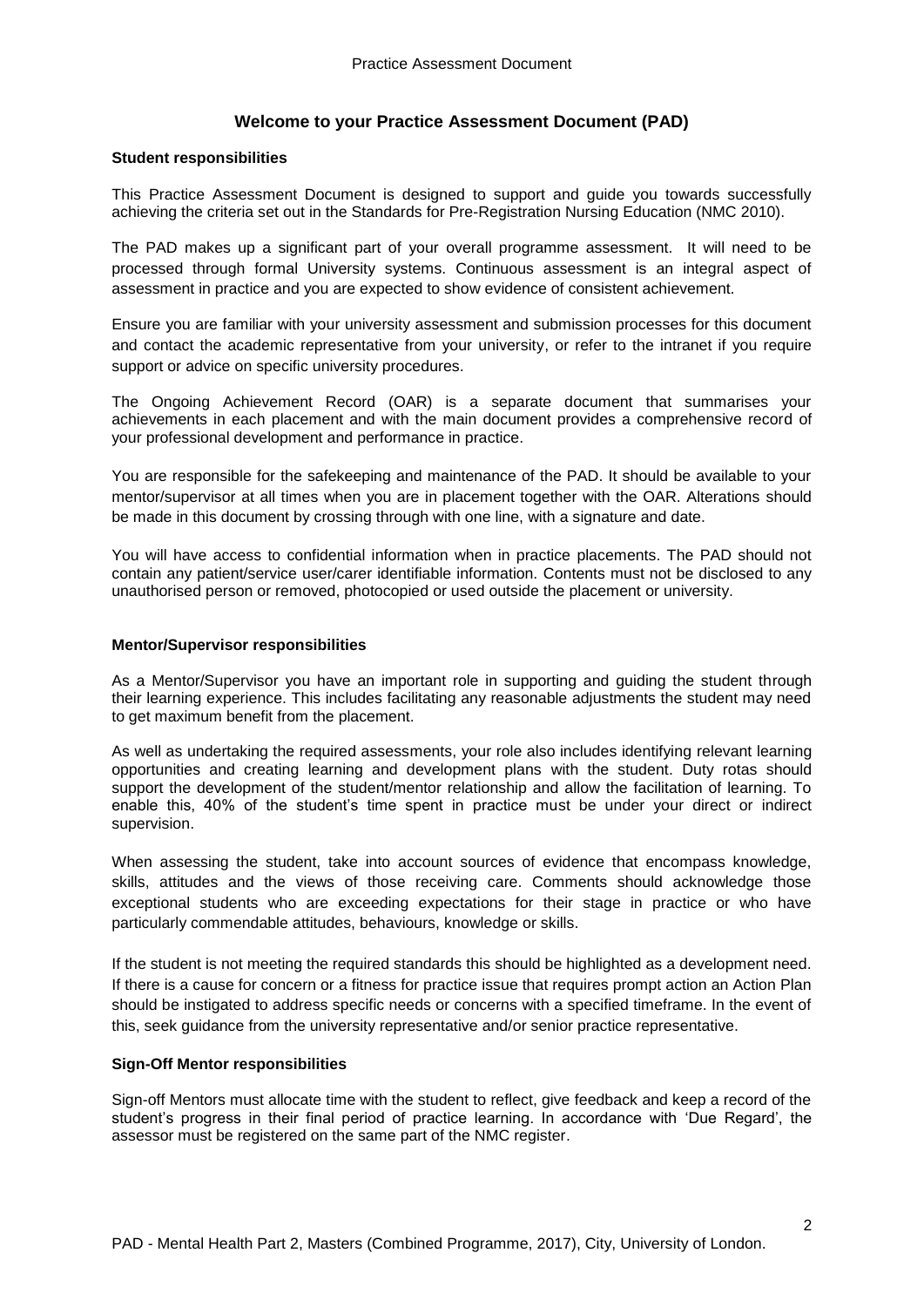#### **Guidance for using the PAD**

The practice assessment document (PAD) is designed to facilitate and guide practice learning throughout the programme.

Assessment criteria are based on the NMC Essential skills clusters, progression criteria and standards for competence (NMC 2010)

All mentors/supervisors/other professionals who comment in this document should sign and give their details on the record page.

#### **Components of Assessment**

**Professional values**: These are assessed and must be achieved *by the end of each placement.*

**Essential skills:** These can be assessed in a range of placements but need to be assessed as achieved at least once *by the end of the Part.*

**Assessment of an episode of care:** This assesses the student's progress towards competency and must be achieved *by the end of the Part.*

**Patient/Service User/Carer Feedback Form:** The mentor/supervisor must give permission before the person receiving care is approached for feedback on the student's performance. This is not formally assessed but may contribute to the mentor/supervisor's overall feedback.



**Action Plans:** Action Plans are instigated when there is a cause for concern or fitness for practice issue that requires prompt action. An Action Plan must involve the Mentor/Supervisor and an academic representative. Refer to page 51.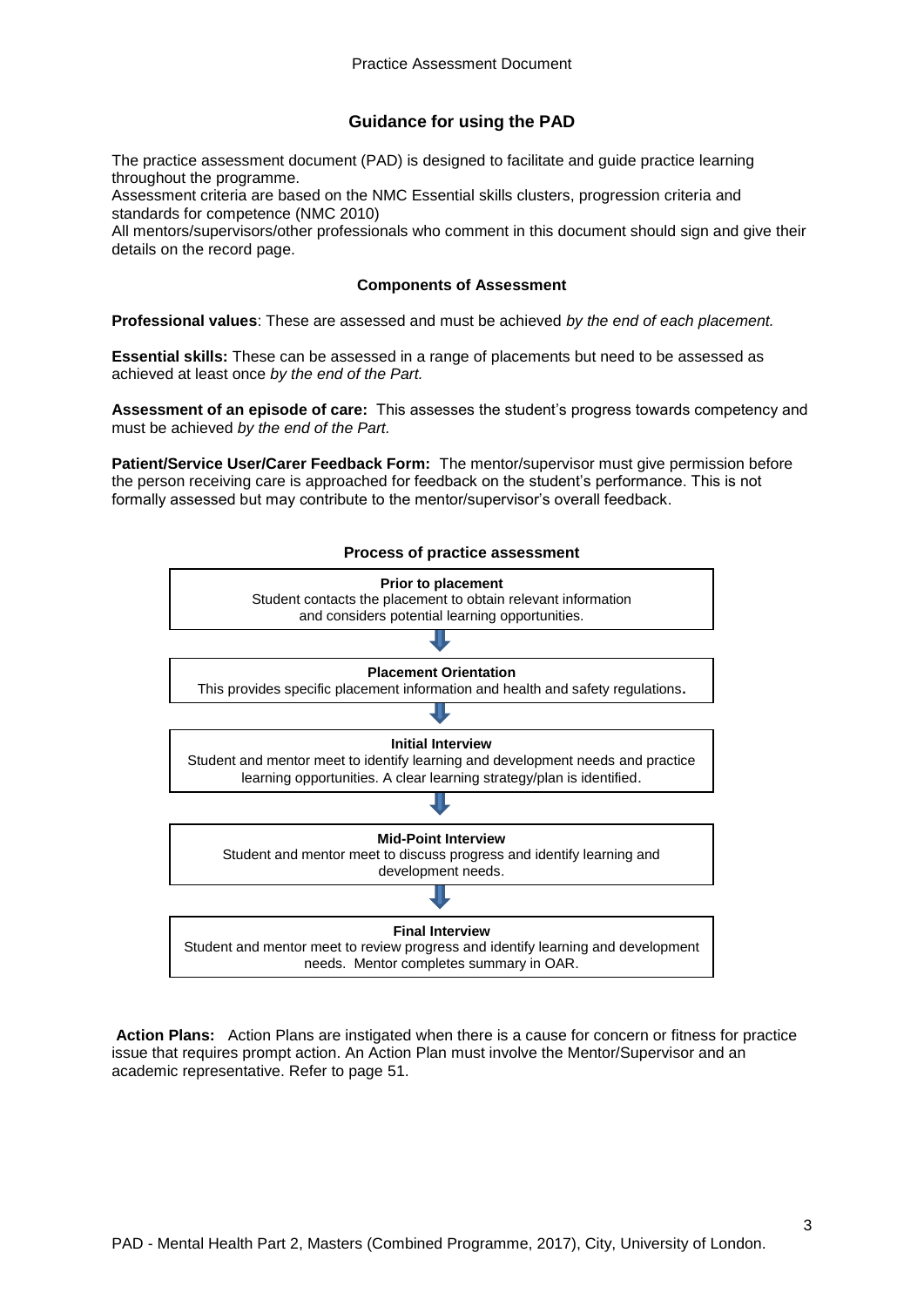



#### **Guidelines for Assessment and Progression**

This document has been based on the PLPAD, this section outlines the process for assessment and progression for students in City, University of London nursing programmes.

#### **Placement**

Each 'placement' is an organised practice experience which enables the student to observe, participate and practise their skills in a variety of real life contexts. The experience enables the student to relate theory to the practice of caring and enables their skills and knowledge to develop through supervised practice. The student's practice experience will take place within a distinct Community of Practice or with an allocated group of service users (client attachment) so that the student works consistently within an established team of health and social care professionals. The student's practice experience will take place in a variety of settings such as specialist units, hospital wards and primary care settings such as Health Centres and service user's homes.

There will be opportunities across a range of practice placement experiences to be assessed in the NMC Essential Skills and Professional Values in Practice in order to achieve the Progression Points (1 and 2) and completion of practice learning for entry to the NMC Register on successful completion of the Programme.

If the student's placement is less than 4 weeks there may be occasions when it is not necessary to complete an interim interview.

It is expected that a student passes each placement. In the event of a failed placement a student may be offered the opportunity for an additional placement. Refer to the flow chart *Process to Address Issues of Competence / Professional Conduct in Practice* for further information.

#### **Absence**

If a student is unable to attend placement they must inform the clinical area of this directly, text the university sick line on 07860018968 stating name, student ID, cohort and dates of sickness / absence. Any student absent for more than one week must also inform the Programme Director/Practice Lead via email. Failure to comply with this requirement will result in this being documented as unauthorised absence.

#### **Assessment of Essential Skills**

The four opportunities for assessment of essential skills in the PAD could be undertaken during the Student's Engaging in Practice Modules as appropriate for the relevant Part of the programme (Parts 1, 2 and 3).

The student **ONLY** needs to achieve each essential skill ONCE across the Part (1, 2 or 3) and **NOT** in every practice placement period or practice learning experience unless there is a change in the student's performance.

If an essential skill is assessed as achieved early in a Part (1, 2, and 3), it is expected that the student will maintain that level of competence. When this does not occur a student will not achieve statement 7 of the Professional Values in Practice Statements (*the student makes consistent effort to engage in the requisite standards of care and learning*) and will require an action plan to address this.

#### **Assessment of Professional Values in Practice**

Assessment of Professional Values in Practice will be completed in each placement at mid-point and end-point.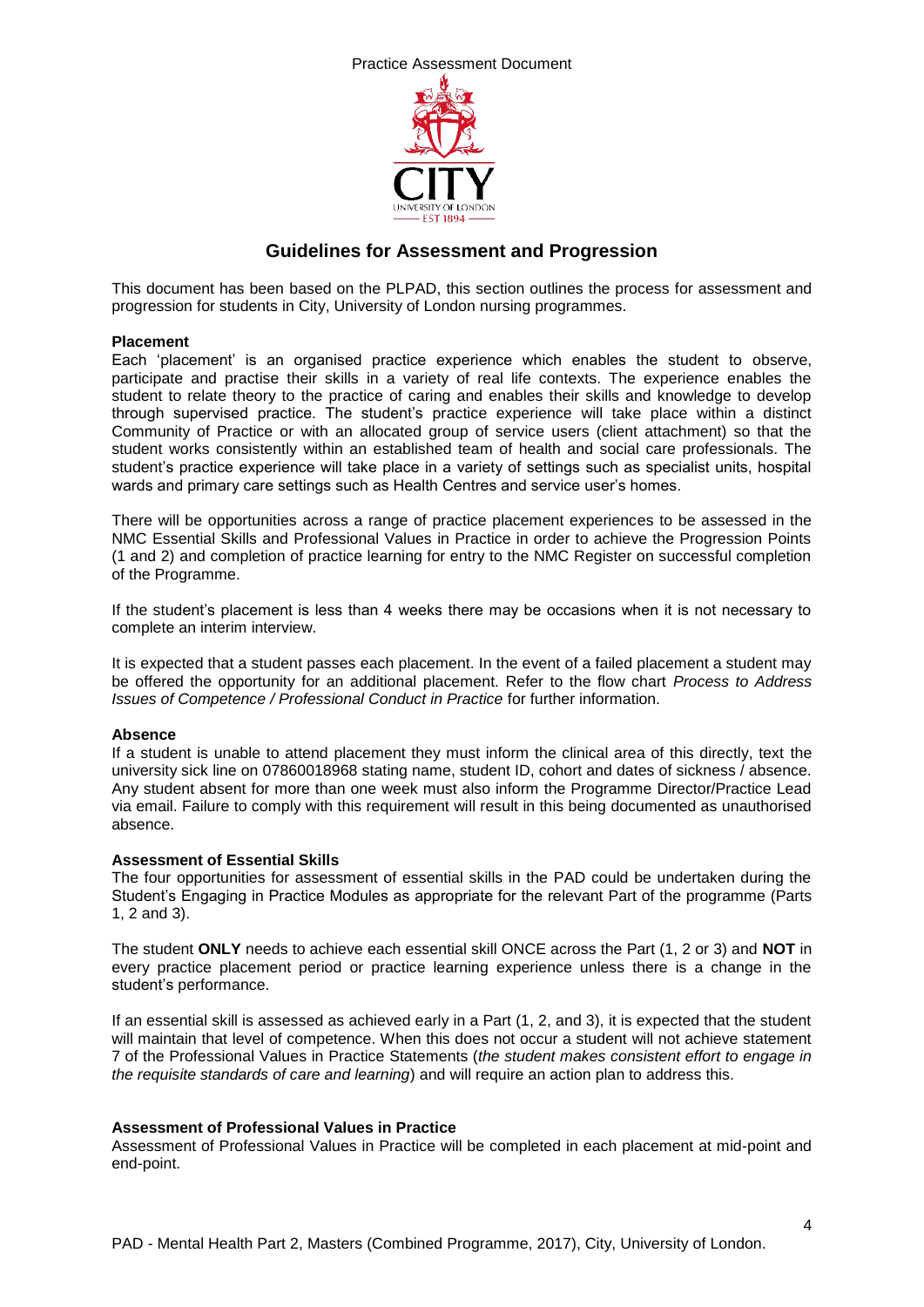#### **Practice Assessment – Episode of Care**

The practice assessment – episode of care will be completed **ONCE** in each Part of the Programme (1, 2 and 3). Prior to the **summative** assessment the student needs to agree with their mentor a **formative** attempt with feedback.

#### **Submission and Progression**

At the **END** of each **PART** of the Programme (1, 2 and 3), the student will submit the PAD, using University procedures, with all the essential skills, Professional Values in Practice, and Episode of Care achieved in order to Progress from Part 1, 2 or for completion. It is an NMC requirement that to pass each part of the programme, the student must successfully complete both the theoretical and practice elements of the programme by the end of each part (NMC 2010). The programme is therefore comprised of three sequential parts as required by the NMC. Students are required to complete and pass each part in order to be eligible to continue into the next part of the programme. If a student has not completed all outstanding assessments, please note the following:

If by the end of the Part (1 or 2 or 3) the Essential Skills, Episode of Care and Professional Values in Practice have **NOT BEEN ACHIEVED** then the student will have failed practice. This will be reported to the Assessment Board who will make recommendations including the ratification of extenuating circumstances. Recommendations could be:

- 1) If a progression break is required due to NMC requirements between part 1 and part 2 or between part 2 and part 3
- 2) or withdrawal from the programme.
- 3) A lower award may be recommended, without eligibility to register with the NMC.

If Extenuating Circumstances are accepted, completion of the PAD would need to be successfully completed by week 12 of the next part (without impact on academic commitments). In the event of a progression break or discontinuation of study the relevant funding bodies, e.g. NHS Student Bursaries or Student Finance England will be notified and bursary payments will stop. For further information please consult the Programme Handbook.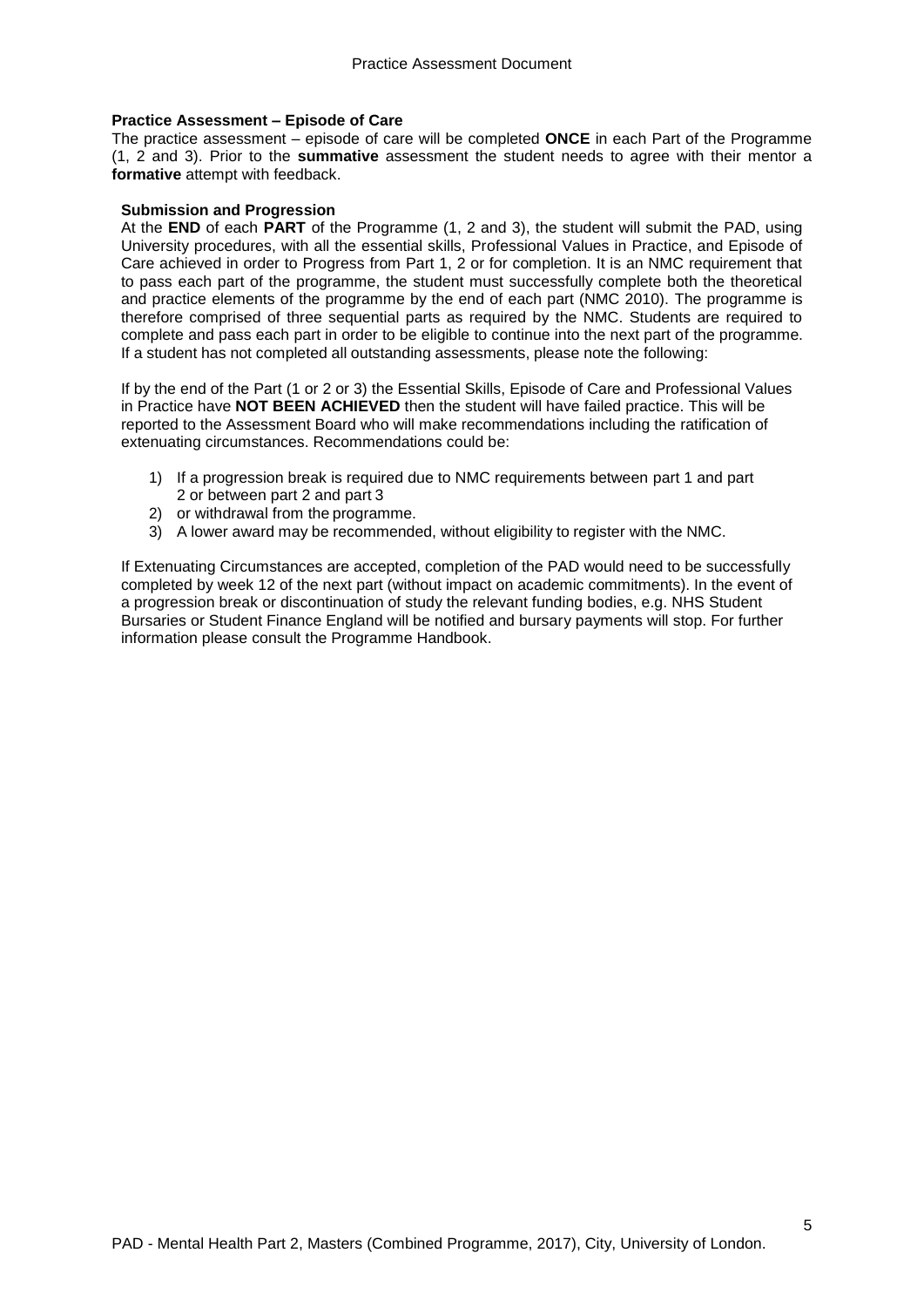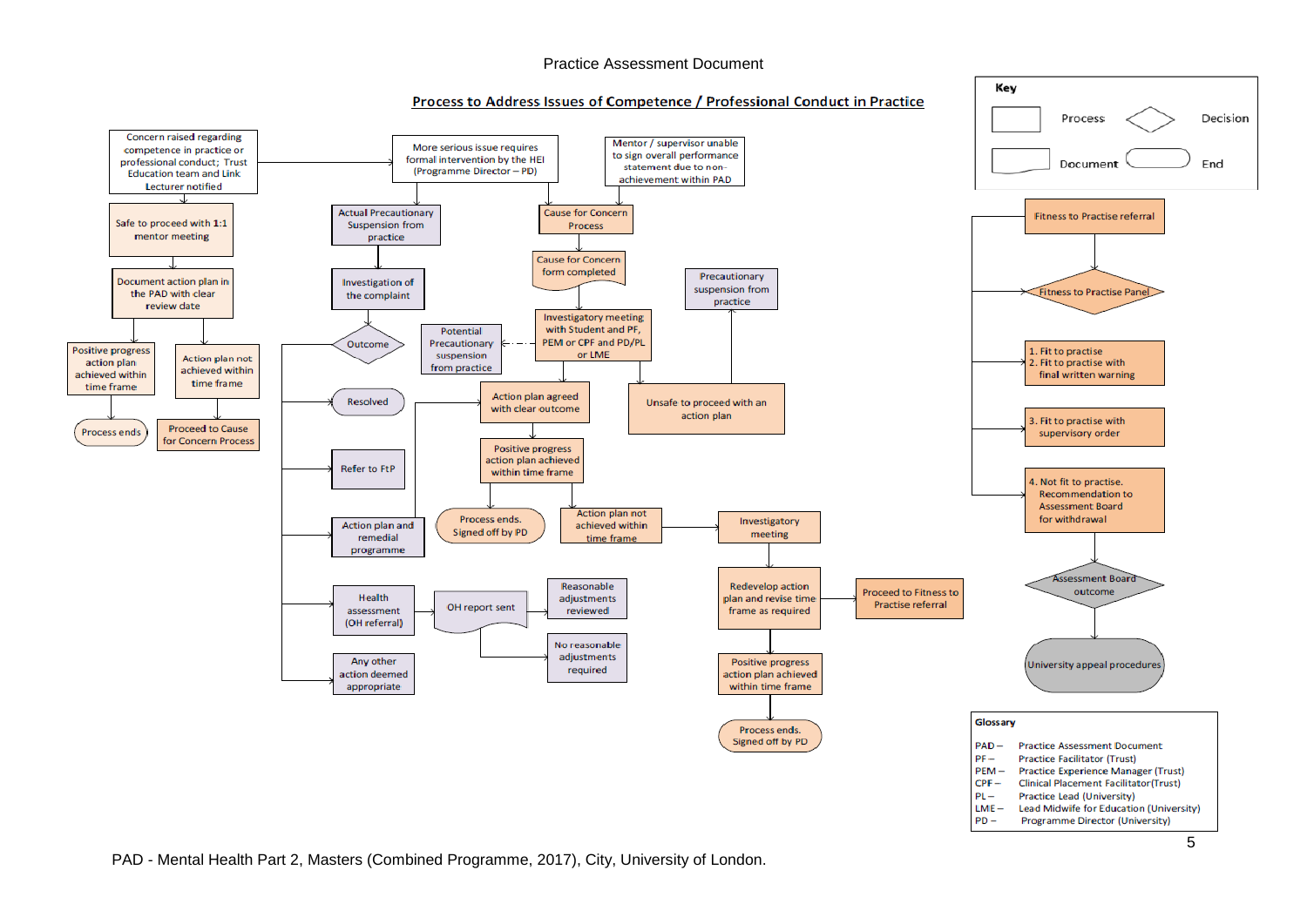#### **Descriptors for Assessing Students in Practice**

The NMC has identified skills and professional behaviours that a student must demonstrate by the second progression point:

These criteria cover:

- Works more independently, with less direct supervision, in a safe and increasingly confident manner.
- Demonstrates potential to work autonomously, making the most of opportunities to extend knowledge, skills and practice. (NMC 2010).

Mentors are required to assess students at the level they are expected to achieve for their progression point. These descriptors should be used when assessing Professional Values, Essential Skills and the Episode of Care.

#### **By the end of Part 2 the student needs to achieve all the Professional Values, Essential Skills, and Episode of Care Assessment**

#### **'Achieved' must be obtained in all three domains by the student**

| <b>Achieved</b> | Knowledge and<br>understanding                                                                                                                                                                                            | <b>Professional attitude</b>                                                                                                           | <b>Participation in care</b><br>and practical skill                                                                                                    |
|-----------------|---------------------------------------------------------------------------------------------------------------------------------------------------------------------------------------------------------------------------|----------------------------------------------------------------------------------------------------------------------------------------|--------------------------------------------------------------------------------------------------------------------------------------------------------|
| <b>YES</b>      | Has a good<br>knowledge-base and<br>understanding is<br>evident to support safe<br>and effective practice.<br>Can provide<br>explanations to others,<br>justifying decisions &<br>actions using a sound<br>evidence-base. | Is able to demonstrate<br>positive engagement<br>with learning and is<br>able to respond<br>proactively and flexibly<br>to situations. | Is able to safely,<br>confidently and<br>competently focus on<br>the patient in both<br>predictable and less<br>well recognised<br>situations of care. |
| <b>NO</b>       | Is only able to identify<br>the essential<br>knowledge-base and<br>needs to develop<br>further understanding<br>and/or has an<br>inadequate knowledge<br>base or demonstrates<br>unsafe practice.                         | Is disengaged from the<br>learning process and/or<br>responds<br>inappropriately to<br>patients/service users<br>and/or colleagues.    | With minimal<br>supervision is not able<br>to demonstrate safe<br>practice and is unable<br>to perform the activity<br>independently.                  |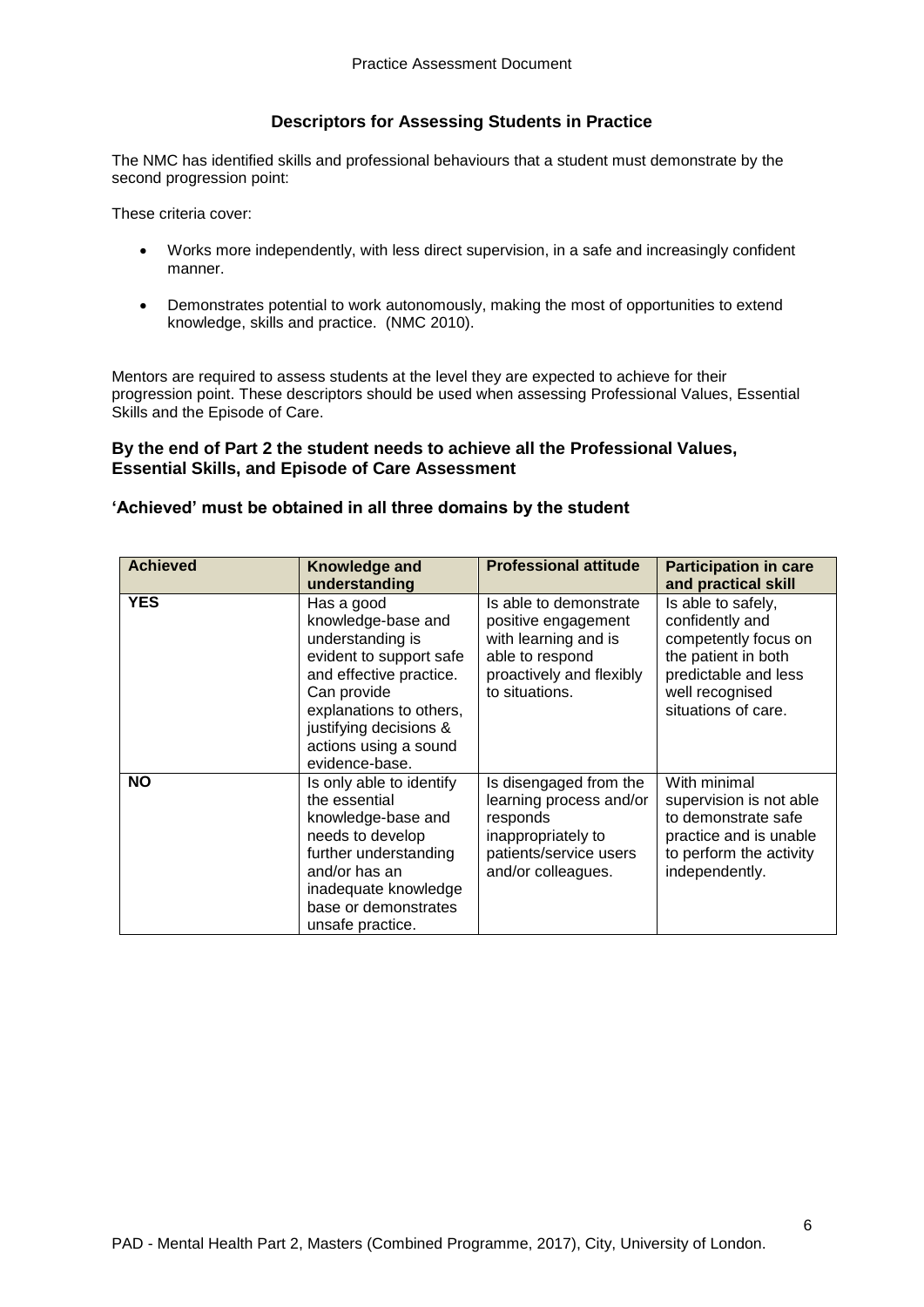#### **Placement 1**

## **Placement Provider:**

(e.g. Trust)

**Name of Practice Area:**

**Type of Experience:** (e.g. Community/Ward based)

**Telephone/Email contacts:** 

**Start Date………………….. End Date……….………. No. of Hours…………………**

| <b>Mentor/Co-Mentor/Supervisor Details:</b> |              |
|---------------------------------------------|--------------|
| Name:                                       | Designation: |
| Name:                                       | Designation: |
| <b>Other Practice Staff/Key Contacts:</b>   |              |
| Name:                                       | Designation: |

**Academic Contact Details:** (e.g. Link Lecturer)

**Name: Designation:** 

**Name: Designation:** 

**I have seen and discussed the purpose of the student's Ongoing Achievement Record**

**Mentor's signature:** Date:

7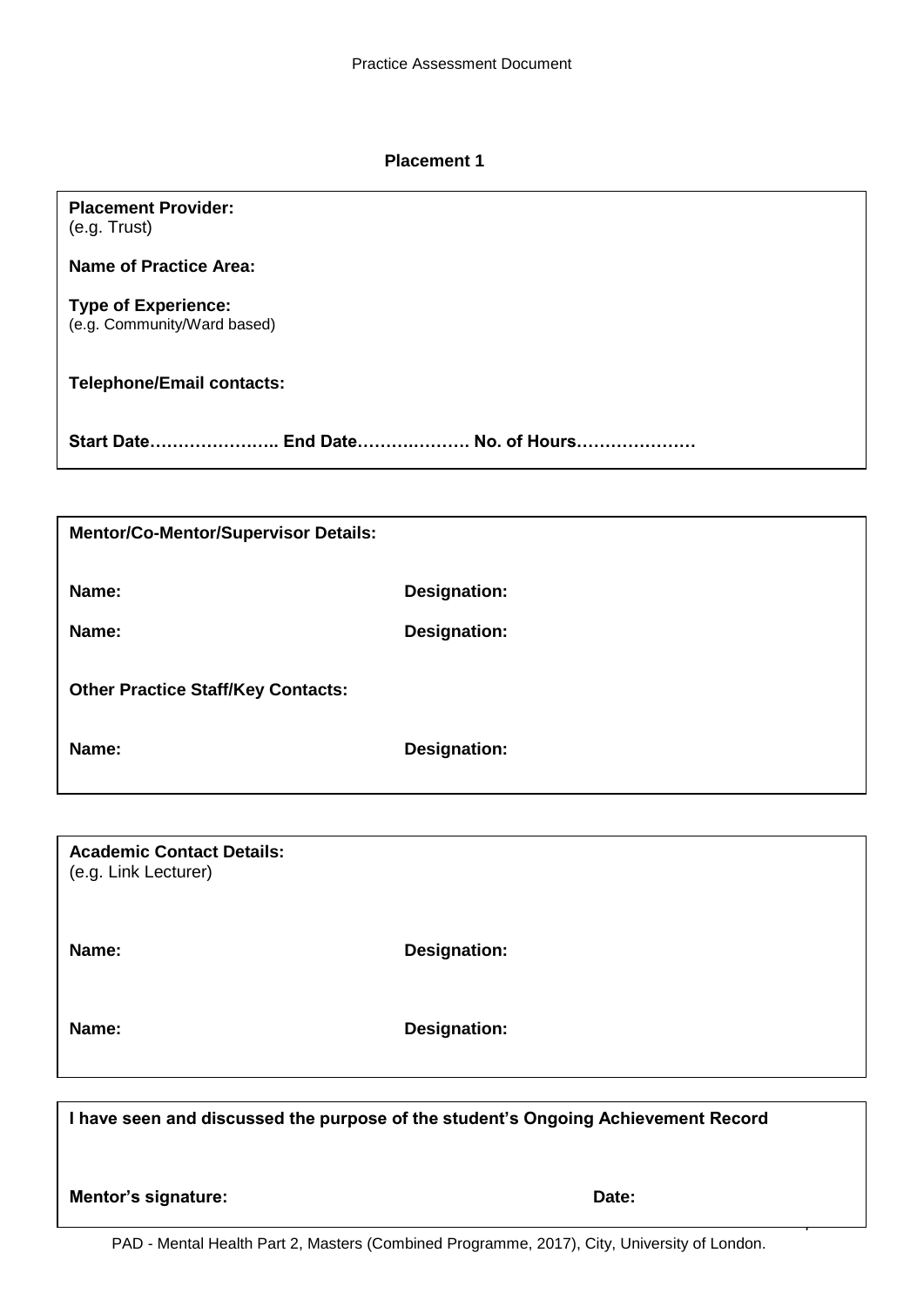|                                                                                                                                                                                         | Sign/Date (Student) | Sign/Date (Mentor) |
|-----------------------------------------------------------------------------------------------------------------------------------------------------------------------------------------|---------------------|--------------------|
| Placement Provider induction/update complete, if<br>applicable                                                                                                                          |                     |                    |
| The following criteria need to be met within the first day in placement                                                                                                                 |                     |                    |
| A general orientation to the health and social care<br>placement setting has been undertaken                                                                                            |                     |                    |
| The local fire procedures have been explained.<br>Tel                                                                                                                                   |                     |                    |
| The student has been shown the:<br>fire alarms<br>fire exits<br>fire extinguishers<br>$\bullet$                                                                                         |                     |                    |
| Resuscitation policy and procedures have been<br>explained<br>Tel:                                                                                                                      |                     |                    |
| Resuscitation equipment has been shown and<br>explained                                                                                                                                 |                     |                    |
| The student knows how to summon help in the event<br>of an emergency                                                                                                                    |                     |                    |
| The student is aware of where to find local policies<br>health and safety<br>incident reporting procedures<br>infection control<br>handling of messages and enquiries<br>other policies |                     |                    |
| The student has been made aware of information<br>governance requirements                                                                                                               |                     |                    |
| The shift times, meal times and reporting sick policies<br>have been explained.                                                                                                         |                     |                    |
| Policy regarding safeguarding has been explained                                                                                                                                        |                     |                    |
| Lone working policy has been explained (if applicable)                                                                                                                                  |                     |                    |
| Risk assessments/reasonable adjustments relating to<br>disability/learning/pregnancy needs have been<br>discussed (where disclosed)                                                     |                     |                    |
| The following criteria need to be met prior to use                                                                                                                                      |                     |                    |
| The student has been shown and given a<br>demonstration of the moving and handling equipment<br>used in the clinical area                                                               |                     |                    |
| The student has been shown and given a<br>demonstration of the medical devices used in the<br>clinical area                                                                             |                     |                    |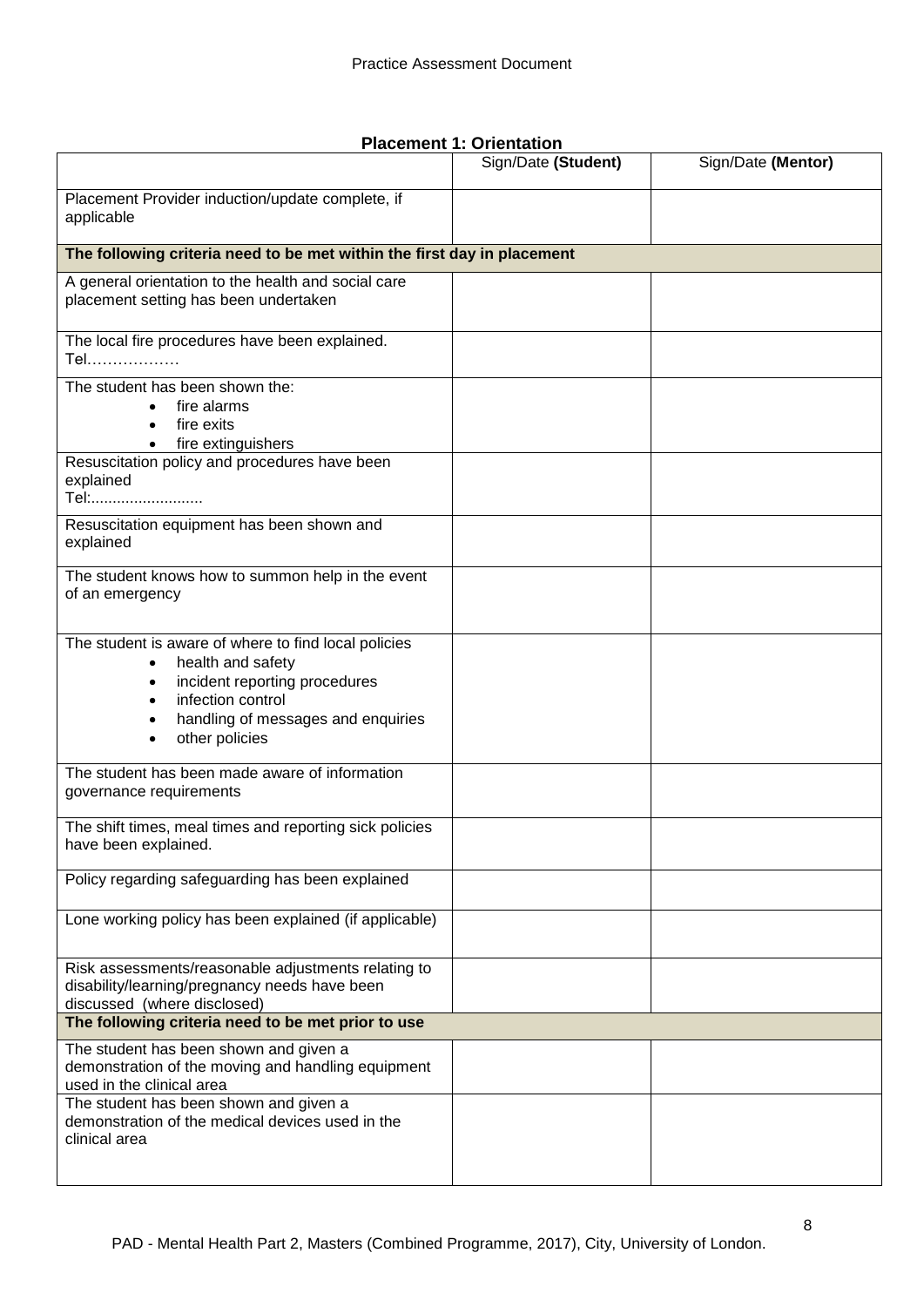| <b>Placement 1: Initial Interview</b>                                                                                   |       |
|-------------------------------------------------------------------------------------------------------------------------|-------|
| This interview takes place within the first week of the placement<br>Student to identify learning and development needs |       |
|                                                                                                                         |       |
|                                                                                                                         |       |
|                                                                                                                         |       |
|                                                                                                                         |       |
|                                                                                                                         |       |
|                                                                                                                         |       |
|                                                                                                                         |       |
|                                                                                                                         |       |
|                                                                                                                         |       |
|                                                                                                                         |       |
| Mentor to identify learning opportunities to enable the student to meet their learning and development                  |       |
| needs and assessments                                                                                                   |       |
|                                                                                                                         |       |
|                                                                                                                         |       |
|                                                                                                                         |       |
|                                                                                                                         |       |
|                                                                                                                         |       |
|                                                                                                                         |       |
|                                                                                                                         |       |
|                                                                                                                         |       |
|                                                                                                                         |       |
| Mentor and student to negotiate and agree a learning plan                                                               |       |
|                                                                                                                         |       |
|                                                                                                                         |       |
|                                                                                                                         |       |
|                                                                                                                         |       |
|                                                                                                                         |       |
|                                                                                                                         |       |
|                                                                                                                         |       |
|                                                                                                                         |       |
|                                                                                                                         |       |
|                                                                                                                         |       |
|                                                                                                                         |       |
| Student's signature:                                                                                                    | Date: |
|                                                                                                                         |       |
|                                                                                                                         |       |
| Mentor's signature:                                                                                                     | Date: |
|                                                                                                                         |       |

9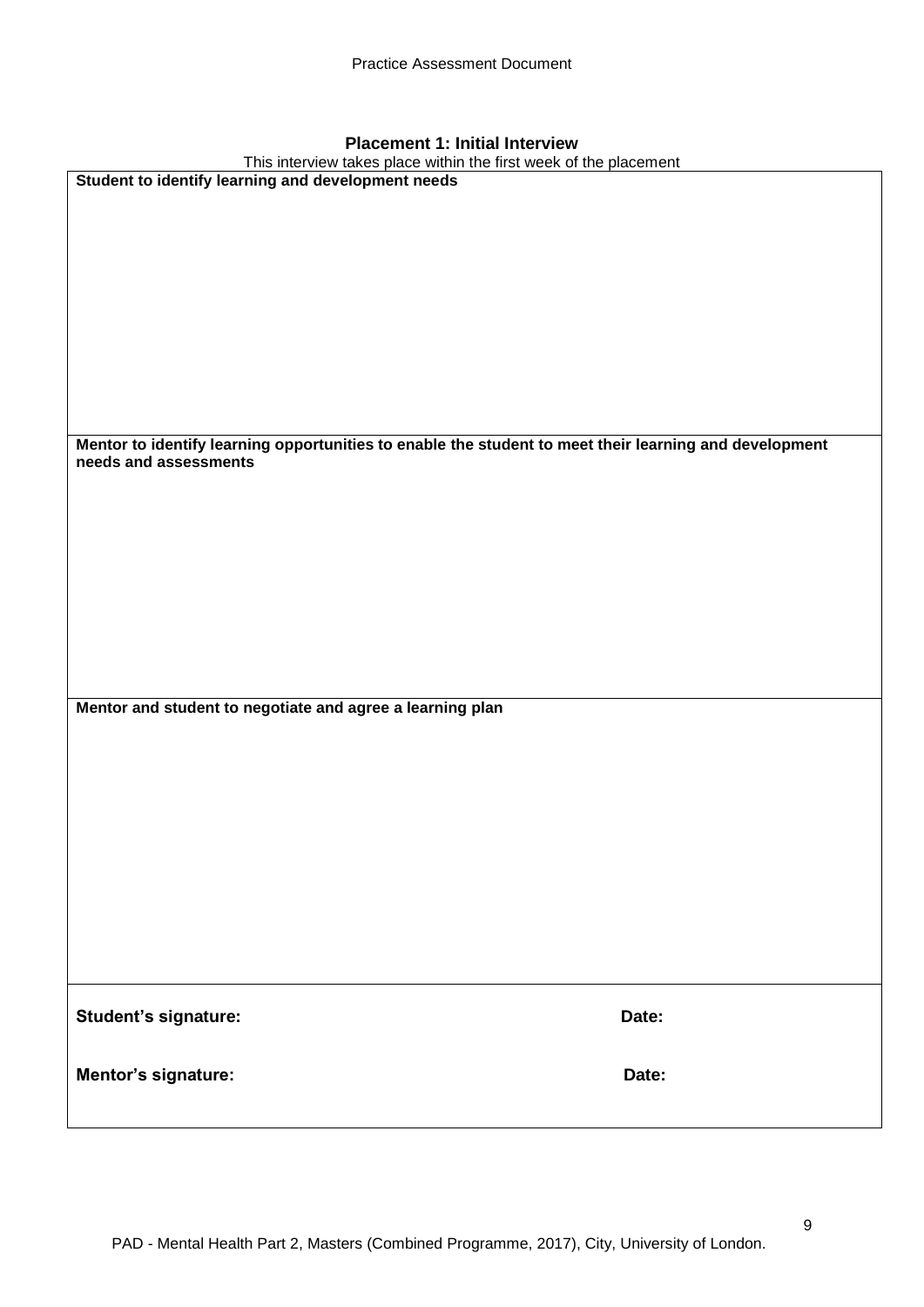#### **Professional Values in Practice**

You are required to demonstrate high standards of professional conduct at all times during your placements. As a student you should work within legal frameworks, and be able to articulate the underpinning values of the *NMC Code of professional conduct: standards for conduct, performance and ethics (2010).* Professional values expectations are reflected in the statements below.<br>**A** = **Achieved, N** A = Not Achieved (Refer to Grade Descriptors on I

## **Achieved, N A = Not Achieved** (Refer to Grade Descriptors on Page 5)

| Professional attitude, behaviour and responsibility                                                                                                                 |                      |              |                          |                                  |
|---------------------------------------------------------------------------------------------------------------------------------------------------------------------|----------------------|--------------|--------------------------|----------------------------------|
|                                                                                                                                                                     | Mid-<br><b>Point</b> | <b>Final</b> | <b>Evidence/Comments</b> | <b>Final</b><br><b>Sign/Date</b> |
| The student<br>7.<br>maintains<br>confidentiality in<br>accordance with<br>the NMC code.                                                                            |                      |              |                          |                                  |
| 2. The student is non-<br>judgemental, respectful<br>and courteous at all times<br>when interacting with<br>patents/carers/service<br>users and all colleagues.     |                      |              |                          |                                  |
| 3. The student maintains<br>an appropriate<br>professional attitude<br>regarding punctuality and<br>communicates<br>appropriately if unable to<br>attend placement. |                      |              |                          |                                  |
| 4. The student's personal<br>presentation and dress<br>code is in accordance<br>with the organisation's<br>uniform policy.                                          |                      |              |                          |                                  |
| 5. The student maintains<br>the person's privacy and<br>dignity.                                                                                                    |                      |              |                          |                                  |
| 6. The student<br>demonstrates openness,<br>trustworthiness and<br>integrity.                                                                                       |                      |              |                          |                                  |
| 7. The student makes a<br>consistent effort to<br>engage in and reflect on<br>the requisite standards of<br>care and learning.                                      |                      |              |                          |                                  |

#### **At the Mid-Point Interview, the Professional Values assessment is signed and dated at the end of the Mid-Point Interview. At the Final Interview signed and dated here.**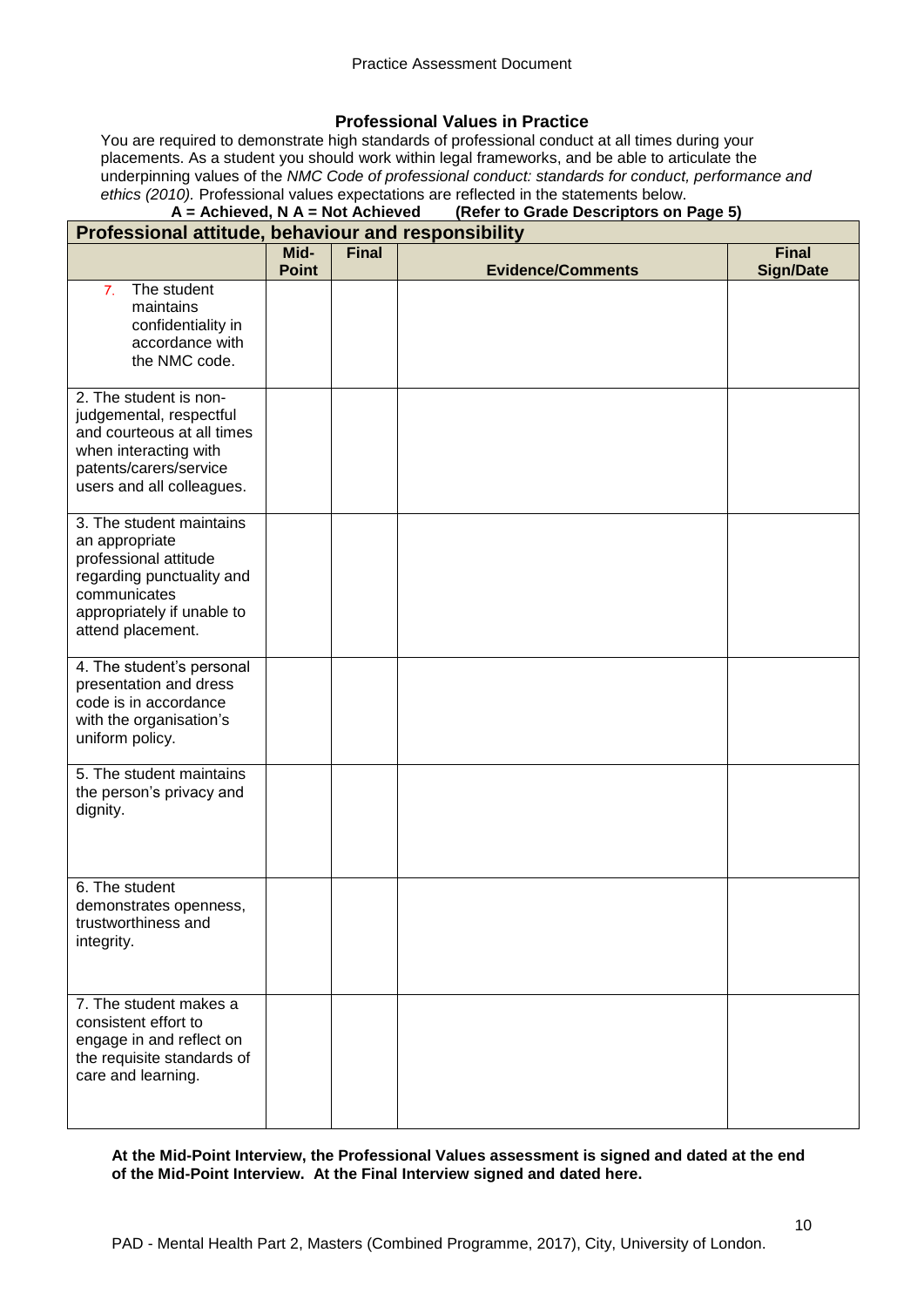| Safe and compassionate care                                                                                                                                                                                                                            |                      |              |                          |                                  |
|--------------------------------------------------------------------------------------------------------------------------------------------------------------------------------------------------------------------------------------------------------|----------------------|--------------|--------------------------|----------------------------------|
|                                                                                                                                                                                                                                                        | Mid-<br><b>Point</b> | <b>Final</b> | <b>Evidence/Comments</b> | <b>Final</b><br><b>Sign/Date</b> |
| 8. The student is<br>attentive, kind,<br>compassionate and<br>sensitive to the needs of<br>others and promotes the<br>autonomy, rights and<br>choices of<br>patients/service users.                                                                    |                      |              |                          |                                  |
| 9. The student maintains<br>consistent safe and<br>person-centred practice.                                                                                                                                                                            |                      |              |                          |                                  |
| 10. The student reports<br>any concerns to the<br>appropriate professional<br>member of staff and<br>exercises professional<br>advocacy to safeguard<br>human rights.                                                                                  |                      |              |                          |                                  |
| 11. The student<br>demonstrates the ability to<br>work more independently<br>and to listen, seek<br>clarification and carry out<br>instructions safely in an<br>increasingly confident<br>manner.                                                      |                      |              |                          |                                  |
| 12. The student is able to<br>recognise and work within<br>the limitations of their own<br>knowledge, skills and<br>professional boundaries<br>and understand that they<br>are responsible for their<br>own actions.                                   |                      |              |                          |                                  |
| 13. The student manages<br>appropriate and<br>constructive relationships<br>with members of the<br>multidisciplinary team,<br>patients/service users,<br>families and carers, with<br>the intent of building<br>professional, caring<br>relationships. |                      |              |                          |                                  |

**By the end of placement, 'Not Achieved' must trigger an Action Plan at the time of assessment and should be documented. The Action Plan template can be found on page 51**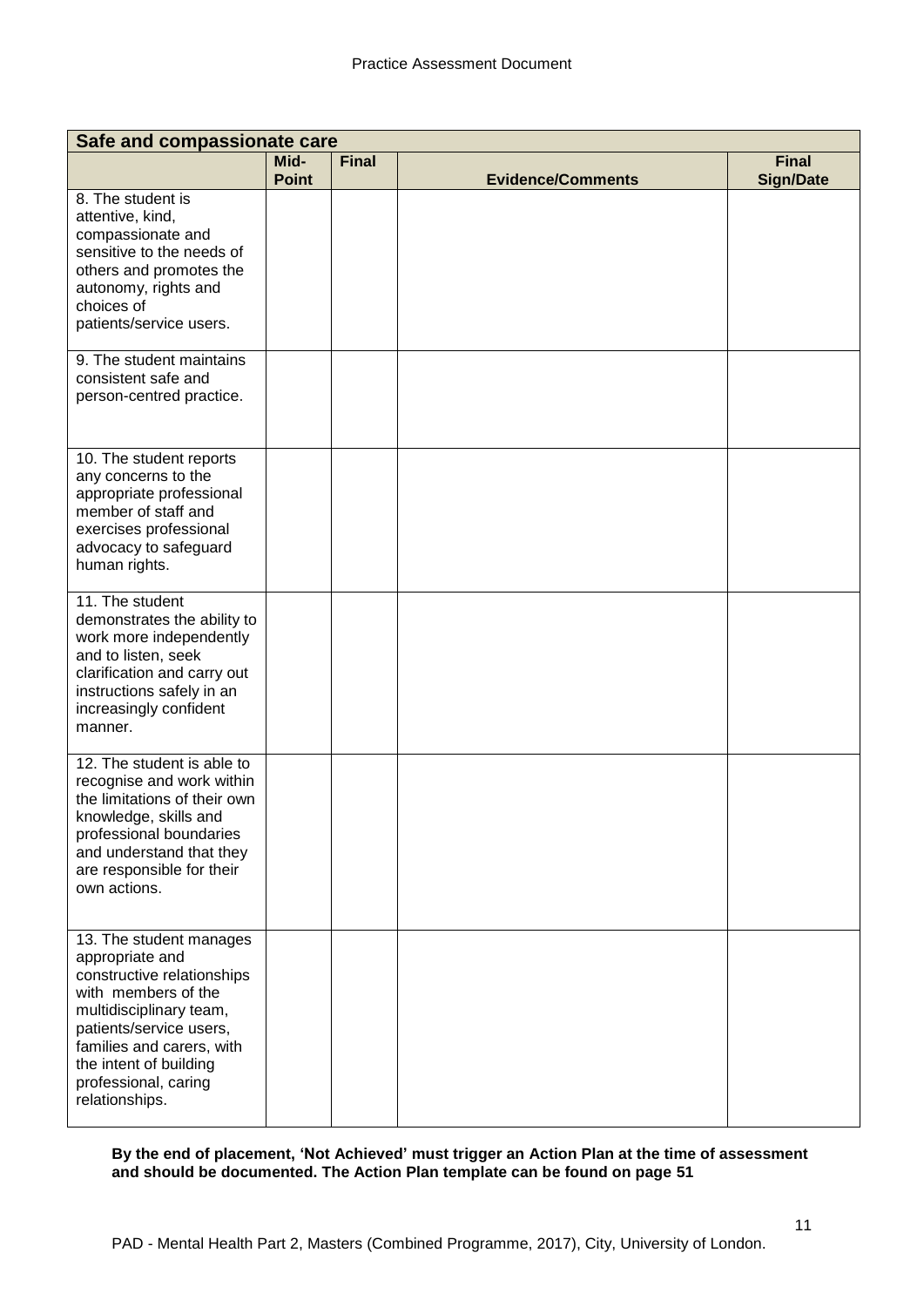#### **Placement 1: Mid-Point Interview**

This interview takes place half way through the placement

| This interview takes place half way through the placement                                                                                                                                                                                    |
|----------------------------------------------------------------------------------------------------------------------------------------------------------------------------------------------------------------------------------------------|
| Student's self-assessment/reflection on progress<br>Reflect on your overall progression, referring to your personal learning needs, professional values and essential<br>skills. Identify your strengths and document areas for development. |
|                                                                                                                                                                                                                                              |
|                                                                                                                                                                                                                                              |
|                                                                                                                                                                                                                                              |
|                                                                                                                                                                                                                                              |
|                                                                                                                                                                                                                                              |
|                                                                                                                                                                                                                                              |
|                                                                                                                                                                                                                                              |
|                                                                                                                                                                                                                                              |
|                                                                                                                                                                                                                                              |
|                                                                                                                                                                                                                                              |
|                                                                                                                                                                                                                                              |
| <b>Mentor's comments</b>                                                                                                                                                                                                                     |
| Discuss with the student their self-assessment and comment on their progress using the assessment descriptors                                                                                                                                |
| below, detailing evidence used to come to your decision.                                                                                                                                                                                     |
| Knowledge and Understanding:                                                                                                                                                                                                                 |
|                                                                                                                                                                                                                                              |
|                                                                                                                                                                                                                                              |
|                                                                                                                                                                                                                                              |
|                                                                                                                                                                                                                                              |
| <b>Professional Attitude:</b>                                                                                                                                                                                                                |
|                                                                                                                                                                                                                                              |
|                                                                                                                                                                                                                                              |
|                                                                                                                                                                                                                                              |
| <b>Participation in Care and Practical Skill:</b>                                                                                                                                                                                            |
|                                                                                                                                                                                                                                              |
|                                                                                                                                                                                                                                              |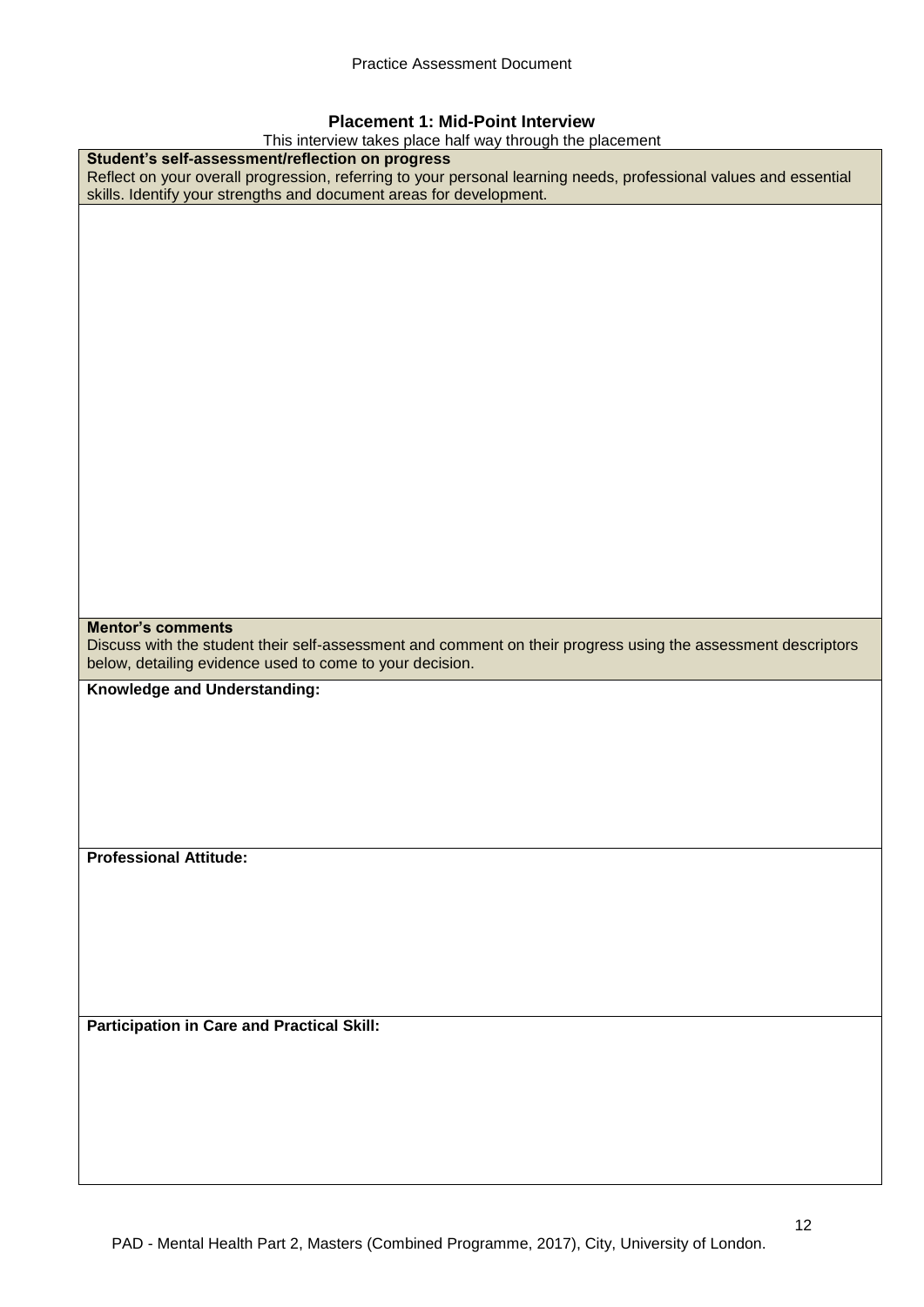## **Placement 1: Mid-Point Interview Ongoing learning and development needs**

To be agreed between Mentor and Student – sign and date all entries below

| To be agreed between Mentor and Student – sign and date all entries below                                 |                                             |
|-----------------------------------------------------------------------------------------------------------|---------------------------------------------|
| Identify learning and development needs                                                                   | Identify the learning opportunities/support |
| Refer to progress in achieving personal learning needs,                                                   | to enable the student to meet their needs   |
| professional values and essential skills.                                                                 |                                             |
|                                                                                                           |                                             |
|                                                                                                           |                                             |
|                                                                                                           |                                             |
|                                                                                                           |                                             |
|                                                                                                           |                                             |
|                                                                                                           |                                             |
|                                                                                                           |                                             |
|                                                                                                           |                                             |
|                                                                                                           |                                             |
|                                                                                                           |                                             |
|                                                                                                           |                                             |
|                                                                                                           |                                             |
|                                                                                                           |                                             |
|                                                                                                           |                                             |
|                                                                                                           |                                             |
|                                                                                                           |                                             |
|                                                                                                           |                                             |
|                                                                                                           |                                             |
|                                                                                                           |                                             |
|                                                                                                           |                                             |
|                                                                                                           |                                             |
|                                                                                                           |                                             |
|                                                                                                           |                                             |
|                                                                                                           |                                             |
|                                                                                                           |                                             |
|                                                                                                           |                                             |
|                                                                                                           |                                             |
|                                                                                                           |                                             |
|                                                                                                           |                                             |
|                                                                                                           |                                             |
|                                                                                                           |                                             |
|                                                                                                           |                                             |
|                                                                                                           |                                             |
|                                                                                                           |                                             |
|                                                                                                           |                                             |
|                                                                                                           |                                             |
|                                                                                                           |                                             |
|                                                                                                           |                                             |
| <b>Review Date:</b>                                                                                       | Sign when reviewed:                         |
| <b>Student's Signature:</b>                                                                               | Date:                                       |
| <b>Mentor's Signature:</b>                                                                                | Date:                                       |
| Any outstanding learning and development needs are to be discussed and documented at the final interview. |                                             |

**If specific concerns have been raised about the student's performance this should trigger an Action Plan at the time of assessment and should be documented. The action plan template can be found on page 51**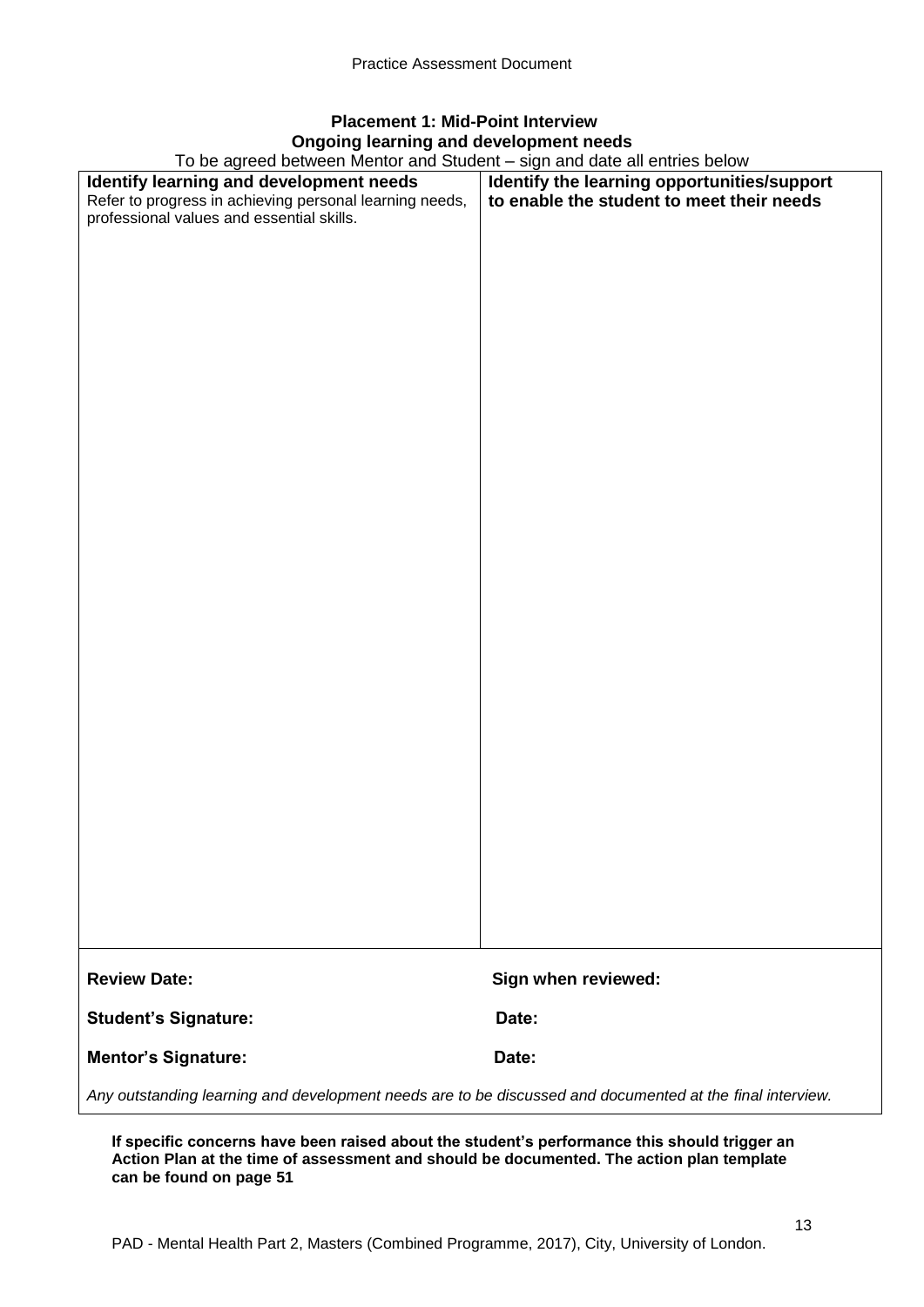#### **Placement 1: Final Interview**

This should take place towards the end of the placement

| This should take place towards the end of the placement                                                           |
|-------------------------------------------------------------------------------------------------------------------|
| Student's self-assessment/reflection on progress                                                                  |
| Reflect on your overall progression, referring to your personal learning needs, professional values and essential |
| skills. Identify your strengths and document areas for development.                                               |
|                                                                                                                   |
|                                                                                                                   |
|                                                                                                                   |
|                                                                                                                   |
|                                                                                                                   |
|                                                                                                                   |
|                                                                                                                   |
|                                                                                                                   |
|                                                                                                                   |
|                                                                                                                   |
|                                                                                                                   |
|                                                                                                                   |
|                                                                                                                   |
|                                                                                                                   |
|                                                                                                                   |
|                                                                                                                   |
|                                                                                                                   |
|                                                                                                                   |
|                                                                                                                   |
|                                                                                                                   |
|                                                                                                                   |
|                                                                                                                   |
| <b>Mentor's comments</b>                                                                                          |
|                                                                                                                   |
|                                                                                                                   |
| Discuss with the student their self-assessment and comment on their progress using the assessment descriptors     |
| below, detailing evidence used to come to your decision.                                                          |
| Knowledge and Understanding:                                                                                      |
|                                                                                                                   |
|                                                                                                                   |
|                                                                                                                   |
|                                                                                                                   |
|                                                                                                                   |
|                                                                                                                   |
|                                                                                                                   |
|                                                                                                                   |
| <b>Professional Attitude:</b>                                                                                     |
|                                                                                                                   |
|                                                                                                                   |
|                                                                                                                   |
|                                                                                                                   |
|                                                                                                                   |
|                                                                                                                   |
|                                                                                                                   |
|                                                                                                                   |
|                                                                                                                   |
| <b>Participation in Care and Practical Skill:</b>                                                                 |
|                                                                                                                   |
|                                                                                                                   |
|                                                                                                                   |
|                                                                                                                   |
|                                                                                                                   |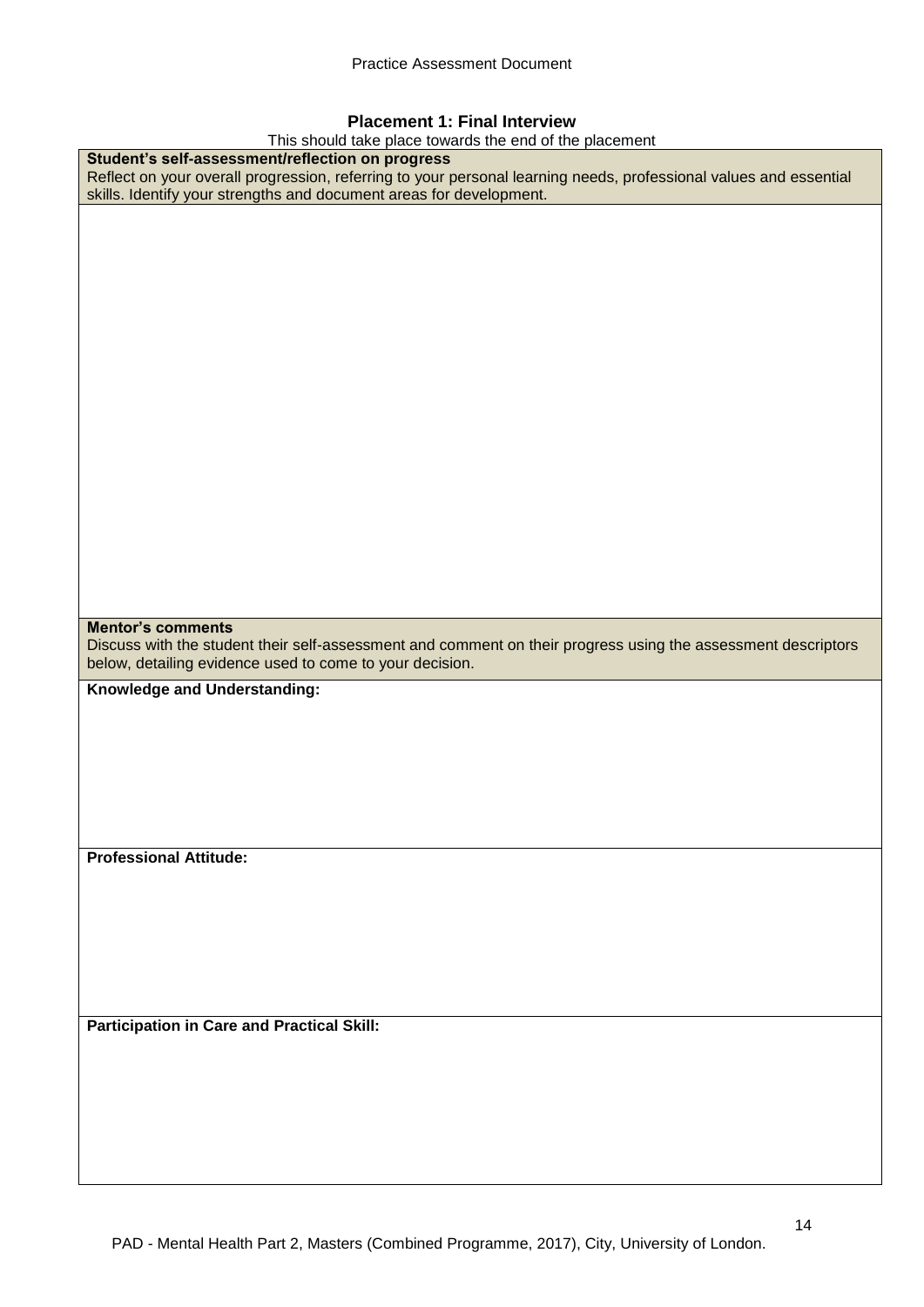#### **Learning and Development Needs**

To be agreed between the Mentor and Student

| Review learning and development needs identified at the Mid-Point Interview and those to take forward to<br>the next placement |          |             |
|--------------------------------------------------------------------------------------------------------------------------------|----------|-------------|
| Was an Action Plan required to support the student?                                                                            | YES / NO |             |
| If Yes, was the Academic Representative informed?                                                                              | YES / NO |             |
| The Action Plan can be found on page 56                                                                                        |          |             |
| Mentor's checklist for assessed documents                                                                                      |          | <b>Tick</b> |
| I have signed the professional value statements the student has achieved in this area                                          |          |             |
| I have signed the relevant skills the student has achieved in this area                                                        |          |             |
| I have completed and signed the grading of practice document<br>(where applicable)                                             |          |             |
| The student and I have checked and signed the practice placement hours<br>(depending on university requirements)               |          |             |
| I have completed all the interview records and development plans                                                               |          |             |
| I have printed and signed my name on the List of Mentors/Supervisors Record                                                    |          |             |
| I have completed the Ongoing Achievement Record (OAR)                                                                          |          |             |
| <b>Student's signature:</b>                                                                                                    | Date:    |             |
| <b>Mentor's signature:</b>                                                                                                     | Date:    |             |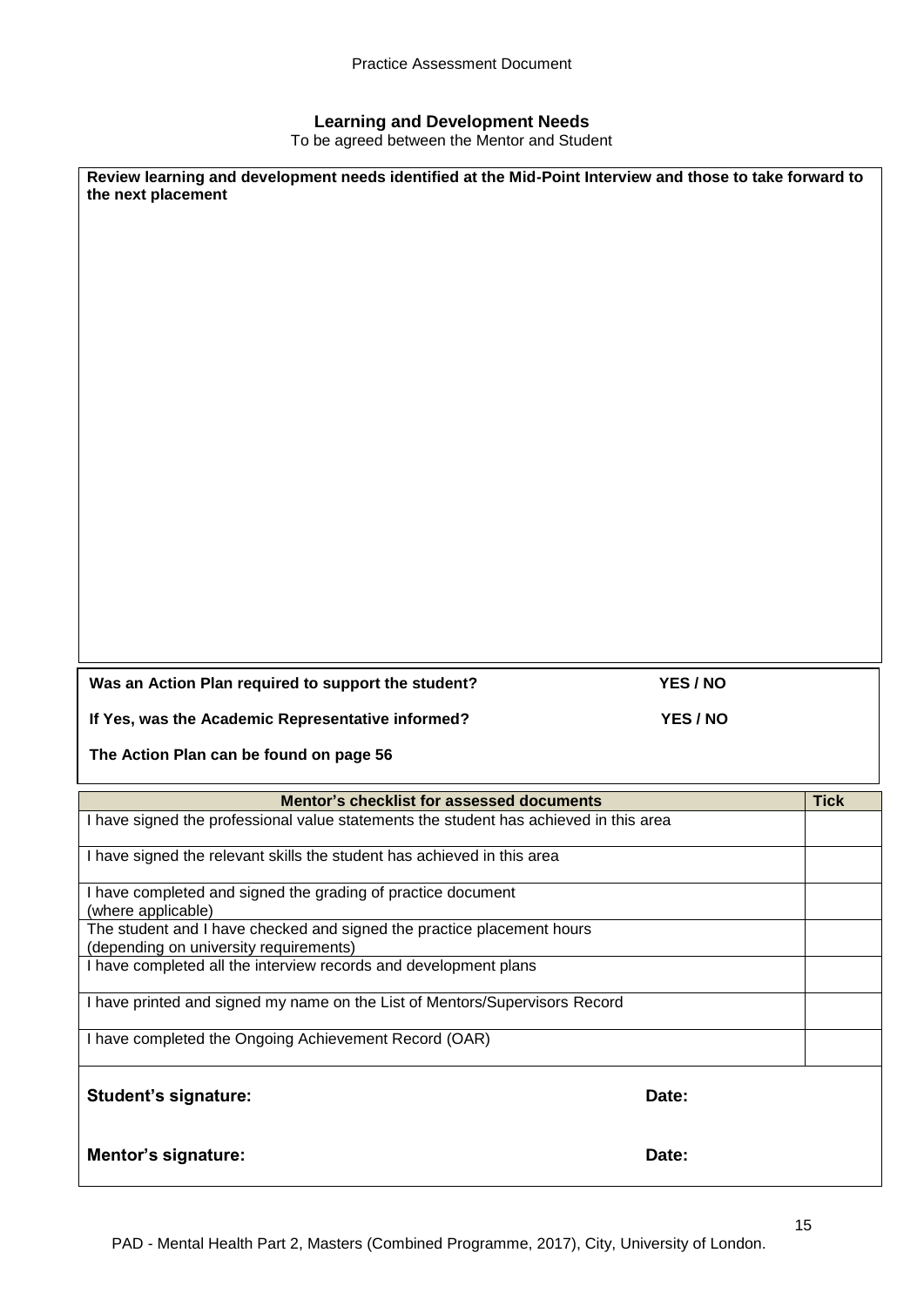## **Patient/Service User Feedback Form**

#### **Mentors should obtain consent from patients/service users who should feel able to decline to participate.**

We would like to hear your views about the way the student nurse has looked after you.

- Your feedback will help the student nurse's learning
- The feedback you give will not change the way you are looked after

| The Patient/Service User<br>Carer/Relative<br>Tick if you are: |            |           |              |                                               |                 |  |
|----------------------------------------------------------------|------------|-----------|--------------|-----------------------------------------------|-----------------|--|
| <b>How happy were</b>                                          | Very Happy | Happy     | I'm not sure | Unhappy                                       | Very<br>unhappy |  |
| you with the way<br>the student                                | $\hat{e}$  | $\bullet$ |              | $\widehat{\mathbf{v}}$ $\widehat{\mathbf{v}}$ | $\frac{99}{5}$  |  |
| nurse                                                          |            |           |              |                                               |                 |  |
| cared for you?                                                 |            |           |              |                                               |                 |  |
| …listened to your<br>needs?                                    |            |           |              |                                               |                 |  |
| understood the<br>way you felt?                                |            |           |              |                                               |                 |  |
| talked to you?                                                 |            |           |              |                                               |                 |  |
| showed you<br>respect?                                         |            |           |              |                                               |                 |  |
| What did the student nurse do well?                            |            |           |              |                                               |                 |  |
|                                                                |            |           |              |                                               |                 |  |
|                                                                |            |           |              |                                               |                 |  |
| What could the student nurse have done differently?            |            |           |              |                                               |                 |  |
|                                                                |            |           |              |                                               |                 |  |
|                                                                |            |           |              |                                               |                 |  |
| <b>Mentor Signature:</b>                                       |            |           |              | Date:                                         |                 |  |
| <b>Student Signature:</b>                                      |            |           |              | Date:                                         |                 |  |
| Thank you for your help                                        |            |           |              |                                               |                 |  |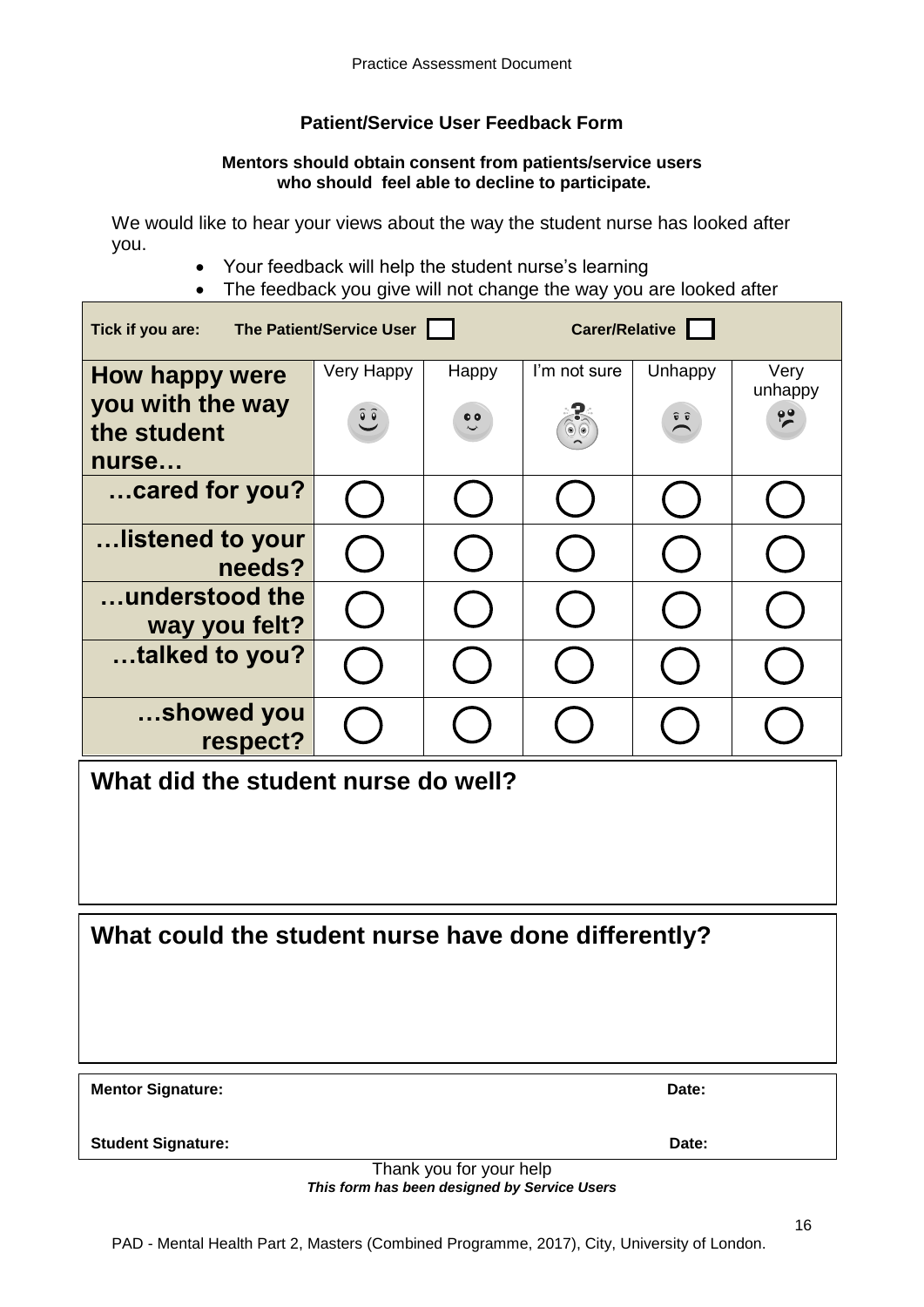#### **Placement 2**

**Placement Provider:**

| (e.g. Trust)                                              |                                                                                   |
|-----------------------------------------------------------|-----------------------------------------------------------------------------------|
| <b>Name of Practice Area:</b>                             |                                                                                   |
| <b>Type of Experience:</b><br>(e.g. Community/Ward based) |                                                                                   |
| <b>Telephone/Email contacts:</b>                          |                                                                                   |
| Start Date End Date No. of Hours                          |                                                                                   |
|                                                           |                                                                                   |
| <b>Mentor/Co-Mentor/Supervisor Details:</b>               |                                                                                   |
| Name:                                                     | <b>Designation:</b>                                                               |
| Name:                                                     | <b>Designation:</b>                                                               |
| <b>Other Practice Staff/Key Contacts:</b>                 |                                                                                   |
| Name:                                                     | <b>Designation:</b>                                                               |
|                                                           |                                                                                   |
| <b>Academic Contact Details:</b><br>(e.g. Link Lecturer)  |                                                                                   |
| Name:                                                     | <b>Designation:</b>                                                               |
| Name:                                                     | <b>Designation:</b>                                                               |
|                                                           |                                                                                   |
|                                                           | I have seen and discussed the purpose of the student's Ongoing Achievement Record |
| Mentor's signature:                                       | Date:                                                                             |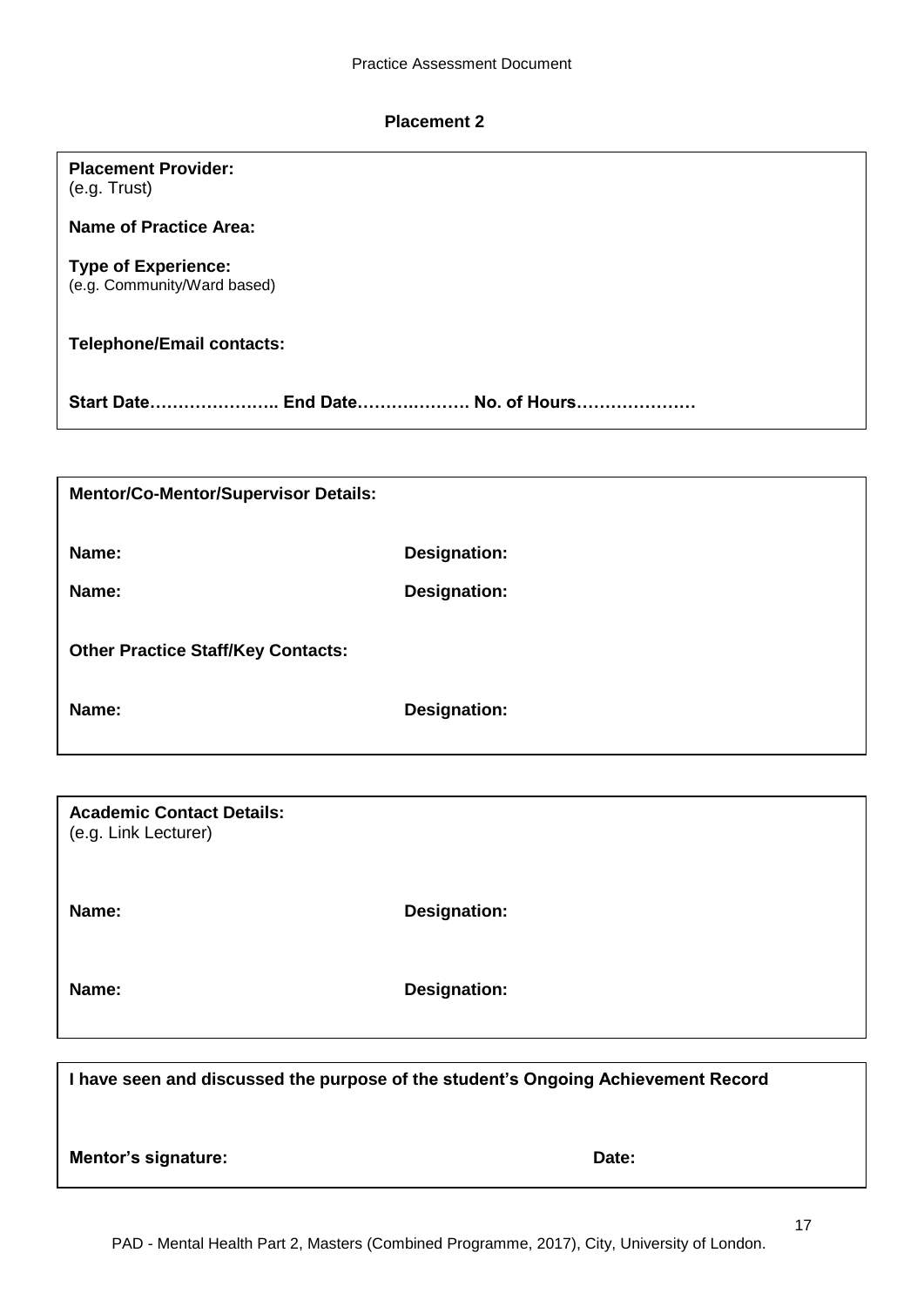**Placement 2: Orientation**

|                                                                                                                                                                                         | Sign/Date (Student) | Sign/Date (Mentor) |
|-----------------------------------------------------------------------------------------------------------------------------------------------------------------------------------------|---------------------|--------------------|
| Placement Provider induction/update complete, if<br>applicable                                                                                                                          |                     |                    |
| The following criteria need to be met within the first day in placement                                                                                                                 |                     |                    |
| A general orientation to the health and social care<br>placement setting has been undertaken                                                                                            |                     |                    |
| The local fire procedures have been explained.<br>Tel                                                                                                                                   |                     |                    |
| The student has been shown the:<br>fire alarms<br>$\bullet$<br>fire exits<br>fire extinguishers<br>$\bullet$                                                                            |                     |                    |
| Resuscitation policy and procedures have been<br>explained<br>Tel:                                                                                                                      |                     |                    |
| Resuscitation equipment has been shown and<br>explained                                                                                                                                 |                     |                    |
| The student knows how to summon help in the event<br>of an emergency                                                                                                                    |                     |                    |
| The student is aware of where to find local policies<br>health and safety<br>incident reporting procedures<br>infection control<br>handling of messages and enquiries<br>other policies |                     |                    |
| The student has been made aware of information<br>governance requirements                                                                                                               |                     |                    |
| The shift times, meal times and reporting sick policies<br>have been explained.                                                                                                         |                     |                    |
| Policy regarding safeguarding has been explained                                                                                                                                        |                     |                    |
| Lone working policy has been explained (if applicable)                                                                                                                                  |                     |                    |
| Risk assessments/reasonable adjustments relating to<br>disability/learning/pregnancy needs have been<br>discussed (where disclosed)                                                     |                     |                    |
| The following criteria need to be met prior to use                                                                                                                                      |                     |                    |
| The student has been shown and given a<br>demonstration of the moving and handling equipment<br>used in the clinical area                                                               |                     |                    |
| The student has been shown and given a<br>demonstration of the medical devices used in the<br>clinical area                                                                             |                     |                    |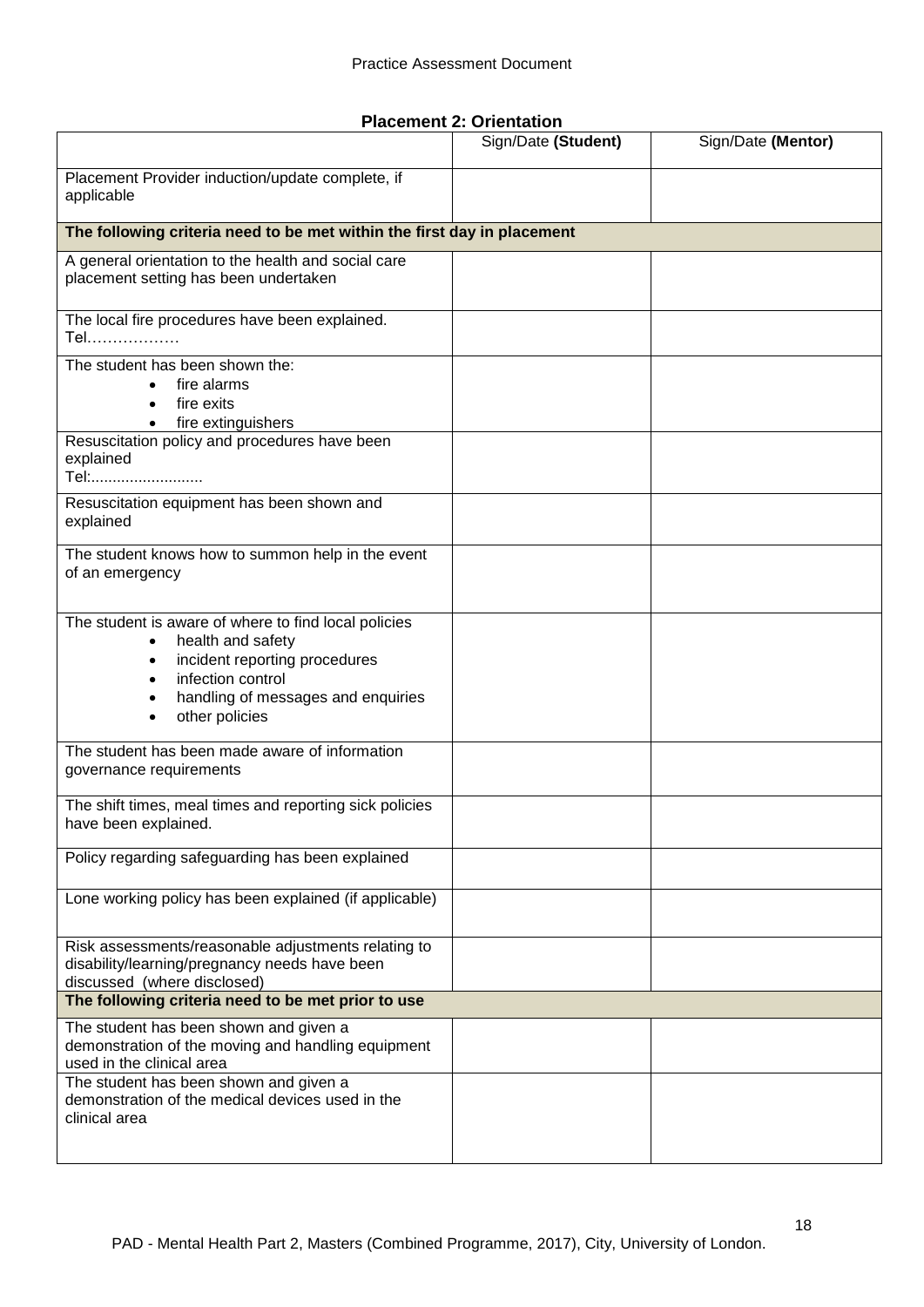## **Placement 2: Initial Interview**

| Placement Z: mitial interview                                                                          |       |
|--------------------------------------------------------------------------------------------------------|-------|
| This interview takes place within the first week of the placement                                      |       |
| Student to identify learning and development needs                                                     |       |
|                                                                                                        |       |
|                                                                                                        |       |
|                                                                                                        |       |
|                                                                                                        |       |
|                                                                                                        |       |
|                                                                                                        |       |
|                                                                                                        |       |
|                                                                                                        |       |
|                                                                                                        |       |
|                                                                                                        |       |
|                                                                                                        |       |
|                                                                                                        |       |
|                                                                                                        |       |
|                                                                                                        |       |
| Mentor to identify learning opportunities to enable the student to meet their learning and development |       |
| needs and assessments                                                                                  |       |
|                                                                                                        |       |
|                                                                                                        |       |
|                                                                                                        |       |
|                                                                                                        |       |
|                                                                                                        |       |
|                                                                                                        |       |
|                                                                                                        |       |
|                                                                                                        |       |
|                                                                                                        |       |
|                                                                                                        |       |
|                                                                                                        |       |
|                                                                                                        |       |
|                                                                                                        |       |
| Mentor and student to negotiate and agree a learning plan                                              |       |
|                                                                                                        |       |
|                                                                                                        |       |
|                                                                                                        |       |
|                                                                                                        |       |
|                                                                                                        |       |
|                                                                                                        |       |
|                                                                                                        |       |
|                                                                                                        |       |
|                                                                                                        |       |
|                                                                                                        |       |
|                                                                                                        |       |
|                                                                                                        |       |
|                                                                                                        |       |
|                                                                                                        |       |
|                                                                                                        |       |
|                                                                                                        |       |
|                                                                                                        |       |
| Student's signature:                                                                                   | Date: |
|                                                                                                        |       |
|                                                                                                        |       |
|                                                                                                        |       |
| Mentor's signature:                                                                                    | Date: |
|                                                                                                        |       |
|                                                                                                        |       |

19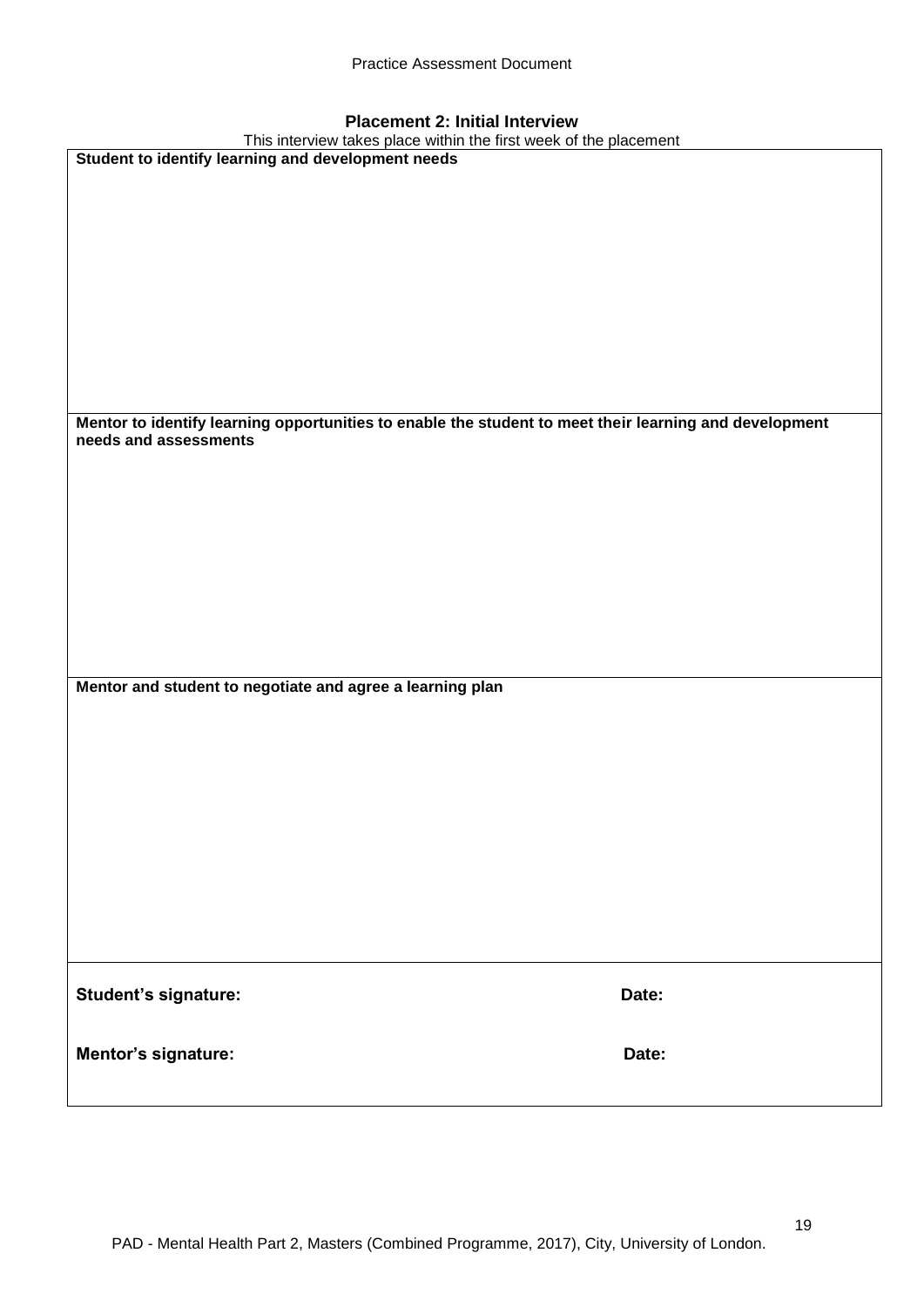#### **Professional Values in Practice**

You are required to demonstrate high standards of professional conduct at all times during your placements. As a student you should work within legal frameworks, and be able to articulate the underpinning values of the *NMC Code of professional conduct: standards for conduct, performance and ethics (2010).* Professional values expectations are reflected in the statements below.<br>**A** = **Achieved, N** A = Not Achieved (Refer to Grade Descriptors on I

#### **(Refer to Grade Descriptors on Page 5) Professional attitude, behaviour and responsibility**

| $\mathbf r$ rulessional attitude, behaviour and responsibility                                                                                                      |                      |              |                          |                                  |
|---------------------------------------------------------------------------------------------------------------------------------------------------------------------|----------------------|--------------|--------------------------|----------------------------------|
|                                                                                                                                                                     | Mid-<br><b>Point</b> | <b>Final</b> | <b>Evidence/Comments</b> | <b>Final</b><br><b>Sign/Date</b> |
| 1. The student maintains<br>confidentiality in<br>accordance with the NMC<br>code.                                                                                  |                      |              |                          |                                  |
| 2. The student is non-<br>judgemental, respectful<br>and courteous at all times<br>when interacting with<br>patents/carers/service<br>users and all colleagues.     |                      |              |                          |                                  |
| 3. The student maintains<br>an appropriate<br>professional attitude<br>regarding punctuality and<br>communicates<br>appropriately if unable to<br>attend placement. |                      |              |                          |                                  |
| 4. The student's personal<br>presentation and dress<br>code is in accordance<br>with the organisation's<br>uniform policy.                                          |                      |              |                          |                                  |
| 5. The student maintains<br>the person's privacy and<br>dignity.                                                                                                    |                      |              |                          |                                  |
| 6. The student<br>demonstrates openness,<br>trustworthiness and<br>integrity.                                                                                       |                      |              |                          |                                  |
| 7. The student makes a<br>consistent effort to<br>engage in and reflect on<br>the requisite standards of<br>care and learning.                                      |                      |              |                          |                                  |

#### **At the Mid-Point Interview, the Professional Values assessment is signed and dated at the end of the Mid-Point Interview. At the Final Interview signed and dated here.**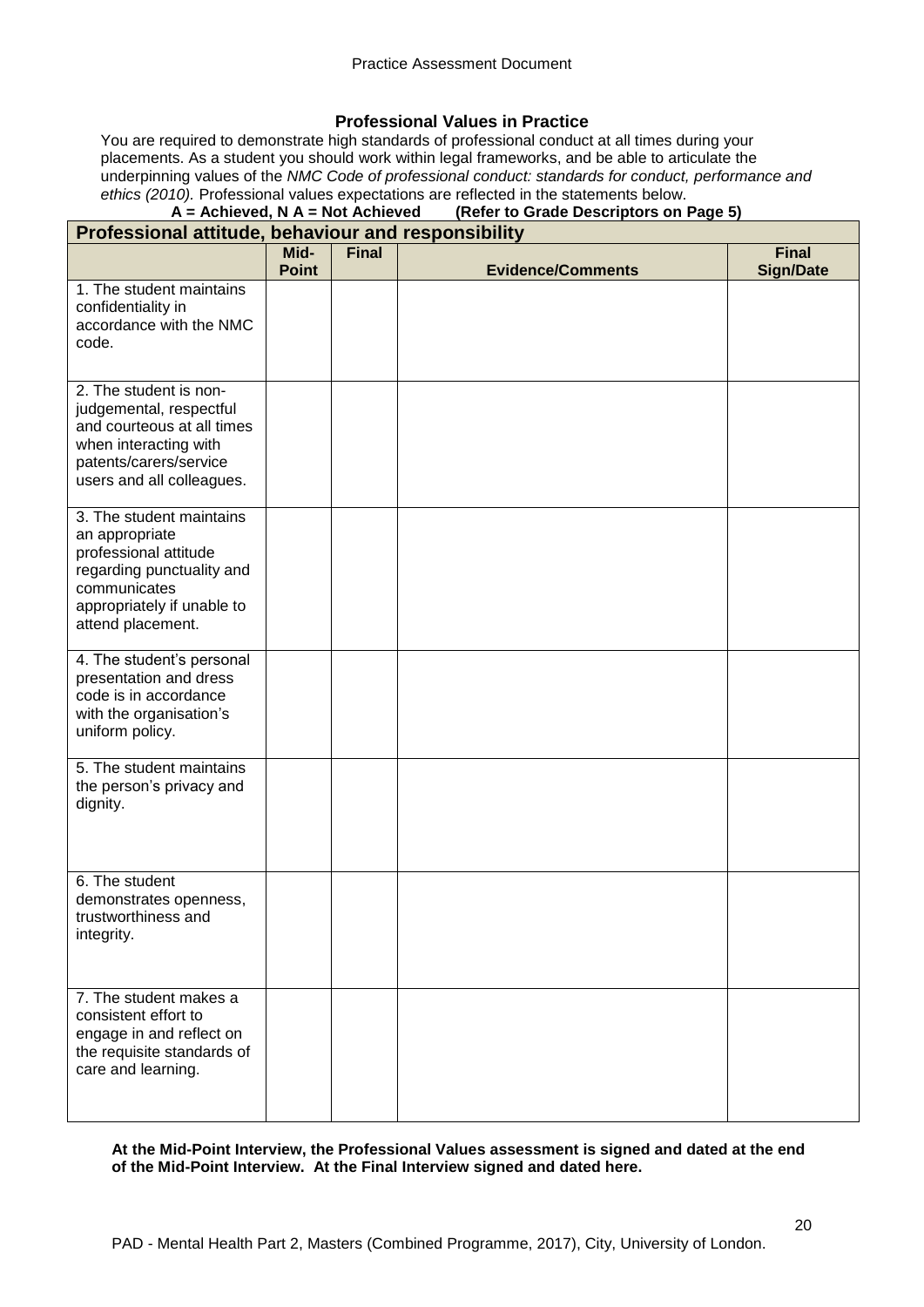| Safe and compassionate care                                                                                                                                                                                                                            |                      |              |                          |                                  |  |  |
|--------------------------------------------------------------------------------------------------------------------------------------------------------------------------------------------------------------------------------------------------------|----------------------|--------------|--------------------------|----------------------------------|--|--|
|                                                                                                                                                                                                                                                        | Mid-<br><b>Point</b> | <b>Final</b> | <b>Evidence/Comments</b> | <b>Final</b><br><b>Sign/Date</b> |  |  |
| 8. The student is<br>attentive, kind,<br>compassionate and<br>sensitive to the needs of<br>others and promotes the<br>autonomy, rights and<br>choices of<br>patients/service users.                                                                    |                      |              |                          |                                  |  |  |
| 9. The student maintains<br>consistent safe and<br>person-centred practice.                                                                                                                                                                            |                      |              |                          |                                  |  |  |
| 10. The student reports<br>any concerns to the<br>appropriate professional<br>member of staff and<br>exercises professional<br>advocacy to safeguard<br>human rights.                                                                                  |                      |              |                          |                                  |  |  |
| 11. The student<br>demonstrates the ability to<br>work more independently<br>and to listen, seek<br>clarification and carry out<br>instructions safely in an<br>increasingly confident<br>manner.                                                      |                      |              |                          |                                  |  |  |
| 12. The student is able to<br>recognise and work within<br>the limitations of their own<br>knowledge, skills and<br>professional boundaries<br>and understand that they<br>are responsible for their<br>own actions.                                   |                      |              |                          |                                  |  |  |
| 13. The student manages<br>appropriate and<br>constructive relationships<br>with members of the<br>multidisciplinary team,<br>patients/service users,<br>families and carers, with<br>the intent of building<br>professional, caring<br>relationships. |                      |              |                          |                                  |  |  |

**By the end of placement, 'Not Achieved' must trigger an Action Plan at the time of assessment and should be documented. The Action Plan template can be found on page 51**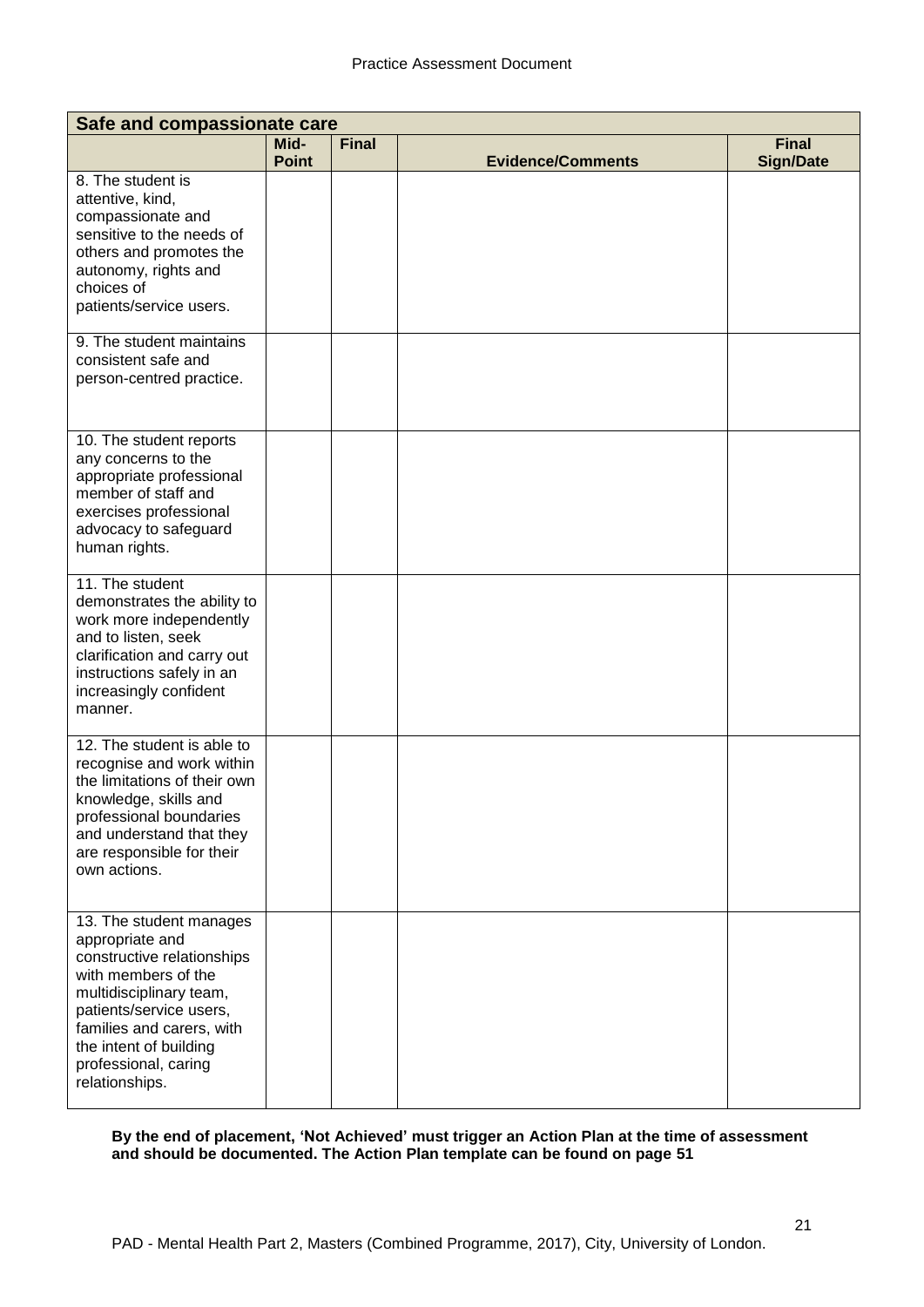#### **Placement 2: Mid-Point Interview**

This interview takes place half way through the placement

| This interview takes place half way through the placement                                                                                                                                                                                    |
|----------------------------------------------------------------------------------------------------------------------------------------------------------------------------------------------------------------------------------------------|
| Student's self-assessment/reflection on progress<br>Reflect on your overall progression, referring to your personal learning needs, professional values and essential<br>skills. Identify your strengths and document areas for development. |
|                                                                                                                                                                                                                                              |
|                                                                                                                                                                                                                                              |
|                                                                                                                                                                                                                                              |
|                                                                                                                                                                                                                                              |
|                                                                                                                                                                                                                                              |
|                                                                                                                                                                                                                                              |
|                                                                                                                                                                                                                                              |
|                                                                                                                                                                                                                                              |
|                                                                                                                                                                                                                                              |
|                                                                                                                                                                                                                                              |
|                                                                                                                                                                                                                                              |
|                                                                                                                                                                                                                                              |
|                                                                                                                                                                                                                                              |
|                                                                                                                                                                                                                                              |
|                                                                                                                                                                                                                                              |
|                                                                                                                                                                                                                                              |
|                                                                                                                                                                                                                                              |
|                                                                                                                                                                                                                                              |
|                                                                                                                                                                                                                                              |
| <b>Mentor's comments</b>                                                                                                                                                                                                                     |
|                                                                                                                                                                                                                                              |
|                                                                                                                                                                                                                                              |
| Discuss with the student their self-assessment and comment on their progress using the assessment descriptors<br>below, detailing evidence used to come to your decision.                                                                    |
|                                                                                                                                                                                                                                              |
| Knowledge and Understanding:                                                                                                                                                                                                                 |
|                                                                                                                                                                                                                                              |
|                                                                                                                                                                                                                                              |
|                                                                                                                                                                                                                                              |
|                                                                                                                                                                                                                                              |
|                                                                                                                                                                                                                                              |
|                                                                                                                                                                                                                                              |
| <b>Professional Attitude:</b>                                                                                                                                                                                                                |
|                                                                                                                                                                                                                                              |
|                                                                                                                                                                                                                                              |
|                                                                                                                                                                                                                                              |
|                                                                                                                                                                                                                                              |
|                                                                                                                                                                                                                                              |
|                                                                                                                                                                                                                                              |
|                                                                                                                                                                                                                                              |
| <b>Participation in Care and Practical Skill:</b>                                                                                                                                                                                            |
|                                                                                                                                                                                                                                              |
|                                                                                                                                                                                                                                              |
|                                                                                                                                                                                                                                              |
|                                                                                                                                                                                                                                              |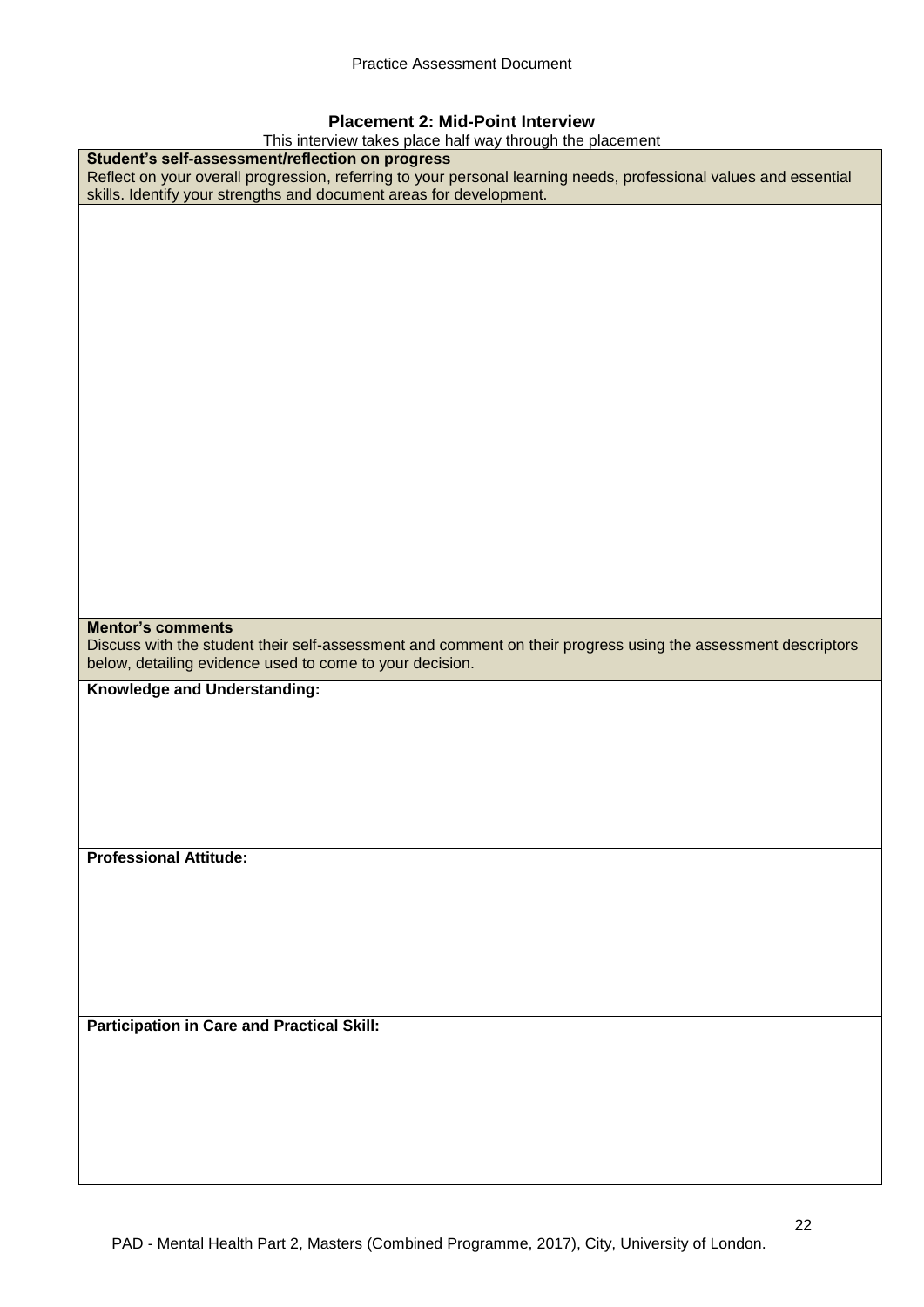## **Placement 2: Mid-Point Interview Ongoing learning and development needs**

To be agreed between Mentor and Student – sign and date all entries below

| To be agreed between Mentor and Student – sign and date all entries below                                 |                                             |  |  |  |
|-----------------------------------------------------------------------------------------------------------|---------------------------------------------|--|--|--|
| Identify learning and development needs                                                                   | Identify the learning opportunities/support |  |  |  |
| Refer to progress in achieving personal learning needs,                                                   | to enable the student to meet their needs   |  |  |  |
| professional values and essential skills.                                                                 |                                             |  |  |  |
|                                                                                                           |                                             |  |  |  |
|                                                                                                           |                                             |  |  |  |
|                                                                                                           |                                             |  |  |  |
|                                                                                                           |                                             |  |  |  |
|                                                                                                           |                                             |  |  |  |
|                                                                                                           |                                             |  |  |  |
|                                                                                                           |                                             |  |  |  |
|                                                                                                           |                                             |  |  |  |
|                                                                                                           |                                             |  |  |  |
|                                                                                                           |                                             |  |  |  |
|                                                                                                           |                                             |  |  |  |
|                                                                                                           |                                             |  |  |  |
|                                                                                                           |                                             |  |  |  |
|                                                                                                           |                                             |  |  |  |
|                                                                                                           |                                             |  |  |  |
|                                                                                                           |                                             |  |  |  |
|                                                                                                           |                                             |  |  |  |
|                                                                                                           |                                             |  |  |  |
|                                                                                                           |                                             |  |  |  |
|                                                                                                           |                                             |  |  |  |
|                                                                                                           |                                             |  |  |  |
|                                                                                                           |                                             |  |  |  |
|                                                                                                           |                                             |  |  |  |
|                                                                                                           |                                             |  |  |  |
|                                                                                                           |                                             |  |  |  |
|                                                                                                           |                                             |  |  |  |
|                                                                                                           |                                             |  |  |  |
|                                                                                                           |                                             |  |  |  |
|                                                                                                           |                                             |  |  |  |
|                                                                                                           |                                             |  |  |  |
|                                                                                                           |                                             |  |  |  |
|                                                                                                           |                                             |  |  |  |
|                                                                                                           |                                             |  |  |  |
|                                                                                                           |                                             |  |  |  |
|                                                                                                           |                                             |  |  |  |
|                                                                                                           |                                             |  |  |  |
|                                                                                                           |                                             |  |  |  |
|                                                                                                           |                                             |  |  |  |
|                                                                                                           |                                             |  |  |  |
|                                                                                                           |                                             |  |  |  |
|                                                                                                           |                                             |  |  |  |
|                                                                                                           |                                             |  |  |  |
|                                                                                                           |                                             |  |  |  |
|                                                                                                           |                                             |  |  |  |
| <b>Review Date:</b>                                                                                       | Sign when reviewed:                         |  |  |  |
|                                                                                                           |                                             |  |  |  |
|                                                                                                           |                                             |  |  |  |
| <b>Student's Signature:</b>                                                                               | Date:                                       |  |  |  |
|                                                                                                           |                                             |  |  |  |
| <b>Mentor's Signature:</b>                                                                                | Date:                                       |  |  |  |
|                                                                                                           |                                             |  |  |  |
| Any outstanding learning and development needs are to be discussed and documented at the final interview. |                                             |  |  |  |

**If specific concerns have been raised about the student's performance this should trigger an Action Plan at the time of assessment and should be documented. The action plan template can be found on page 51**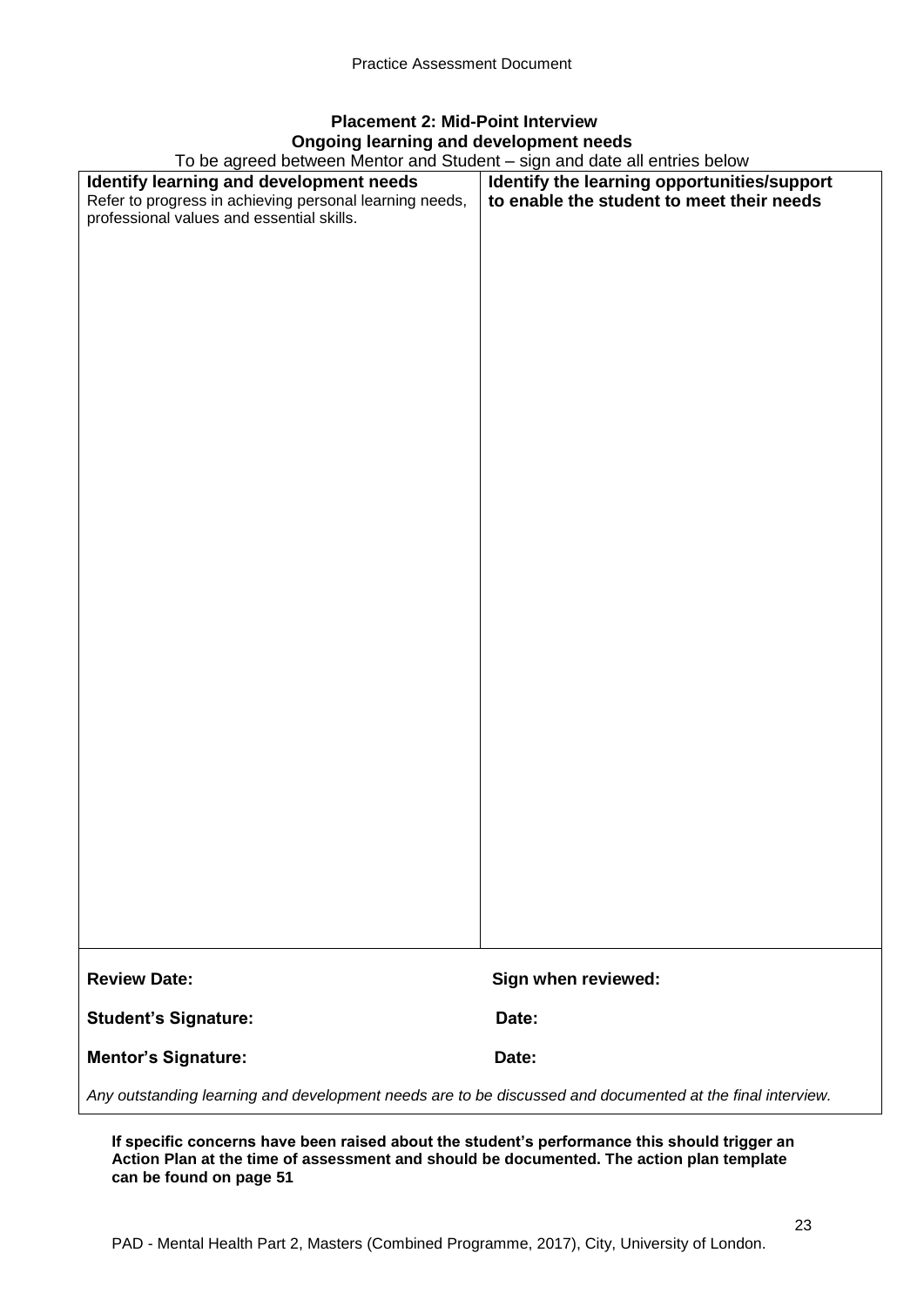#### **Placement 2: Final Interview**

This should take place towards the end of the placement

| This should take place towards the end of the placement                                                           |
|-------------------------------------------------------------------------------------------------------------------|
| Student's self-assessment/reflection on progress                                                                  |
| Reflect on your overall progression, referring to your personal learning needs, professional values and essential |
| skills. Identify your strengths and document areas for development.                                               |
|                                                                                                                   |
|                                                                                                                   |
|                                                                                                                   |
|                                                                                                                   |
|                                                                                                                   |
|                                                                                                                   |
|                                                                                                                   |
|                                                                                                                   |
|                                                                                                                   |
|                                                                                                                   |
|                                                                                                                   |
|                                                                                                                   |
|                                                                                                                   |
|                                                                                                                   |
|                                                                                                                   |
|                                                                                                                   |
|                                                                                                                   |
|                                                                                                                   |
|                                                                                                                   |
|                                                                                                                   |
|                                                                                                                   |
|                                                                                                                   |
|                                                                                                                   |
|                                                                                                                   |
|                                                                                                                   |
| <b>Mentor's comments</b>                                                                                          |
|                                                                                                                   |
|                                                                                                                   |
| Discuss with the student their self-assessment and comment on their progress using the assessment descriptors     |
| below, detailing evidence used to come to your decision.                                                          |
|                                                                                                                   |
| Knowledge and Understanding:                                                                                      |
|                                                                                                                   |
|                                                                                                                   |
|                                                                                                                   |
|                                                                                                                   |
|                                                                                                                   |
|                                                                                                                   |
|                                                                                                                   |
|                                                                                                                   |
|                                                                                                                   |
| <b>Professional Attitude:</b>                                                                                     |
|                                                                                                                   |
|                                                                                                                   |
|                                                                                                                   |
|                                                                                                                   |
|                                                                                                                   |
|                                                                                                                   |
|                                                                                                                   |
|                                                                                                                   |
|                                                                                                                   |
| <b>Participation in Care and Practical Skill:</b>                                                                 |
|                                                                                                                   |
|                                                                                                                   |
|                                                                                                                   |
|                                                                                                                   |
|                                                                                                                   |
|                                                                                                                   |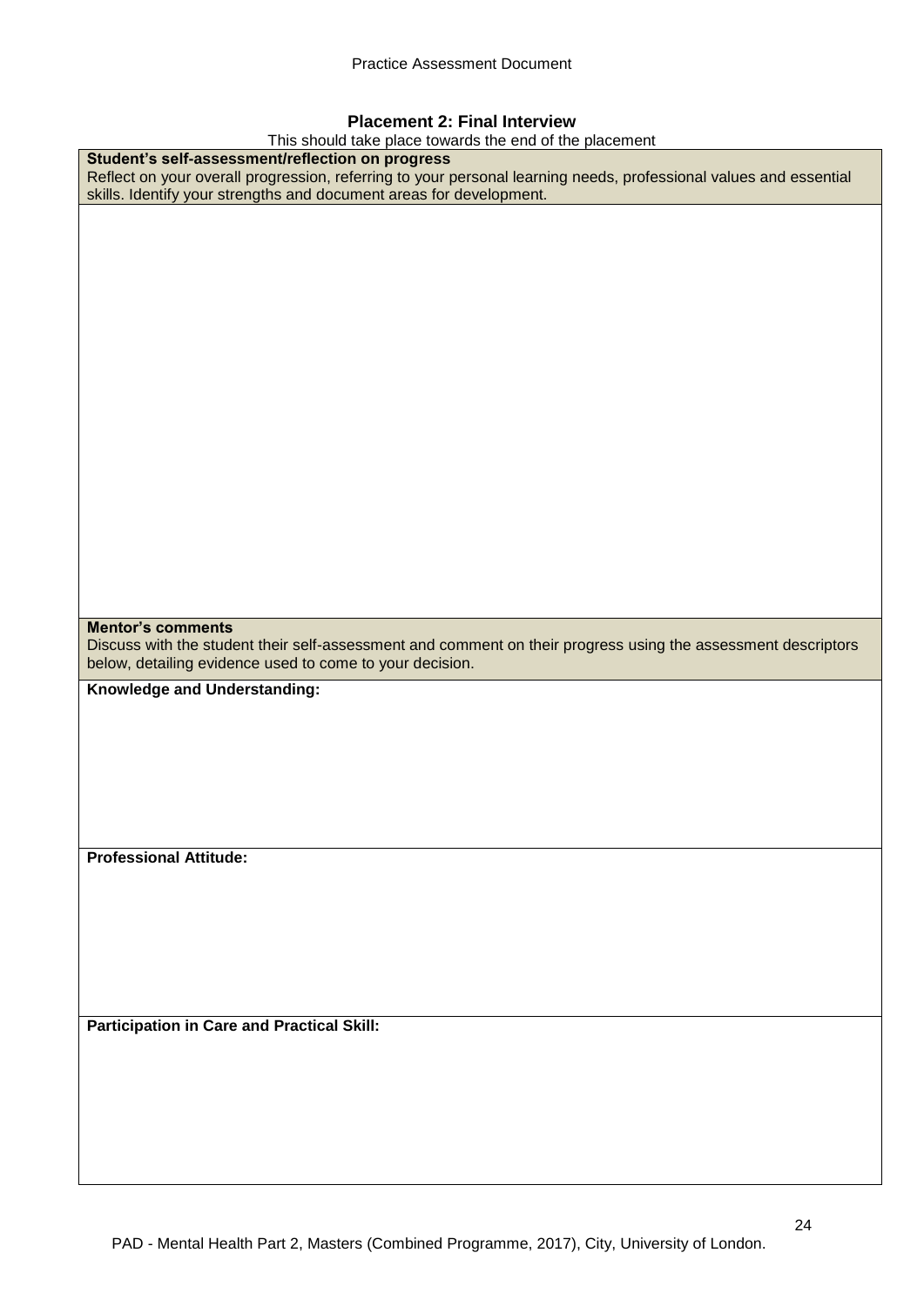#### **Learning and Development Needs**

To be agreed between the Mentor and Student

| Review learning and development needs identified at the Mid-Point Interview and those to take forward to<br>the next placement |          |             |
|--------------------------------------------------------------------------------------------------------------------------------|----------|-------------|
| Was an Action Plan required to support the student?                                                                            | YES / NO |             |
| If Yes, was the Academic Representative informed?                                                                              | YES / NO |             |
| The Action Plan can be found on page 56                                                                                        |          |             |
| Mentor's checklist for assessed documents                                                                                      |          | <b>Tick</b> |
| I have signed the professional value statements the student has achieved in this area                                          |          |             |
| I have signed the relevant skills the student has achieved in this area                                                        |          |             |
| I have completed and signed the grading of practice document<br>(where applicable)                                             |          |             |
| The student and I have checked and signed the practice placement hours<br>(depending on university requirements)               |          |             |
| I have completed all the interview records and development plans                                                               |          |             |
| I have printed and signed my name on the List of Mentors/Supervisors Record                                                    |          |             |
| I have completed the Ongoing Achievement Record (OAR)                                                                          |          |             |
| <b>Student's signature:</b>                                                                                                    | Date:    |             |
| <b>Mentor's signature:</b>                                                                                                     | Date:    |             |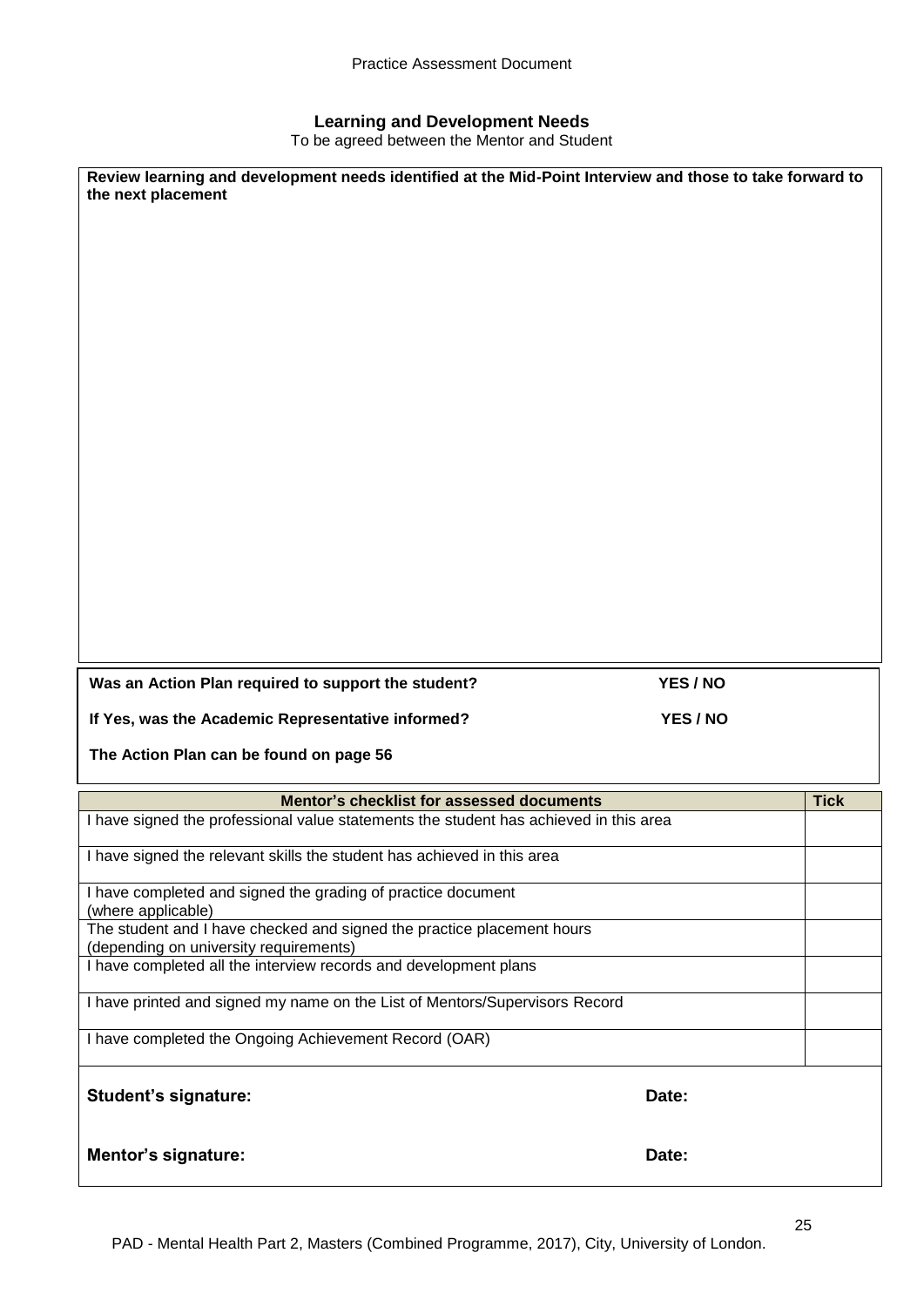## **Patient/Service User Feedback Form**

#### **Mentors should obtain consent from patients/service users who should feel able to decline to participate.**

We would like to hear your views about the way the student nurse has looked after you.

- Your feedback will help the student nurse's learning
- The feedback you give will not change the way you are looked after

| Carer/Relative<br>The Patient/Service User<br>Tick if you are: |            |           |              |                                               |                 |  |
|----------------------------------------------------------------|------------|-----------|--------------|-----------------------------------------------|-----------------|--|
| <b>How happy were</b>                                          | Very Happy | Happy     | I'm not sure | Unhappy                                       | Very<br>unhappy |  |
| you with the way<br>the student                                | $\hat{e}$  | $\bullet$ |              | $\widehat{\mathbf{v}}$ $\widehat{\mathbf{v}}$ | $\frac{1}{2}$   |  |
| nurse                                                          |            |           |              |                                               |                 |  |
| cared for you?                                                 |            |           |              |                                               |                 |  |
| …listened to your<br>needs?                                    |            |           |              |                                               |                 |  |
| understood the<br>way you felt?                                |            |           |              |                                               |                 |  |
| talked to you?                                                 |            |           |              |                                               |                 |  |
| showed you<br>respect?                                         |            |           |              |                                               |                 |  |
| What did the student nurse do well?                            |            |           |              |                                               |                 |  |
|                                                                |            |           |              |                                               |                 |  |
|                                                                |            |           |              |                                               |                 |  |
| What could the student nurse have done differently?            |            |           |              |                                               |                 |  |
|                                                                |            |           |              |                                               |                 |  |
|                                                                |            |           |              |                                               |                 |  |
| <b>Mentor Signature:</b>                                       |            |           |              | Date:                                         |                 |  |
| <b>Student Signature:</b>                                      |            |           |              | Date:                                         |                 |  |
| Thank you for your help                                        |            |           |              |                                               |                 |  |

*This form has been designed by Service Users*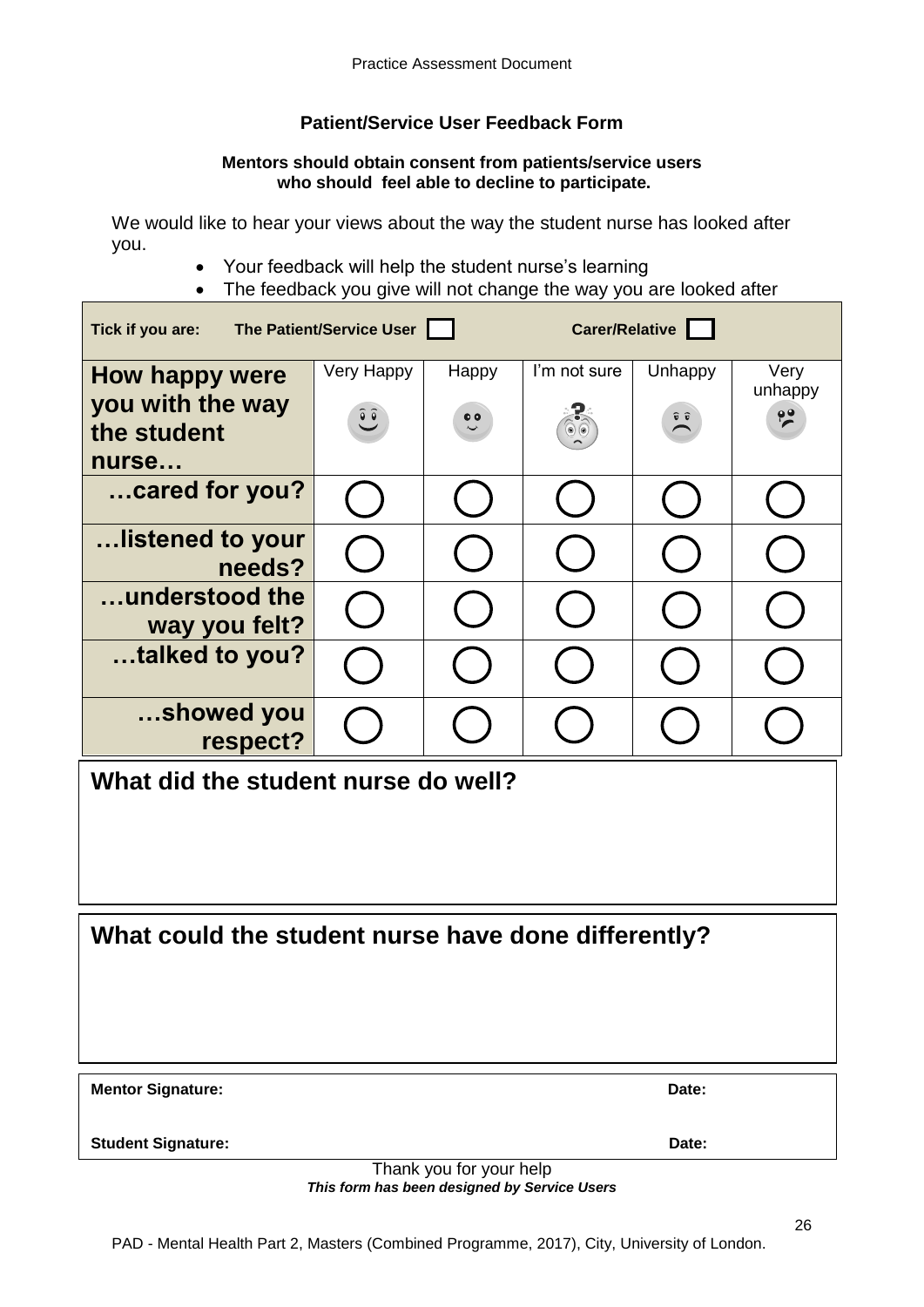#### **Placement 3**

**Placement Provider:**

| (e.g. Trust)                                              |                                                                                   |
|-----------------------------------------------------------|-----------------------------------------------------------------------------------|
| <b>Name of Practice Area:</b>                             |                                                                                   |
| <b>Type of Experience:</b><br>(e.g. Community/Ward based) |                                                                                   |
| <b>Telephone/Email contacts:</b>                          |                                                                                   |
| Start Date End Date No. of Hours                          |                                                                                   |
|                                                           |                                                                                   |
| <b>Mentor/Co-Mentor/Supervisor Details:</b>               |                                                                                   |
| Name:                                                     | <b>Designation:</b>                                                               |
| Name:                                                     | <b>Designation:</b>                                                               |
| <b>Other Practice Staff/Key Contacts:</b>                 |                                                                                   |
| Name:                                                     | <b>Designation:</b>                                                               |
|                                                           |                                                                                   |
| <b>Academic Contact Details:</b><br>(e.g. Link Lecturer)  |                                                                                   |
| Name:                                                     | <b>Designation:</b>                                                               |
| Name:                                                     | <b>Designation:</b>                                                               |
|                                                           |                                                                                   |
|                                                           | I have seen and discussed the purpose of the student's Ongoing Achievement Record |
| Mentor's signature:                                       | Date:                                                                             |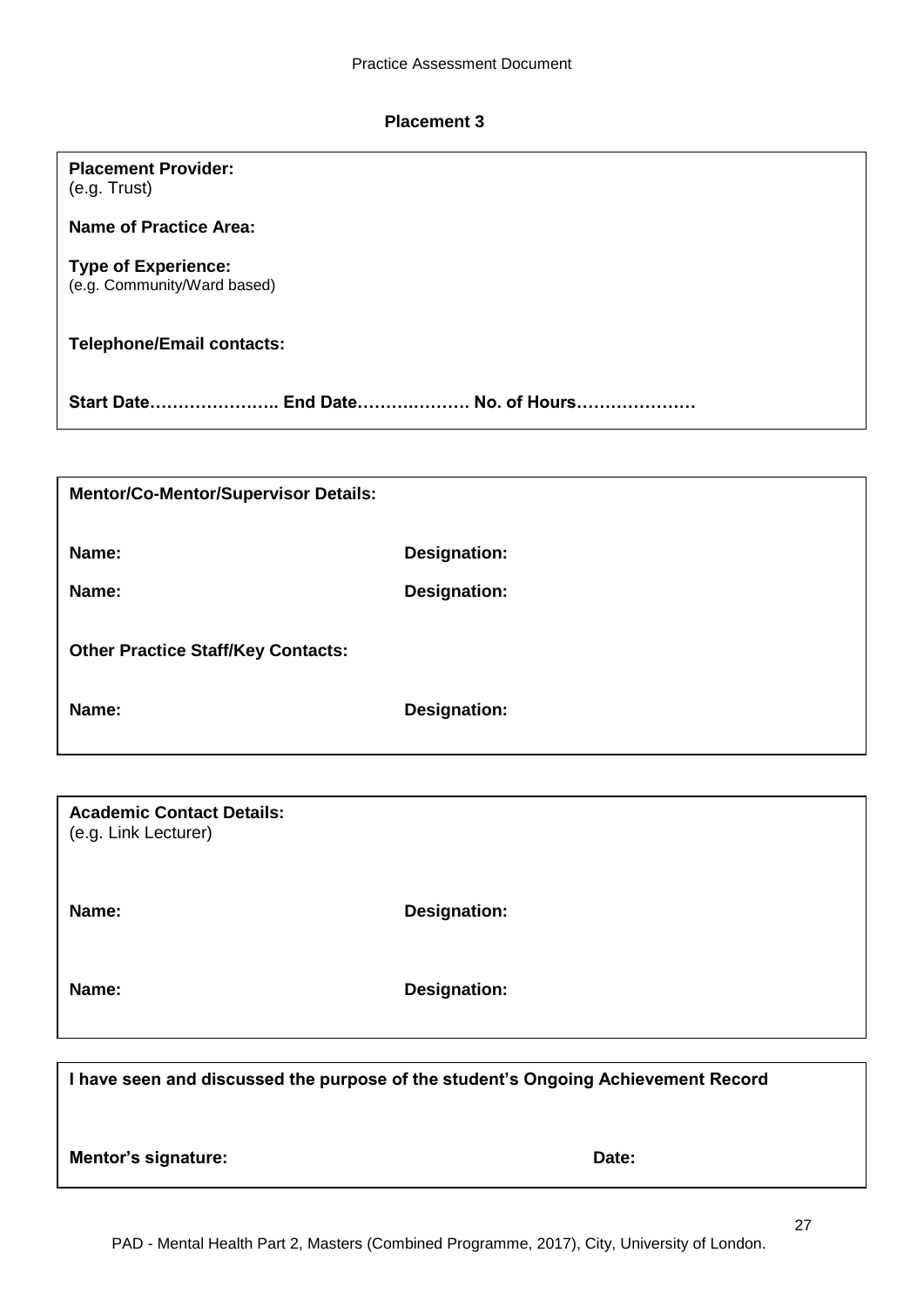**Placement 3: Orientation**

|                                                                                                                                                                                         | Sign/Date (Student) | Sign/Date (Mentor) |
|-----------------------------------------------------------------------------------------------------------------------------------------------------------------------------------------|---------------------|--------------------|
| Placement Provider induction/update complete, if<br>applicable                                                                                                                          |                     |                    |
| The following criteria need to be met within the first day in placement                                                                                                                 |                     |                    |
| A general orientation to the health and social care<br>placement setting has been undertaken                                                                                            |                     |                    |
| The local fire procedures have been explained.<br>Tel                                                                                                                                   |                     |                    |
| The student has been shown the:<br>fire alarms<br>fire exits<br>fire extinguishers<br>$\bullet$                                                                                         |                     |                    |
| Resuscitation policy and procedures have been<br>explained<br>Tel:                                                                                                                      |                     |                    |
| Resuscitation equipment has been shown and<br>explained                                                                                                                                 |                     |                    |
| The student knows how to summon help in the event<br>of an emergency                                                                                                                    |                     |                    |
| The student is aware of where to find local policies<br>health and safety<br>incident reporting procedures<br>infection control<br>handling of messages and enquiries<br>other policies |                     |                    |
| The student has been made aware of information<br>governance requirements                                                                                                               |                     |                    |
| The shift times, meal times and reporting sick policies<br>have been explained.                                                                                                         |                     |                    |
| Policy regarding safeguarding has been explained                                                                                                                                        |                     |                    |
| Lone working policy has been explained (if applicable)                                                                                                                                  |                     |                    |
| Risk assessments/reasonable adjustments relating to<br>disability/learning/pregnancy needs have been<br>discussed (where disclosed)                                                     |                     |                    |
| The following criteria need to be met prior to use                                                                                                                                      |                     |                    |
| The student has been shown and given a<br>demonstration of the moving and handling equipment<br>used in the clinical area                                                               |                     |                    |
| The student has been shown and given a<br>demonstration of the medical devices used in the<br>clinical area                                                                             |                     |                    |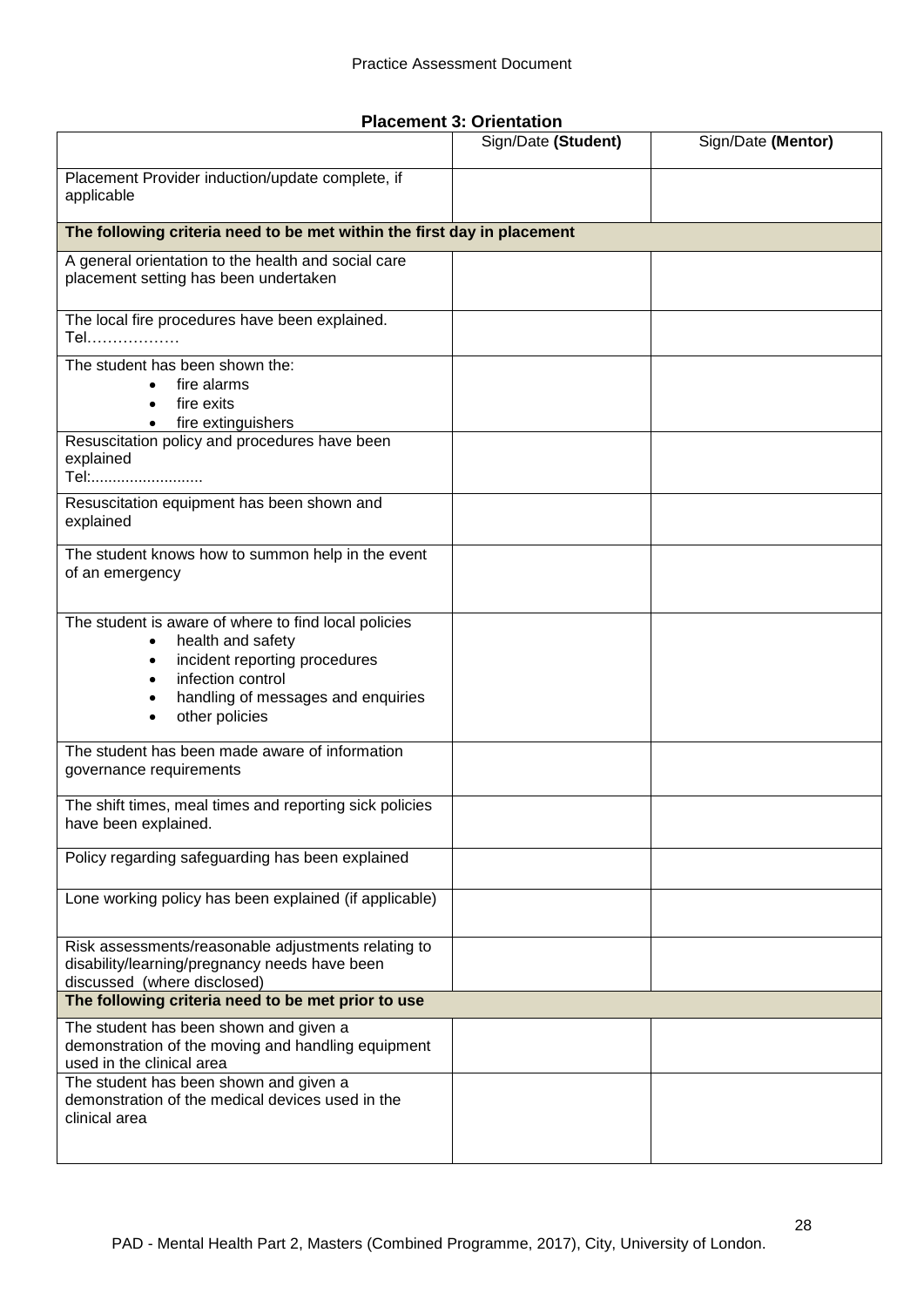| <b>Placement 3: Initial Interview</b> |  |  |  |  |
|---------------------------------------|--|--|--|--|
|---------------------------------------|--|--|--|--|

| $\mathbf{r}$ ractifient of militar intervies<br>This interview takes place within the first week of the placement |       |  |  |
|-------------------------------------------------------------------------------------------------------------------|-------|--|--|
| Student to identify learning and development needs                                                                |       |  |  |
|                                                                                                                   |       |  |  |
|                                                                                                                   |       |  |  |
|                                                                                                                   |       |  |  |
|                                                                                                                   |       |  |  |
|                                                                                                                   |       |  |  |
|                                                                                                                   |       |  |  |
|                                                                                                                   |       |  |  |
|                                                                                                                   |       |  |  |
|                                                                                                                   |       |  |  |
|                                                                                                                   |       |  |  |
|                                                                                                                   |       |  |  |
|                                                                                                                   |       |  |  |
|                                                                                                                   |       |  |  |
|                                                                                                                   |       |  |  |
| Mentor to identify learning opportunities to enable the student to meet their learning and development            |       |  |  |
| needs and assessments                                                                                             |       |  |  |
|                                                                                                                   |       |  |  |
|                                                                                                                   |       |  |  |
|                                                                                                                   |       |  |  |
|                                                                                                                   |       |  |  |
|                                                                                                                   |       |  |  |
|                                                                                                                   |       |  |  |
|                                                                                                                   |       |  |  |
|                                                                                                                   |       |  |  |
|                                                                                                                   |       |  |  |
|                                                                                                                   |       |  |  |
|                                                                                                                   |       |  |  |
|                                                                                                                   |       |  |  |
| Mentor and student to negotiate and agree a learning plan                                                         |       |  |  |
|                                                                                                                   |       |  |  |
|                                                                                                                   |       |  |  |
|                                                                                                                   |       |  |  |
|                                                                                                                   |       |  |  |
|                                                                                                                   |       |  |  |
|                                                                                                                   |       |  |  |
|                                                                                                                   |       |  |  |
|                                                                                                                   |       |  |  |
|                                                                                                                   |       |  |  |
|                                                                                                                   |       |  |  |
|                                                                                                                   |       |  |  |
|                                                                                                                   |       |  |  |
|                                                                                                                   |       |  |  |
|                                                                                                                   |       |  |  |
|                                                                                                                   |       |  |  |
|                                                                                                                   |       |  |  |
| Student's signature:                                                                                              | Date: |  |  |
|                                                                                                                   |       |  |  |
|                                                                                                                   |       |  |  |
|                                                                                                                   |       |  |  |
| Mentor's signature:                                                                                               | Date: |  |  |
|                                                                                                                   |       |  |  |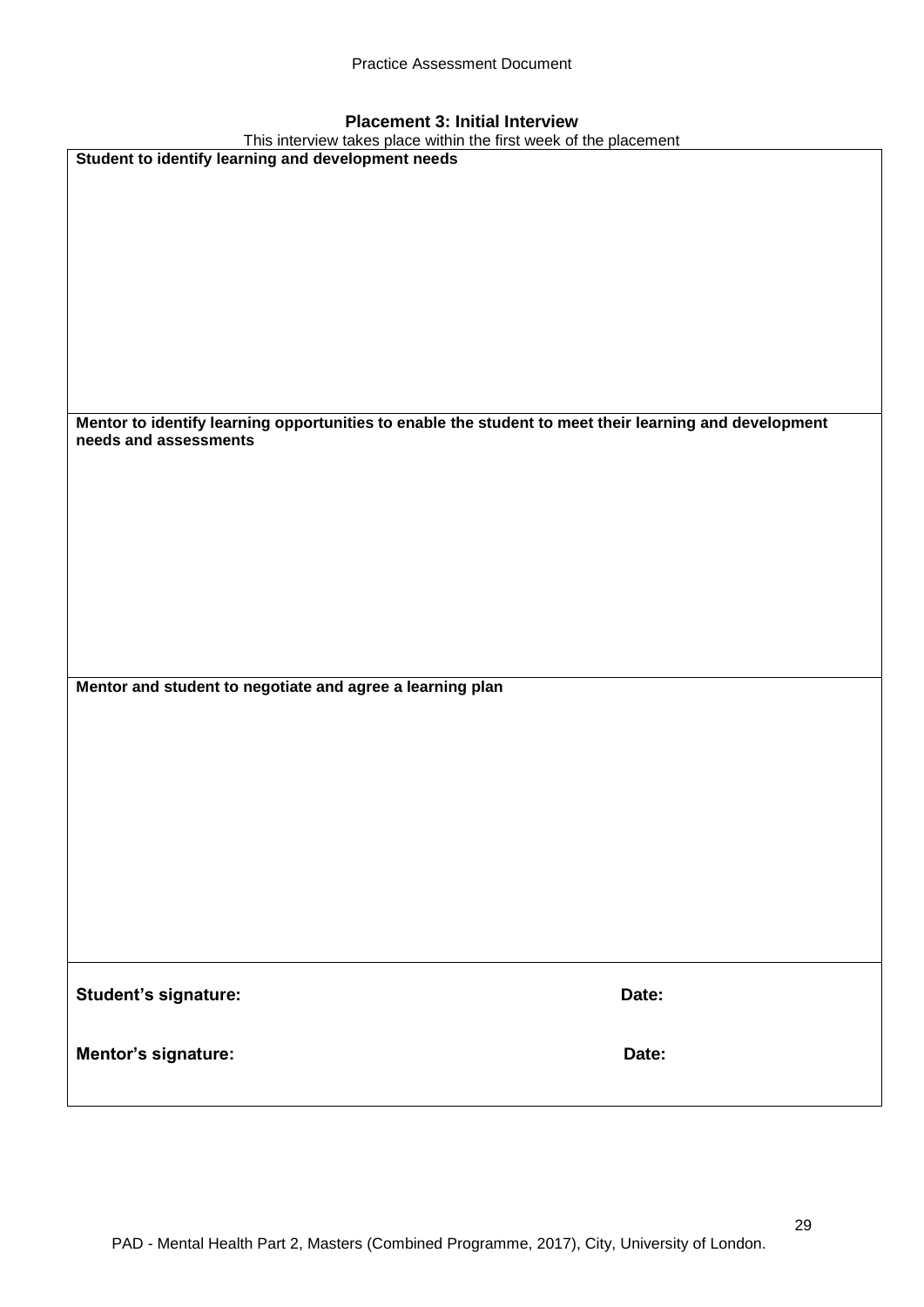#### **Professional Values in Practice**

You are required to demonstrate high standards of professional conduct at all times during your placements. As a student you should work within legal frameworks, and be able to articulate the underpinning values of the *NMC Code of professional conduct: standards for conduct, performance and ethics (2010).* Professional values expectations are reflected in the statements below.<br>**A** = **Achieved, N** A = Not Achieved (Refer to Grade Descriptors on I

#### **(Refer to Grade Descriptors on Page 5) Professional attitude, behaviour and responsibility**

| r roressional attituue, behaviour and responsibility                                                                                                                |                      |              |                          |                                  |
|---------------------------------------------------------------------------------------------------------------------------------------------------------------------|----------------------|--------------|--------------------------|----------------------------------|
|                                                                                                                                                                     | Mid-<br><b>Point</b> | <b>Final</b> | <b>Evidence/Comments</b> | <b>Final</b><br><b>Sign/Date</b> |
| 1. The student maintains<br>confidentiality in<br>accordance with the NMC<br>code.                                                                                  |                      |              |                          |                                  |
| 2. The student is non-<br>judgemental, respectful<br>and courteous at all times<br>when interacting with<br>patents/carers/service<br>users and all colleagues.     |                      |              |                          |                                  |
| 3. The student maintains<br>an appropriate<br>professional attitude<br>regarding punctuality and<br>communicates<br>appropriately if unable to<br>attend placement. |                      |              |                          |                                  |
| 4. The student's personal<br>presentation and dress<br>code is in accordance<br>with the organisation's<br>uniform policy.                                          |                      |              |                          |                                  |
| 5. The student maintains<br>the person's privacy and<br>dignity.                                                                                                    |                      |              |                          |                                  |
| 6. The student<br>demonstrates openness,<br>trustworthiness and<br>integrity.                                                                                       |                      |              |                          |                                  |
| 7. The student makes a<br>consistent effort to<br>engage in and reflect on<br>the requisite standards of<br>care and learning.                                      |                      |              |                          |                                  |

#### **At the Mid-Point Interview, the Professional Values assessment is signed and dated at the end of the Mid-Point Interview. At the Final Interview signed and dated here.**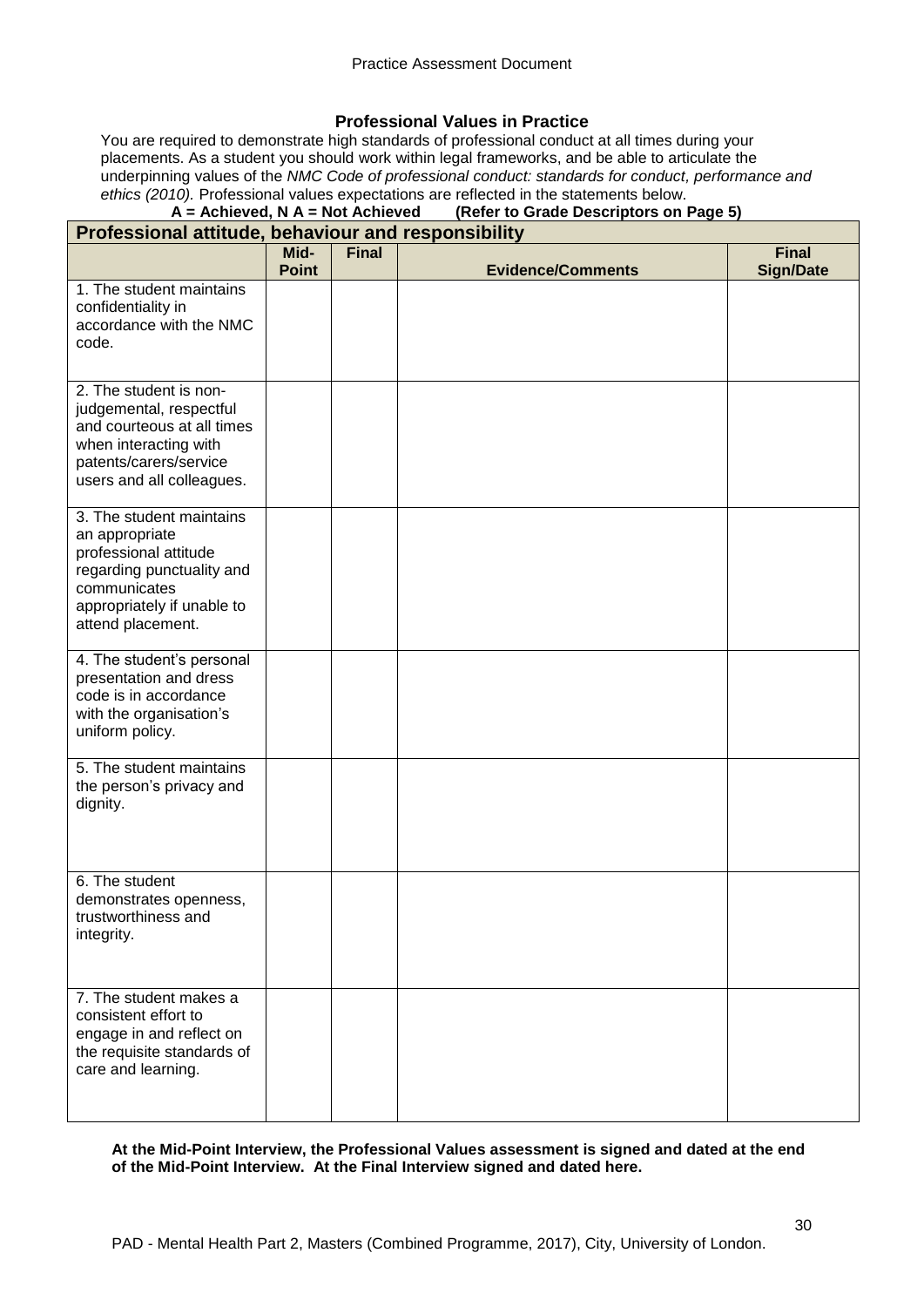| Safe and compassionate care                                                                                                                                                                                                                            |                      |              |                          |                                  |
|--------------------------------------------------------------------------------------------------------------------------------------------------------------------------------------------------------------------------------------------------------|----------------------|--------------|--------------------------|----------------------------------|
|                                                                                                                                                                                                                                                        | Mid-<br><b>Point</b> | <b>Final</b> | <b>Evidence/Comments</b> | <b>Final</b><br><b>Sign/Date</b> |
| 8. The student is<br>attentive, kind,<br>compassionate and<br>sensitive to the needs of<br>others and promotes the<br>autonomy, rights and<br>choices of<br>patients/service users.                                                                    |                      |              |                          |                                  |
| 9. The student maintains<br>consistent safe and<br>person-centred practice.                                                                                                                                                                            |                      |              |                          |                                  |
| 10. The student reports<br>any concerns to the<br>appropriate professional<br>member of staff and<br>exercises professional<br>advocacy to safeguard<br>human rights.                                                                                  |                      |              |                          |                                  |
| 11. The student<br>demonstrates the ability to<br>work more independently<br>and to listen, seek<br>clarification and carry out<br>instructions safely in an<br>increasingly confident<br>manner.                                                      |                      |              |                          |                                  |
| 12. The student is able to<br>recognise and work within<br>the limitations of their own<br>knowledge, skills and<br>professional boundaries<br>and understand that they<br>are responsible for their<br>own actions.                                   |                      |              |                          |                                  |
| 13. The student manages<br>appropriate and<br>constructive relationships<br>with members of the<br>multidisciplinary team,<br>patients/service users,<br>families and carers, with<br>the intent of building<br>professional, caring<br>relationships. |                      |              |                          |                                  |

**By the end of placement, 'Not Achieved' must trigger an Action Plan at the time of assessment and should be documented. The Action Plan template can be found on page 51**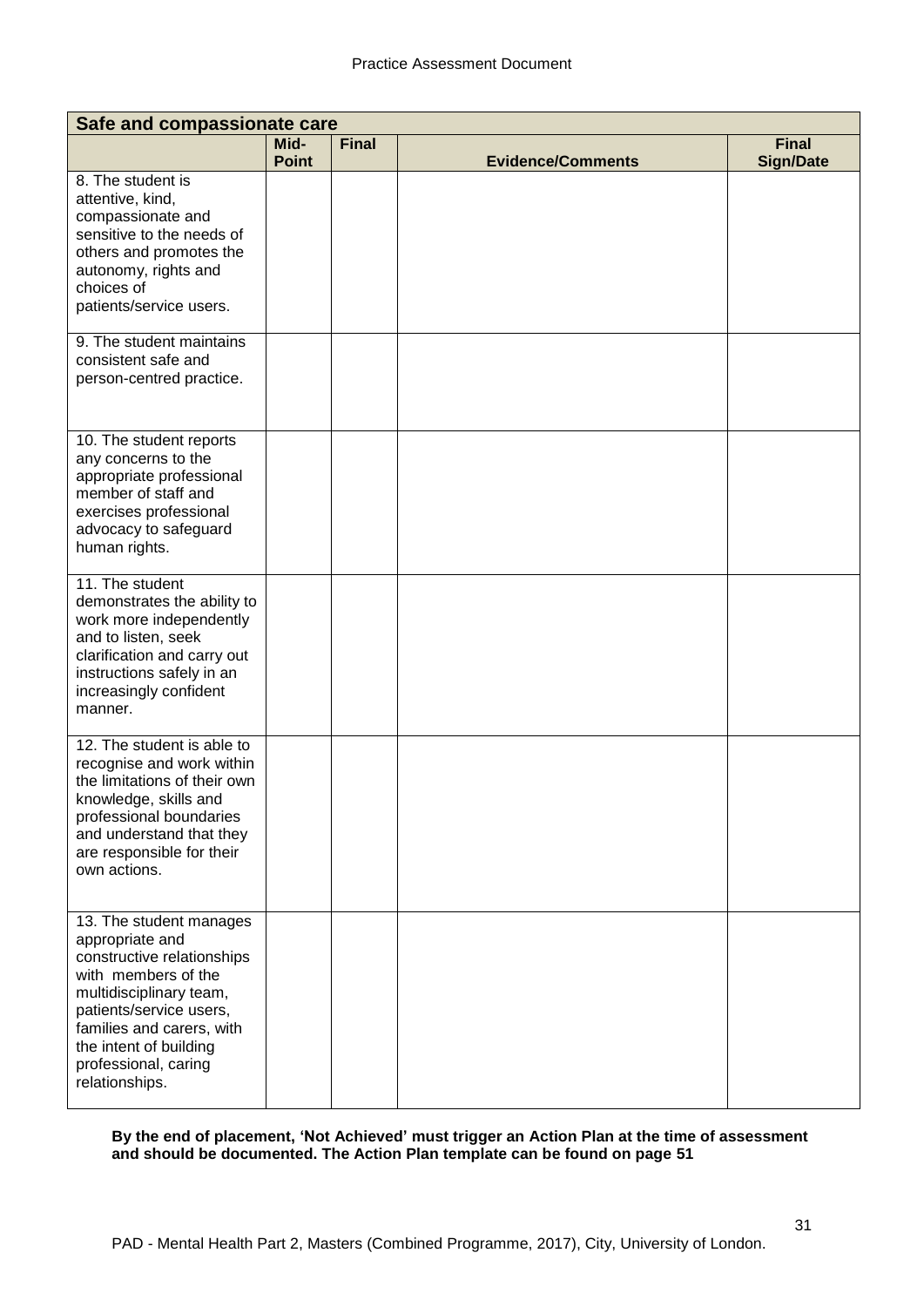#### **Placement 3: Mid-Point Interview**

This interview takes place half way through the placement

| This interview takes place half way through the placement                                                         |
|-------------------------------------------------------------------------------------------------------------------|
| Student's self-assessment/reflection on progress                                                                  |
| Reflect on your overall progression, referring to your personal learning needs, professional values and essential |
| skills. Identify your strengths and document areas for development.                                               |
|                                                                                                                   |
|                                                                                                                   |
|                                                                                                                   |
|                                                                                                                   |
|                                                                                                                   |
|                                                                                                                   |
|                                                                                                                   |
|                                                                                                                   |
|                                                                                                                   |
|                                                                                                                   |
|                                                                                                                   |
|                                                                                                                   |
|                                                                                                                   |
|                                                                                                                   |
|                                                                                                                   |
|                                                                                                                   |
|                                                                                                                   |
|                                                                                                                   |
|                                                                                                                   |
|                                                                                                                   |
|                                                                                                                   |
|                                                                                                                   |
|                                                                                                                   |
|                                                                                                                   |
|                                                                                                                   |
|                                                                                                                   |
|                                                                                                                   |
|                                                                                                                   |
| <b>Mentor's comments</b>                                                                                          |
|                                                                                                                   |
|                                                                                                                   |
| Discuss with the student their self-assessment and comment on their progress using the assessment descriptors     |
| below, detailing evidence used to come to your decision.                                                          |
|                                                                                                                   |
| Knowledge and Understanding:                                                                                      |
|                                                                                                                   |
|                                                                                                                   |
|                                                                                                                   |
|                                                                                                                   |
|                                                                                                                   |
|                                                                                                                   |
|                                                                                                                   |
|                                                                                                                   |
|                                                                                                                   |
|                                                                                                                   |
| <b>Professional Attitude:</b>                                                                                     |
|                                                                                                                   |
|                                                                                                                   |
|                                                                                                                   |
|                                                                                                                   |
|                                                                                                                   |
|                                                                                                                   |
|                                                                                                                   |
|                                                                                                                   |
|                                                                                                                   |
|                                                                                                                   |
|                                                                                                                   |
| <b>Participation in Care and Practical Skill:</b>                                                                 |
|                                                                                                                   |
|                                                                                                                   |
|                                                                                                                   |
|                                                                                                                   |
|                                                                                                                   |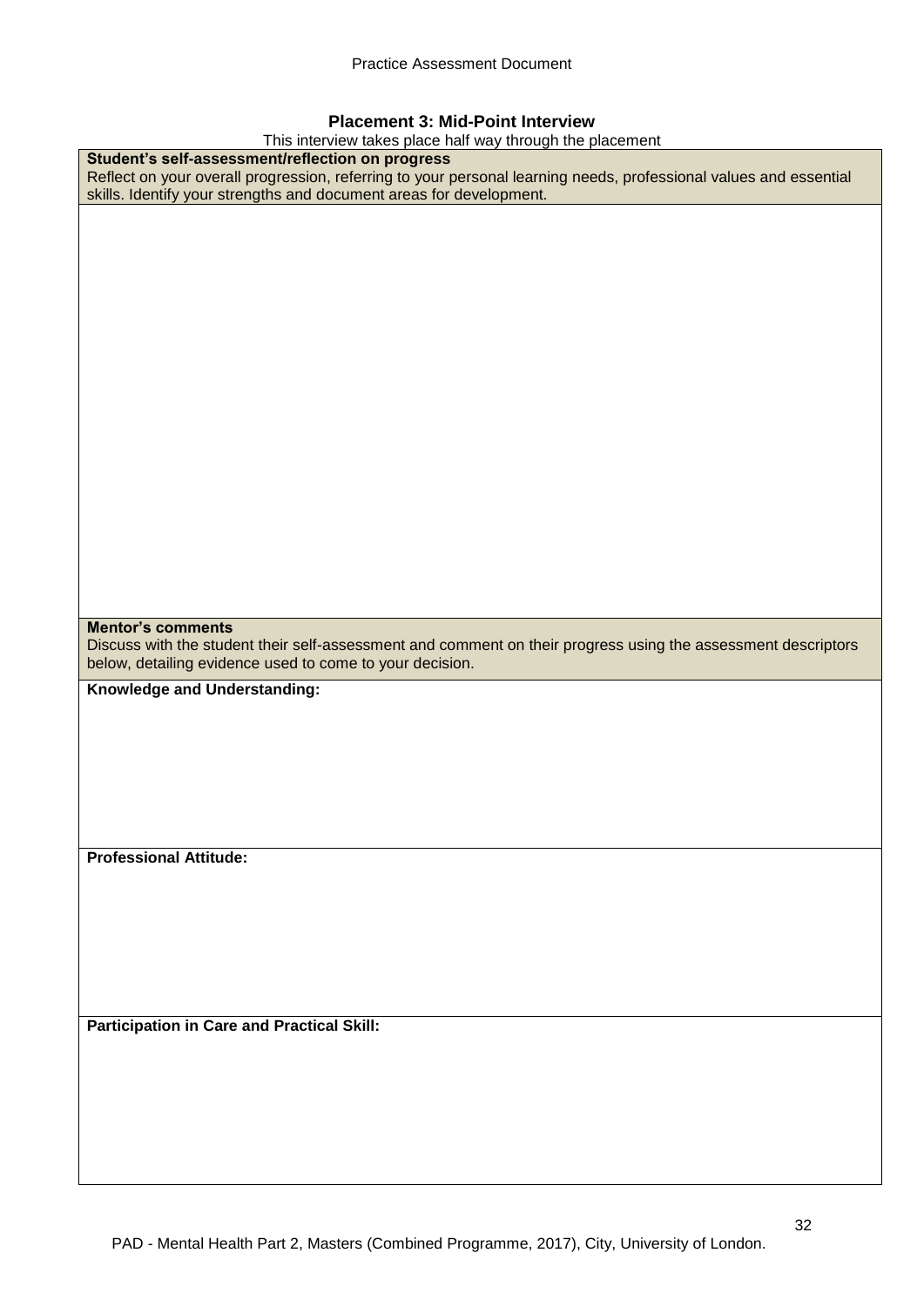## **Placement 3: Mid-Point Interview Ongoing learning and development needs**

To be agreed between Mentor and Student – sign and date all entries below

| To be agreed between Mentor and Student – sign and date all entries below                                 |                                             |  |  |
|-----------------------------------------------------------------------------------------------------------|---------------------------------------------|--|--|
| Identify learning and development needs                                                                   | Identify the learning opportunities/support |  |  |
| Refer to progress in achieving personal learning needs,                                                   | to enable the student to meet their needs   |  |  |
| professional values and essential skills.                                                                 |                                             |  |  |
|                                                                                                           |                                             |  |  |
|                                                                                                           |                                             |  |  |
|                                                                                                           |                                             |  |  |
|                                                                                                           |                                             |  |  |
|                                                                                                           |                                             |  |  |
|                                                                                                           |                                             |  |  |
|                                                                                                           |                                             |  |  |
|                                                                                                           |                                             |  |  |
|                                                                                                           |                                             |  |  |
|                                                                                                           |                                             |  |  |
|                                                                                                           |                                             |  |  |
|                                                                                                           |                                             |  |  |
|                                                                                                           |                                             |  |  |
|                                                                                                           |                                             |  |  |
|                                                                                                           |                                             |  |  |
|                                                                                                           |                                             |  |  |
|                                                                                                           |                                             |  |  |
|                                                                                                           |                                             |  |  |
|                                                                                                           |                                             |  |  |
|                                                                                                           |                                             |  |  |
|                                                                                                           |                                             |  |  |
|                                                                                                           |                                             |  |  |
|                                                                                                           |                                             |  |  |
|                                                                                                           |                                             |  |  |
|                                                                                                           |                                             |  |  |
|                                                                                                           |                                             |  |  |
|                                                                                                           |                                             |  |  |
|                                                                                                           |                                             |  |  |
|                                                                                                           |                                             |  |  |
|                                                                                                           |                                             |  |  |
|                                                                                                           |                                             |  |  |
|                                                                                                           |                                             |  |  |
|                                                                                                           |                                             |  |  |
|                                                                                                           |                                             |  |  |
|                                                                                                           |                                             |  |  |
|                                                                                                           |                                             |  |  |
|                                                                                                           |                                             |  |  |
|                                                                                                           |                                             |  |  |
|                                                                                                           |                                             |  |  |
|                                                                                                           |                                             |  |  |
|                                                                                                           |                                             |  |  |
|                                                                                                           |                                             |  |  |
|                                                                                                           |                                             |  |  |
| <b>Review Date:</b>                                                                                       | Sign when reviewed:                         |  |  |
|                                                                                                           |                                             |  |  |
|                                                                                                           |                                             |  |  |
| <b>Student's Signature:</b>                                                                               | Date:                                       |  |  |
|                                                                                                           |                                             |  |  |
| <b>Mentor's Signature:</b>                                                                                | Date:                                       |  |  |
|                                                                                                           |                                             |  |  |
| Any outstanding learning and development needs are to be discussed and documented at the final interview. |                                             |  |  |

**If specific concerns have been raised about the student's performance this should trigger an Action Plan at the time of assessment and should be documented. The action plan template can be found on page 51**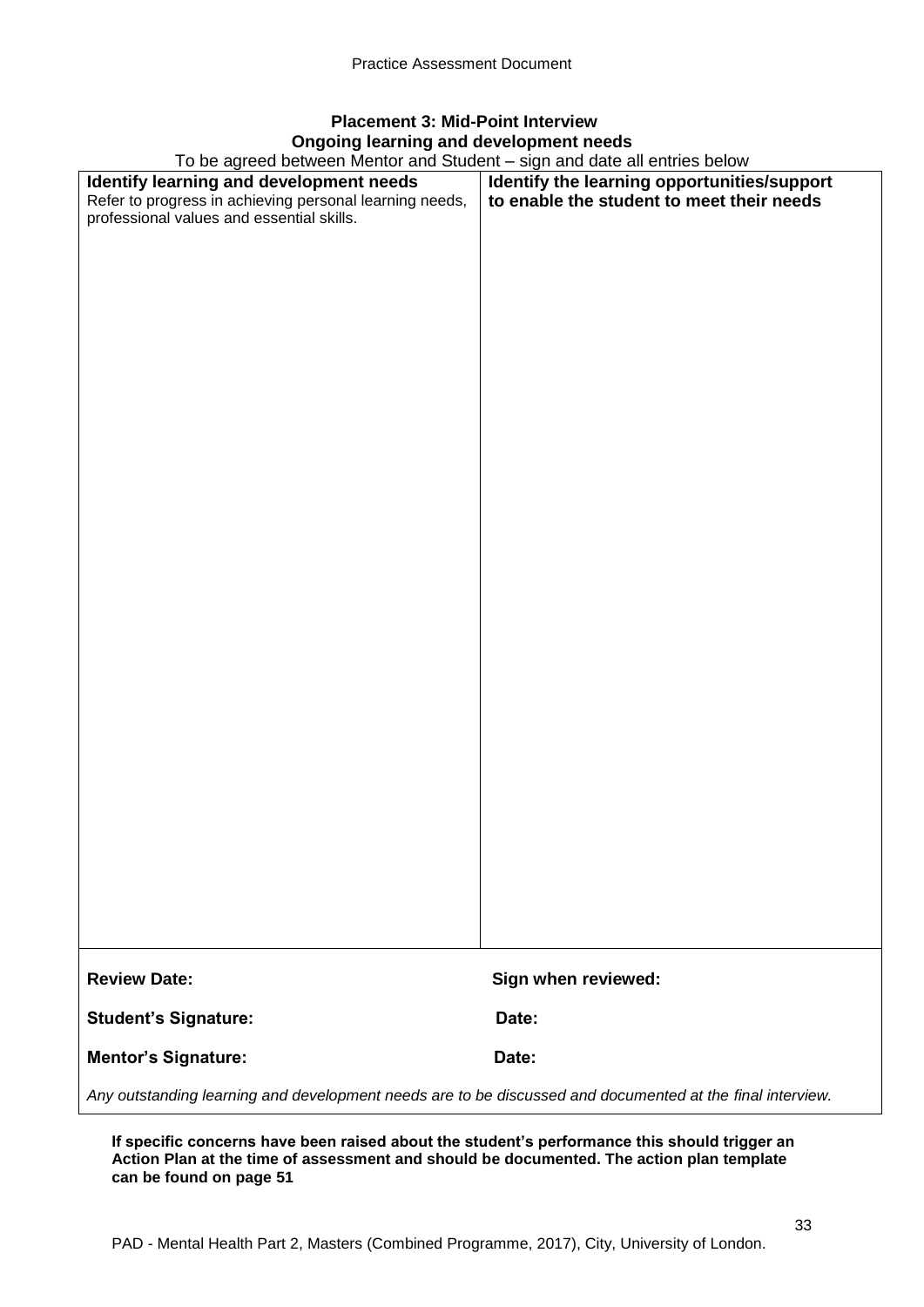#### **Placement 3: Final Interview**

This should take place towards the end of the placement

| This should take place towards the end of the placement                                                           |
|-------------------------------------------------------------------------------------------------------------------|
| Student's self-assessment/reflection on progress                                                                  |
| Reflect on your overall progression, referring to your personal learning needs, professional values and essential |
| skills. Identify your strengths and document areas for development.                                               |
|                                                                                                                   |
|                                                                                                                   |
|                                                                                                                   |
|                                                                                                                   |
|                                                                                                                   |
|                                                                                                                   |
|                                                                                                                   |
|                                                                                                                   |
|                                                                                                                   |
|                                                                                                                   |
|                                                                                                                   |
|                                                                                                                   |
|                                                                                                                   |
|                                                                                                                   |
|                                                                                                                   |
|                                                                                                                   |
|                                                                                                                   |
|                                                                                                                   |
|                                                                                                                   |
|                                                                                                                   |
|                                                                                                                   |
|                                                                                                                   |
|                                                                                                                   |
|                                                                                                                   |
|                                                                                                                   |
|                                                                                                                   |
| <b>Mentor's comments</b>                                                                                          |
| Discuss with the student their self-assessment and comment on their progress using the assessment descriptors     |
|                                                                                                                   |
|                                                                                                                   |
| below, detailing evidence used to come to your decision.                                                          |
|                                                                                                                   |
| Knowledge and Understanding:                                                                                      |
|                                                                                                                   |
|                                                                                                                   |
|                                                                                                                   |
|                                                                                                                   |
|                                                                                                                   |
|                                                                                                                   |
|                                                                                                                   |
|                                                                                                                   |
|                                                                                                                   |
| <b>Professional Attitude:</b>                                                                                     |
|                                                                                                                   |
|                                                                                                                   |
|                                                                                                                   |
|                                                                                                                   |
|                                                                                                                   |
|                                                                                                                   |
|                                                                                                                   |
|                                                                                                                   |
|                                                                                                                   |
|                                                                                                                   |
| <b>Participation in Care and Practical Skill:</b>                                                                 |
|                                                                                                                   |
|                                                                                                                   |
|                                                                                                                   |
|                                                                                                                   |
|                                                                                                                   |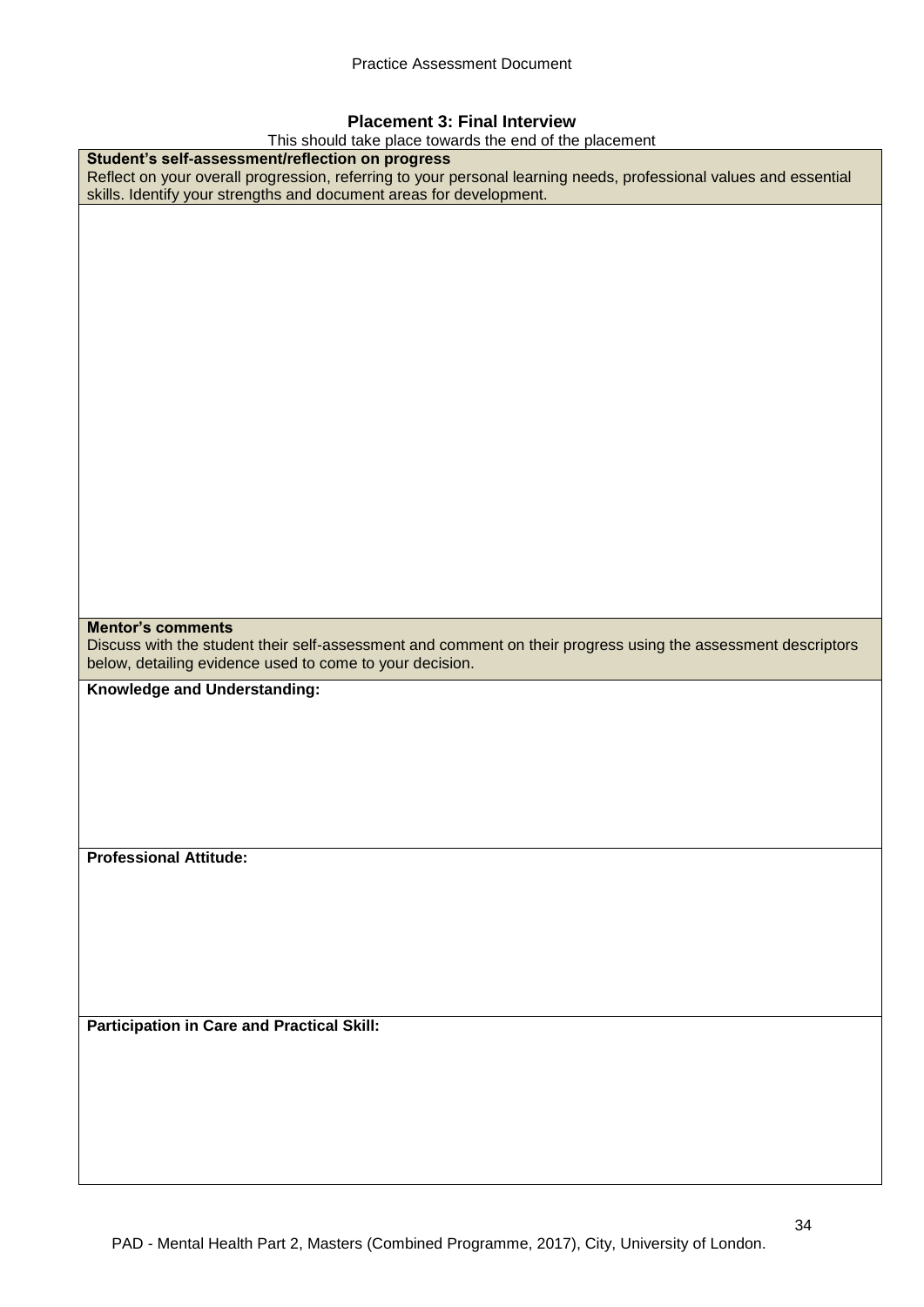#### **Learning and Development Needs**

To be agreed between the Mentor and Student

| Review learning and development needs identified at the Mid-Point Interview and those to take forward to<br>the next placement |          |             |
|--------------------------------------------------------------------------------------------------------------------------------|----------|-------------|
| Was an Action Plan required to support the student?                                                                            | YES / NO |             |
| If Yes, was the Academic Representative informed?                                                                              | YES / NO |             |
| The Action Plan can be found on page 56                                                                                        |          |             |
| Mentor's checklist for assessed documents                                                                                      |          | <b>Tick</b> |
| I have signed the professional value statements the student has achieved in this area                                          |          |             |
| I have signed the relevant skills the student has achieved in this area                                                        |          |             |
| I have completed and signed the grading of practice document<br>(where applicable)                                             |          |             |
| The student and I have checked and signed the practice placement hours<br>(depending on university requirements)               |          |             |
| I have completed all the interview records and development plans                                                               |          |             |
| I have printed and signed my name on the List of Mentors/Supervisors Record                                                    |          |             |
| I have completed the Ongoing Achievement Record (OAR)                                                                          |          |             |
| <b>Student's signature:</b>                                                                                                    | Date:    |             |
| <b>Mentor's signature:</b>                                                                                                     | Date:    |             |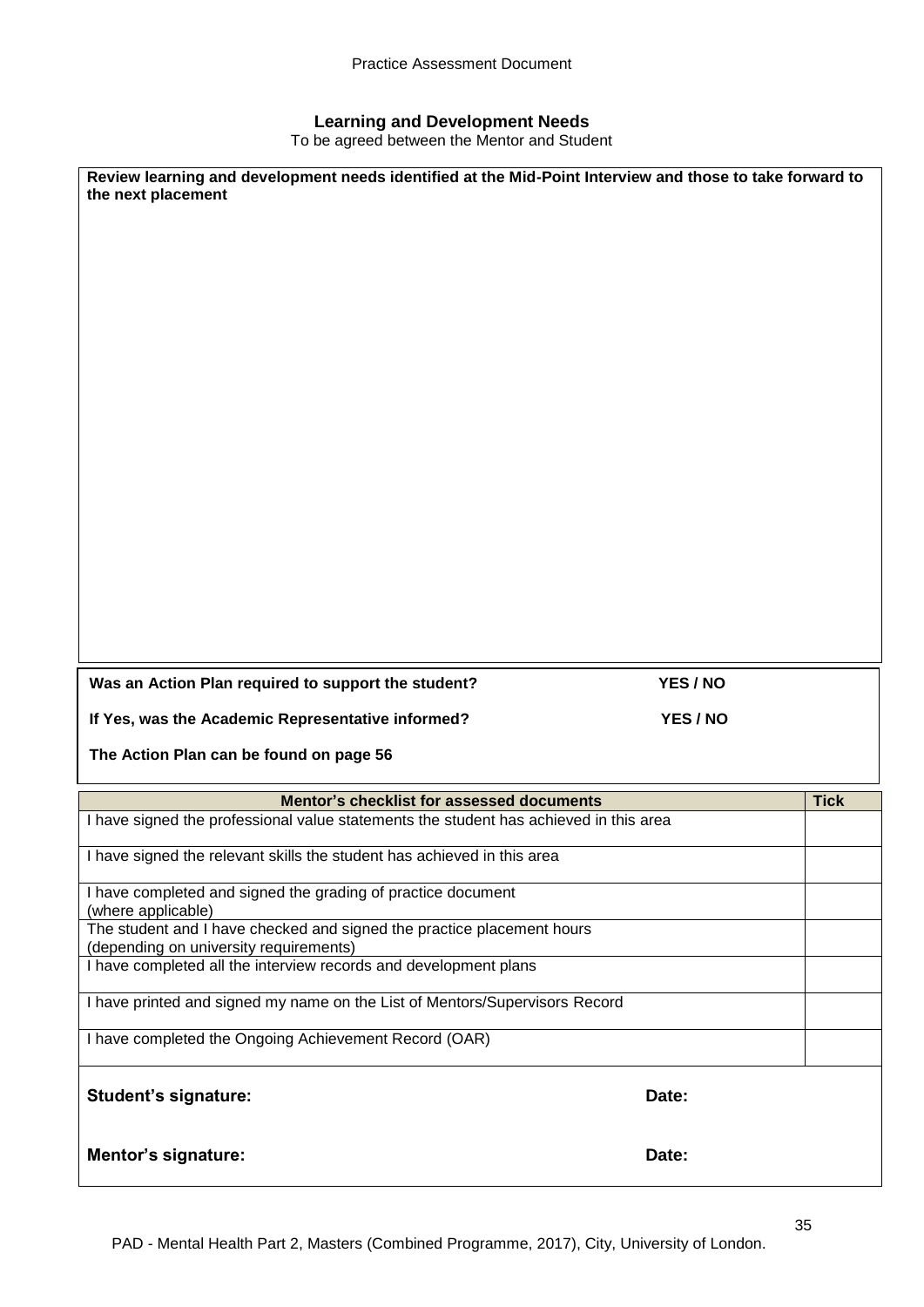## **Patient/Service User Feedback Form**

#### **Mentors should obtain consent from patients/service users who should feel able to decline to participate.**

We would like to hear your views about the way the student nurse has looked after you.

- Your feedback will help the student nurse's learning
- The feedback you give will not change the way you are looked after

| The Patient/Service User<br>Carer/Relative<br>Tick if you are: |            |                         |              |                                               |                 |
|----------------------------------------------------------------|------------|-------------------------|--------------|-----------------------------------------------|-----------------|
| <b>How happy were</b>                                          | Very Happy | Happy                   | I'm not sure | Unhappy                                       | Very<br>unhappy |
| you with the way<br>the student                                | $\hat{e}$  | $\bullet$               |              | $\widehat{\mathbf{v}}$ $\widehat{\mathbf{v}}$ | $\frac{99}{5}$  |
| nurse                                                          |            |                         |              |                                               |                 |
| cared for you?                                                 |            |                         |              |                                               |                 |
| …listened to your<br>needs?                                    |            |                         |              |                                               |                 |
| understood the<br>way you felt?                                |            |                         |              |                                               |                 |
| talked to you?                                                 |            |                         |              |                                               |                 |
| showed you<br>respect?                                         |            |                         |              |                                               |                 |
| What did the student nurse do well?                            |            |                         |              |                                               |                 |
|                                                                |            |                         |              |                                               |                 |
|                                                                |            |                         |              |                                               |                 |
| What could the student nurse have done differently?            |            |                         |              |                                               |                 |
|                                                                |            |                         |              |                                               |                 |
|                                                                |            |                         |              |                                               |                 |
| <b>Mentor Signature:</b>                                       | Date:      |                         |              |                                               |                 |
| <b>Student Signature:</b>                                      |            |                         |              | Date:                                         |                 |
|                                                                |            | Thank you for your help |              |                                               |                 |

*This form has been designed by Service Users*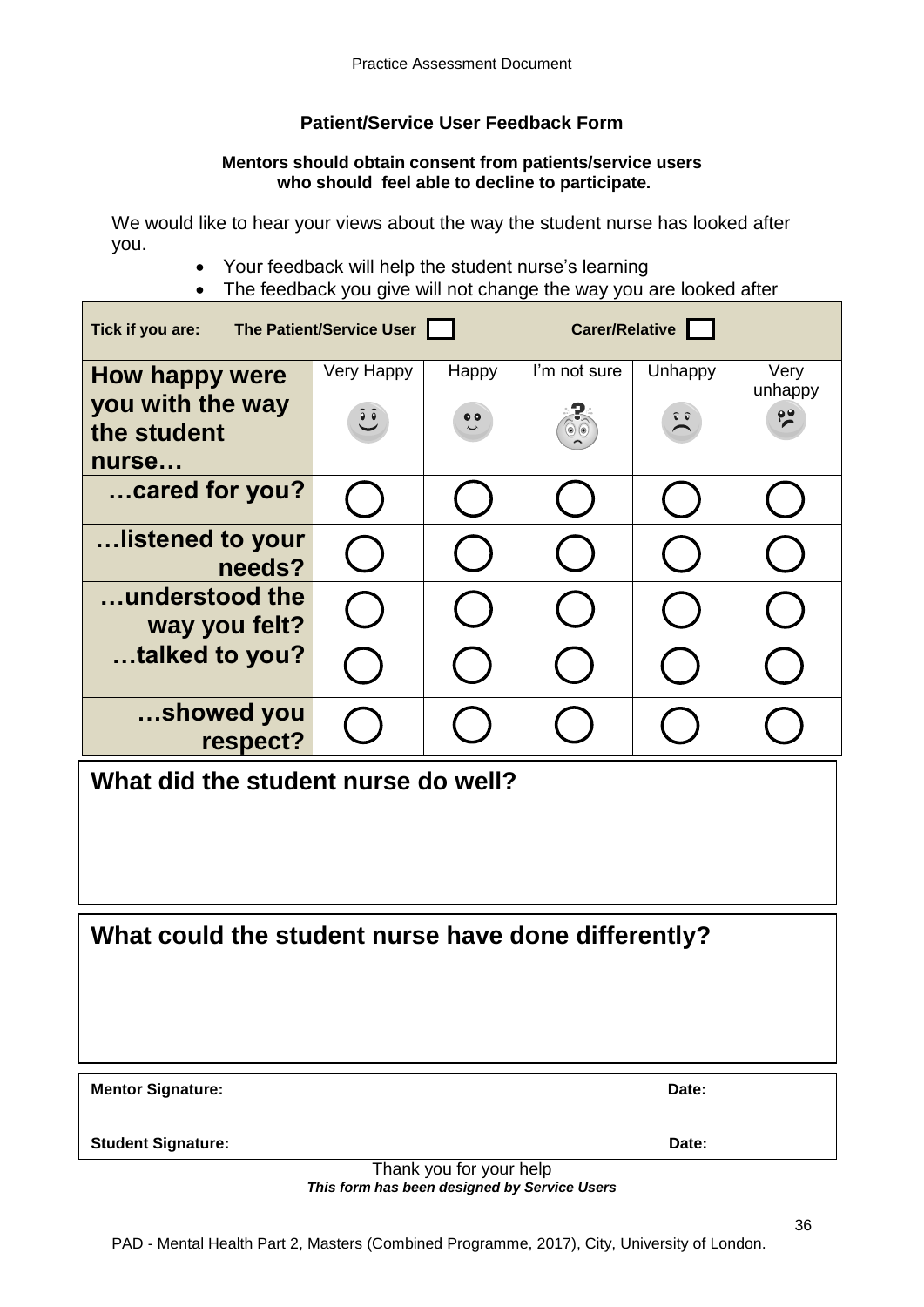#### **Record of Additional Learning Opportunities**

Record reflections on your learning in outreach/short practice placements or with members of the multi-disciplinary team.

| <b>Date</b>                               | <b>Time</b><br>spent | <b>Reflections on your learning</b> |
|-------------------------------------------|----------------------|-------------------------------------|
| Details of<br>experience                  |                      |                                     |
| Supervisor's<br>comments and<br>Signature |                      |                                     |

| <b>Date</b>                               | <b>Time</b><br>spent | <b>Reflections on your learning</b> |
|-------------------------------------------|----------------------|-------------------------------------|
| Details of<br>experience                  |                      |                                     |
| Supervisor's<br>comments and<br>Signature |                      |                                     |

#### **More pages can be downloaded as per University guidelines**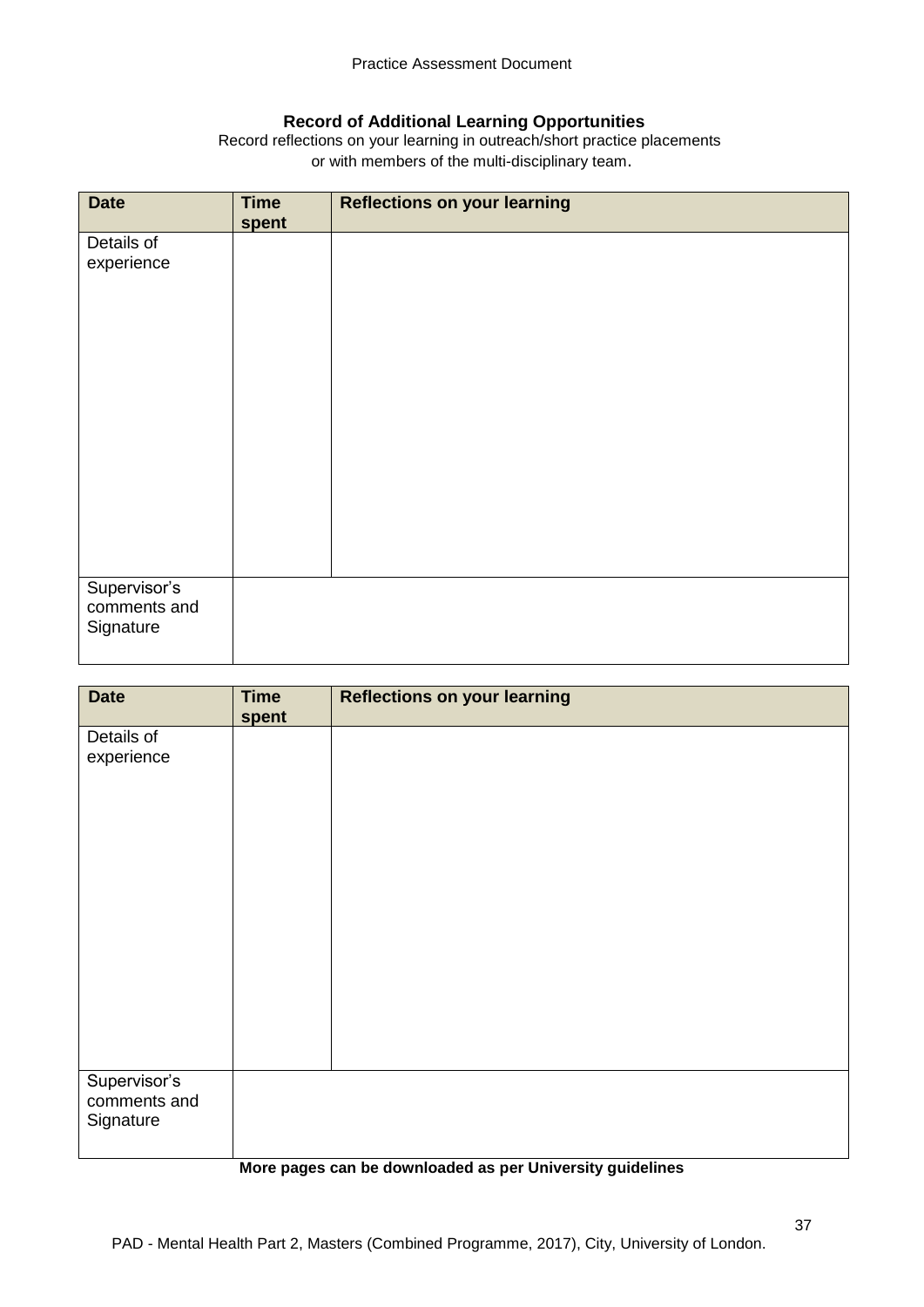## **Record of Additional Learning Opportunities**

Record reflections on your learning in outreach/short practice placements or with members of the multi-disciplinary team.

| <b>Date</b>                  | <b>Time</b><br>spent | <b>Reflections on your learning</b> |
|------------------------------|----------------------|-------------------------------------|
| Details of                   |                      |                                     |
| experience                   |                      |                                     |
|                              |                      |                                     |
|                              |                      |                                     |
|                              |                      |                                     |
|                              |                      |                                     |
|                              |                      |                                     |
|                              |                      |                                     |
|                              |                      |                                     |
|                              |                      |                                     |
|                              |                      |                                     |
|                              |                      |                                     |
|                              |                      |                                     |
| Supervisor's<br>comments and |                      |                                     |
| Signature                    |                      |                                     |
|                              |                      |                                     |

| <b>Date</b>                               | <b>Time</b><br>spent | <b>Reflections on your learning</b> |
|-------------------------------------------|----------------------|-------------------------------------|
| Details of<br>experience                  |                      |                                     |
|                                           |                      |                                     |
|                                           |                      |                                     |
|                                           |                      |                                     |
|                                           |                      |                                     |
|                                           |                      |                                     |
| Supervisor's<br>comments and<br>Signature |                      |                                     |

#### **More pages can be downloaded as per University guidelines**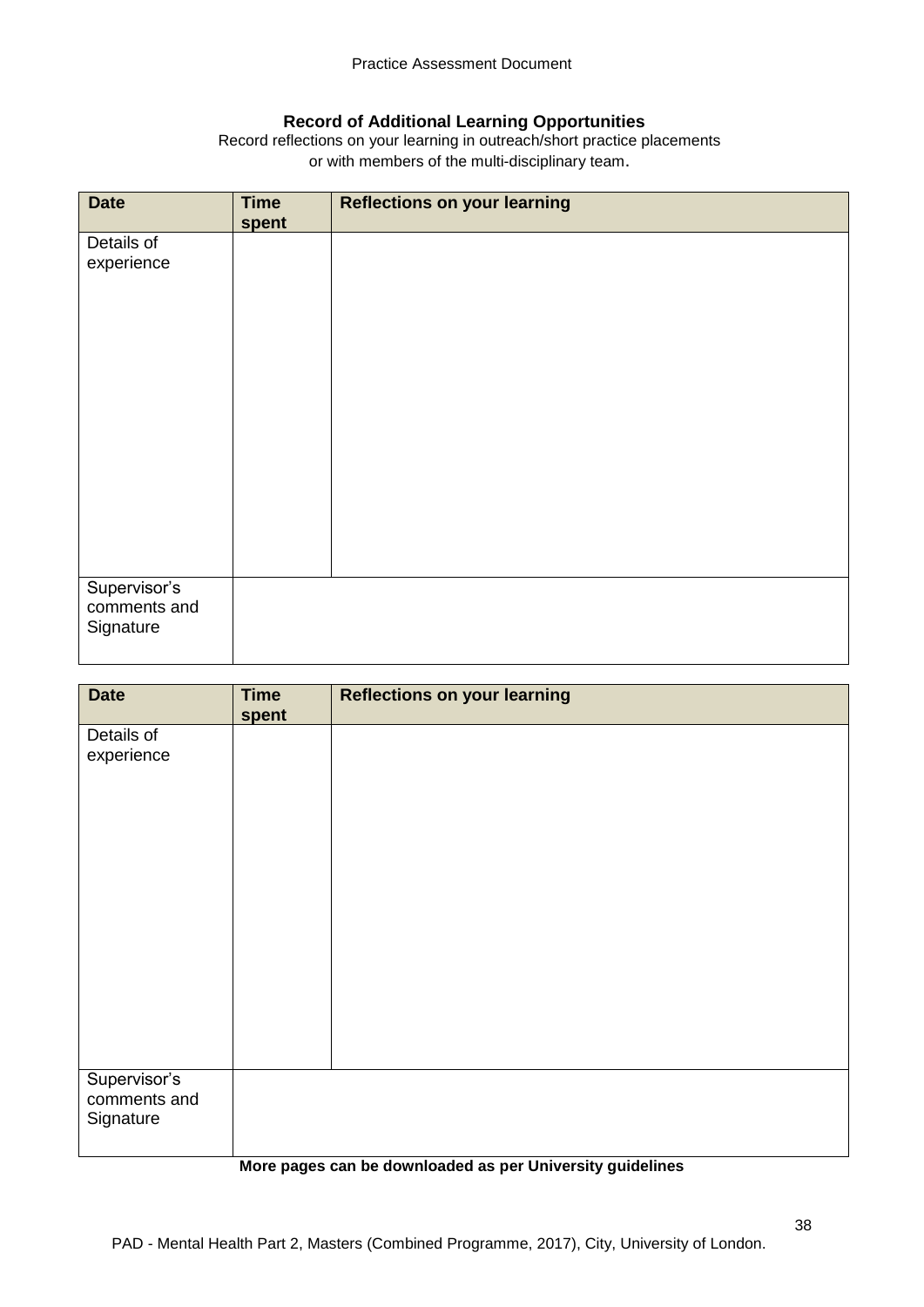# **Assessment of Essential Skills**

Assessment of Essential Skills is undertaken across the Part. These can be assessed in a range of placements but need to be assessed as Achieved (A) at least once by the end of the Part. If an Essential Skill is assessed as Achieved (A) early in the Part it is expected that the student maintains that level of competence and can be re-assessed in subsequent placements at the mentor's discretion.

The Grade Descriptors are 'Achieved', 'Not Achieved'. Refer to Grade Descriptors on page 6 for further details.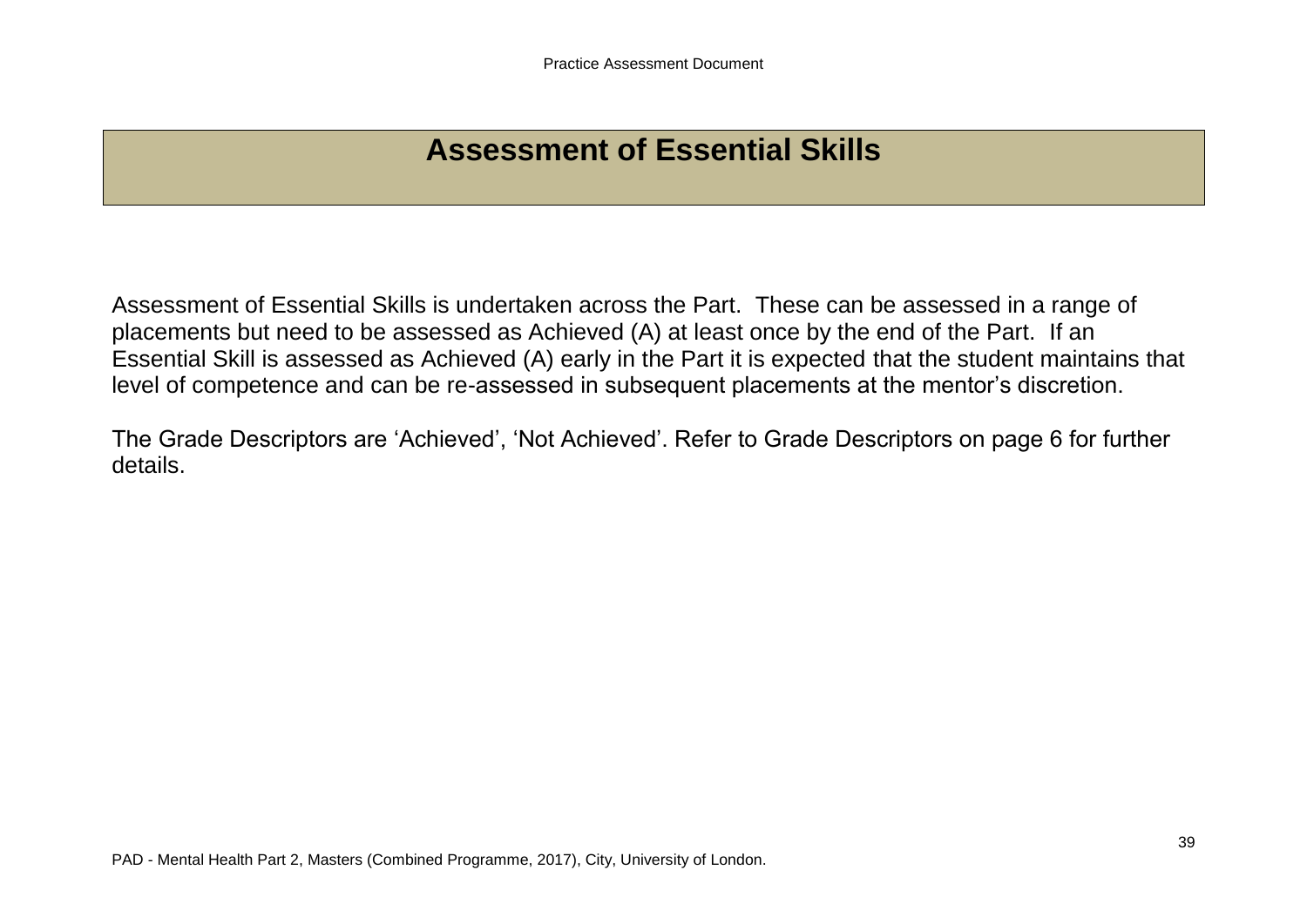## **Assessment of Essential Skills**

|                                                                                                                                                | A= Achieved, N A= Not Achieved |              |       |              |       |              |       |              |
|------------------------------------------------------------------------------------------------------------------------------------------------|--------------------------------|--------------|-------|--------------|-------|--------------|-------|--------------|
|                                                                                                                                                |                                | Assessment 1 |       | Assessment 2 |       | Assessment 3 |       | Assessment 4 |
|                                                                                                                                                | Level                          | Sign/Date    | Level | Sign/Date    | Level | Sign/Date    | Level | Sign/Date    |
| <b>Skill Cluster I: Care, Compassion and Communication</b>                                                                                     |                                |              |       |              |       |              |       |              |
| People can trust the mental health nursing student to provide care based on the highest standards, knowledge and competence as partners in the |                                |              |       |              |       |              |       |              |
| care process.                                                                                                                                  |                                |              |       |              |       |              |       |              |
| 1. Forms appropriate and constructive                                                                                                          |                                |              |       |              |       |              |       |              |
| professional relationships with families                                                                                                       |                                |              |       |              |       |              |       |              |
| and other carers and acknowledging the                                                                                                         |                                |              |       |              |       |              |       |              |
| impact of abuse and trauma on the                                                                                                              |                                |              |       |              |       |              |       |              |
| development of mental health problems.                                                                                                         |                                |              |       |              |       |              |       |              |
| 2. Uses professional support structures                                                                                                        |                                |              |       |              |       |              |       |              |
| to learn from experience and make                                                                                                              |                                |              |       |              |       |              |       |              |
| appropriate adjustments whilst                                                                                                                 |                                |              |       |              |       |              |       |              |
| promoting mental health and                                                                                                                    |                                |              |       |              |       |              |       |              |
| challenging inequalities and                                                                                                                   |                                |              |       |              |       |              |       |              |
| discrimination.                                                                                                                                |                                |              |       |              |       |              |       |              |
| People can trust the mental health nursing student to engage with them in a warm, sensitive and compassionate way.                             |                                |              |       |              |       |              |       |              |
| 3. Considers with the person and their                                                                                                         |                                |              |       |              |       |              |       |              |
| Carers their capability for self-care.                                                                                                         |                                |              |       |              |       |              |       |              |
| People can trust the mental health nursing student to engage therapeutically and actively listen to their needs and concerns, responding using |                                |              |       |              |       |              |       |              |
| skills that are helpful, providing information that is clear, accurate, meaningful and free from jargon.                                       |                                |              |       |              |       |              |       |              |
| 4. Uses strategies to enhance                                                                                                                  |                                |              |       |              |       |              |       |              |
| communication and remove barriers                                                                                                              |                                |              |       |              |       |              |       |              |
| to effective communication minimising                                                                                                          |                                |              |       |              |       |              |       |              |
| risk to people from lack of or poor                                                                                                            |                                |              |       |              |       |              |       |              |
| communication for example by                                                                                                                   |                                |              |       |              |       |              |       |              |
| supporting people distressed by hearing                                                                                                        |                                |              |       |              |       |              |       |              |
| voices or experiencing distressing                                                                                                             |                                |              |       |              |       |              |       |              |
| thoughts or perceptions.                                                                                                                       |                                |              |       |              |       |              |       |              |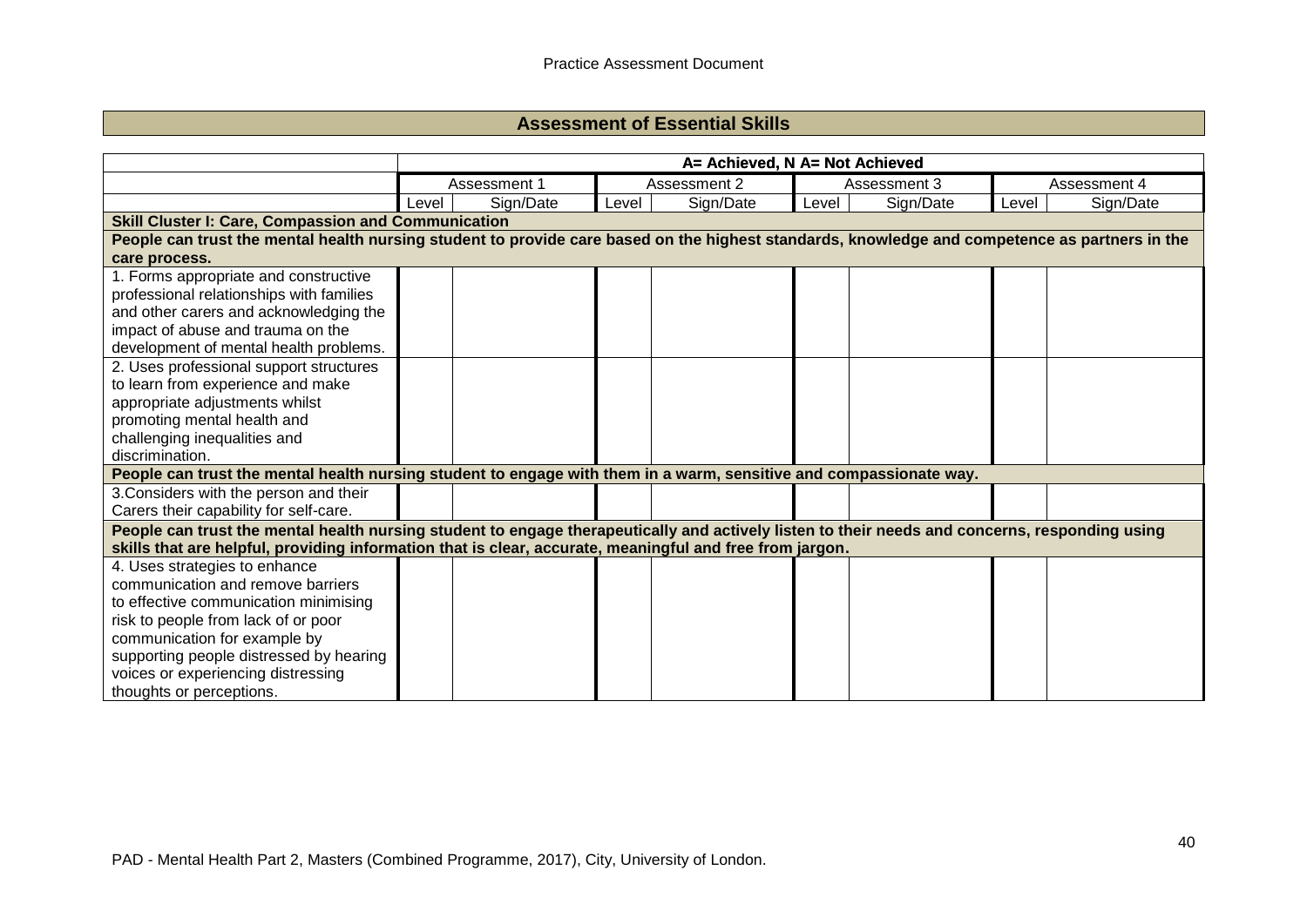|                                                                                                                                                   |       | A= Achieved, N A= Not Achieved |              |           |              |           |              |           |
|---------------------------------------------------------------------------------------------------------------------------------------------------|-------|--------------------------------|--------------|-----------|--------------|-----------|--------------|-----------|
|                                                                                                                                                   |       | Assessment 1                   | Assessment 2 |           | Assessment 3 |           | Assessment 4 |           |
|                                                                                                                                                   | Level | Sign/Date                      | Level        | Sign/Date | Level        | Sign/Date | Level        | Sign/Date |
| People can trust the mental health nursing student to gain their consent based on sound understanding in order to allow an informed choice prior  |       |                                |              |           |              |           |              |           |
| to any intervention and that their rights in decision making and consent will be respected and upheld.                                            |       |                                |              |           |              |           |              |           |
| 5. Ensures the meaning of consent to                                                                                                              |       |                                |              |           |              |           |              |           |
| treatment and care is understood by the                                                                                                           |       |                                |              |           |              |           |              |           |
| people or service users and                                                                                                                       |       |                                |              |           |              |           |              |           |
| understands restrictions relating to                                                                                                              |       |                                |              |           |              |           |              |           |
| specific vulnerable client groups                                                                                                                 |       |                                |              |           |              |           |              |           |
| including those under compulsory                                                                                                                  |       |                                |              |           |              |           |              |           |
| measure.                                                                                                                                          |       |                                |              |           |              |           |              |           |
| <b>Skills Cluster II: Organisational Aspects of Care</b>                                                                                          |       |                                |              |           |              |           |              |           |
| People can trust the mental health nursing student to treat them as partners and work with them to make a holistic and systematic assessment of   |       |                                |              |           |              |           |              |           |
| their needs: to develop a personalised plan that is based on mutual understanding and respect for their individual situation promoting health and |       |                                |              |           |              |           |              |           |
| well-being, minimising risk of harm and promoting their safety at all times.                                                                      |       |                                |              |           |              |           |              |           |
| 6. Understands the concept of public                                                                                                              |       |                                |              |           |              |           |              |           |
| health and the benefits of healthy                                                                                                                |       |                                |              |           |              |           |              |           |
| lifestyles and the potential risks and                                                                                                            |       |                                |              |           |              |           |              |           |
| indicators of various lifestyles or                                                                                                               |       |                                |              |           |              |           |              |           |
| behaviours, for example, substance                                                                                                                |       |                                |              |           |              |           |              |           |
| misuse, smoking, obesity, mental health                                                                                                           |       |                                |              |           |              |           |              |           |
| problems in at risk groups.                                                                                                                       |       |                                |              |           |              |           |              |           |
| 7. Undertakes the assessment of                                                                                                                   |       |                                |              |           |              |           |              |           |
| physical, emotional, psychological,                                                                                                               |       |                                |              |           |              |           |              |           |
| social, cultural and spiritual needs,                                                                                                             |       |                                |              |           |              |           |              |           |
| including risk factors by working with the                                                                                                        |       |                                |              |           |              |           |              |           |
| person and records, shares and                                                                                                                    |       |                                |              |           |              |           |              |           |
| responds to clear indicators and signs                                                                                                            |       |                                |              |           |              |           |              |           |
| and for people experiencing critical and                                                                                                          |       |                                |              |           |              |           |              |           |
| acute mental health problems e.g. pain,                                                                                                           |       |                                |              |           |              |           |              |           |
| assessment of anxiety.                                                                                                                            |       |                                |              |           |              |           |              |           |
| 8. Where relevant, applies knowledge of                                                                                                           |       |                                |              |           |              |           |              |           |
| age and condition-related anatomy,                                                                                                                |       |                                |              |           |              |           |              |           |
| physiology, psychology and                                                                                                                        |       |                                |              |           |              |           |              |           |
| development when caring for all people                                                                                                            |       |                                |              |           |              |           |              |           |
| and their needs.                                                                                                                                  |       |                                |              |           |              |           |              |           |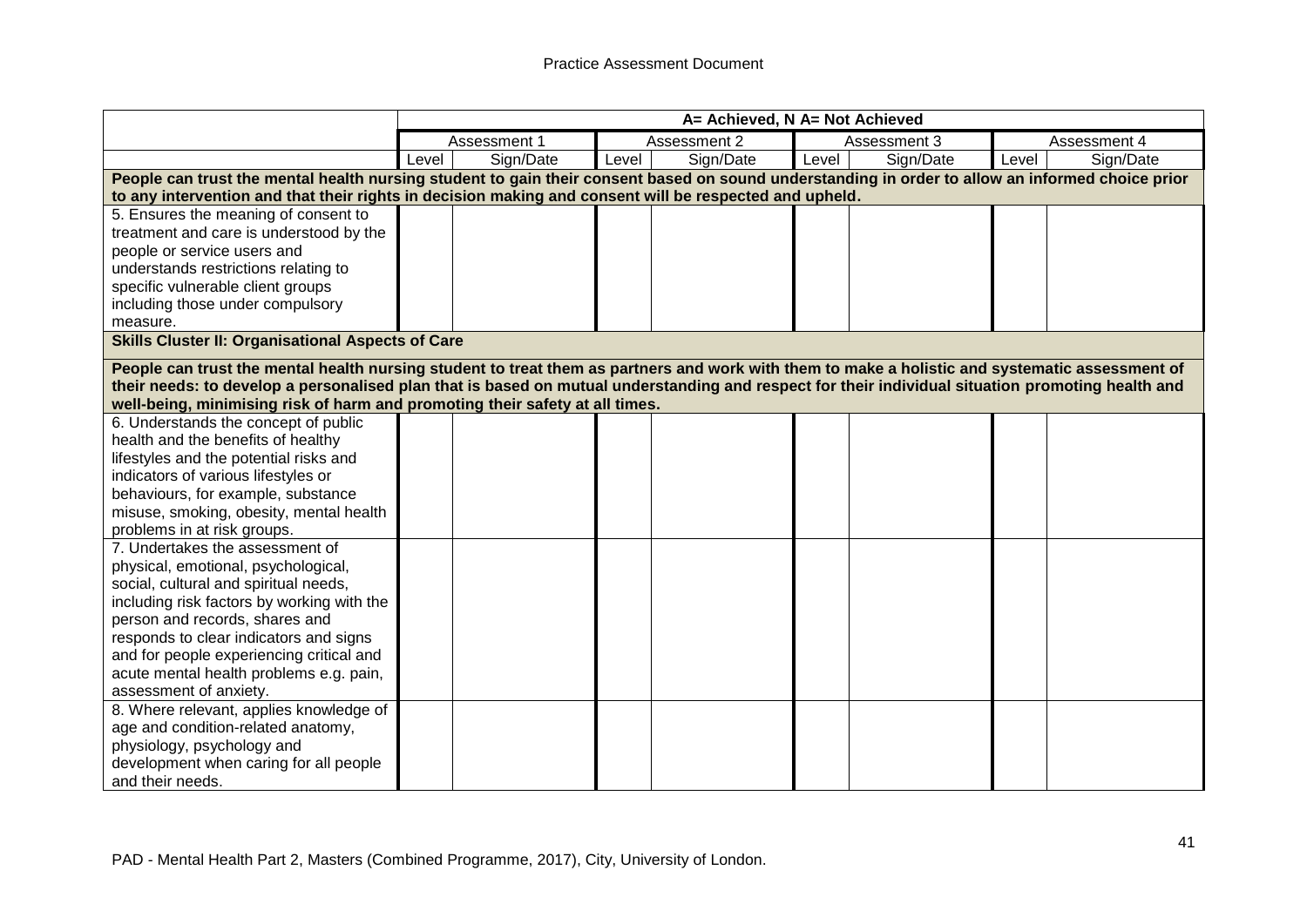|                                                                                                                                                  | A= Achieved, N A= Not Achieved |              |       |              |       |              |       |              |
|--------------------------------------------------------------------------------------------------------------------------------------------------|--------------------------------|--------------|-------|--------------|-------|--------------|-------|--------------|
|                                                                                                                                                  |                                | Assessment 1 |       | Assessment 2 |       | Assessment 3 |       | Assessment 4 |
|                                                                                                                                                  | Level                          | Sign/Date    | Level | Sign/Date    | Level | Sign/Date    | Level | Sign/Date    |
| People can trust the mental health nursing student to deliver nursing interventions and evaluate their effectiveness against the agreed          |                                |              |       |              |       |              |       |              |
| assessment and care plan.                                                                                                                        |                                |              |       |              |       |              |       |              |
| 9. Prepares and delivers interventions                                                                                                           |                                |              |       |              |       |              |       |              |
| as per local policy. Applies a range of                                                                                                          |                                |              |       |              |       |              |       |              |
| evidence-based therapeutic and                                                                                                                   |                                |              |       |              |       |              |       |              |
| recovery-focussed interventions,                                                                                                                 |                                |              |       |              |       |              |       |              |
| including individual and group                                                                                                                   |                                |              |       |              |       |              |       |              |
| psychological and psychosocial                                                                                                                   |                                |              |       |              |       |              |       |              |
| interventions based on systematic                                                                                                                |                                |              |       |              |       |              |       |              |
| assessment and case formulation.                                                                                                                 |                                |              |       |              |       |              |       |              |
| People can trust the mental health nursing student to safeguard children and adults from vulnerable situations and support and protect them from |                                |              |       |              |       |              |       |              |
| harm.                                                                                                                                            |                                |              |       |              |       |              |       |              |
| 10. Documents concerns and                                                                                                                       |                                |              |       |              |       |              |       |              |
| information about people who are in                                                                                                              |                                |              |       |              |       |              |       |              |
| vulnerable situations including working                                                                                                          |                                |              |       |              |       |              |       |              |
| proactively with people at risk of suicide                                                                                                       |                                |              |       |              |       |              |       |              |
| or self-harm using evidence based                                                                                                                |                                |              |       |              |       |              |       |              |
| models of suicide prevention.                                                                                                                    |                                |              |       |              |       |              |       |              |
| People can trust the mental health nursing student to respond to their feedback and a wide range of other sources to learn, develop and improve  |                                |              |       |              |       |              |       |              |
| services.                                                                                                                                        |                                |              |       |              |       |              |       |              |
| 11. Uses supervision and other forms of                                                                                                          |                                |              |       |              |       |              |       |              |
| reflective learning within a mental health                                                                                                       |                                |              |       |              |       |              |       |              |
| framework to make effective use of                                                                                                               |                                |              |       |              |       |              |       |              |
| feedback from colleagues and                                                                                                                     |                                |              |       |              |       |              |       |              |
| managers by exploring self in relation to                                                                                                        |                                |              |       |              |       |              |       |              |
| mental health.                                                                                                                                   |                                |              |       |              |       |              |       |              |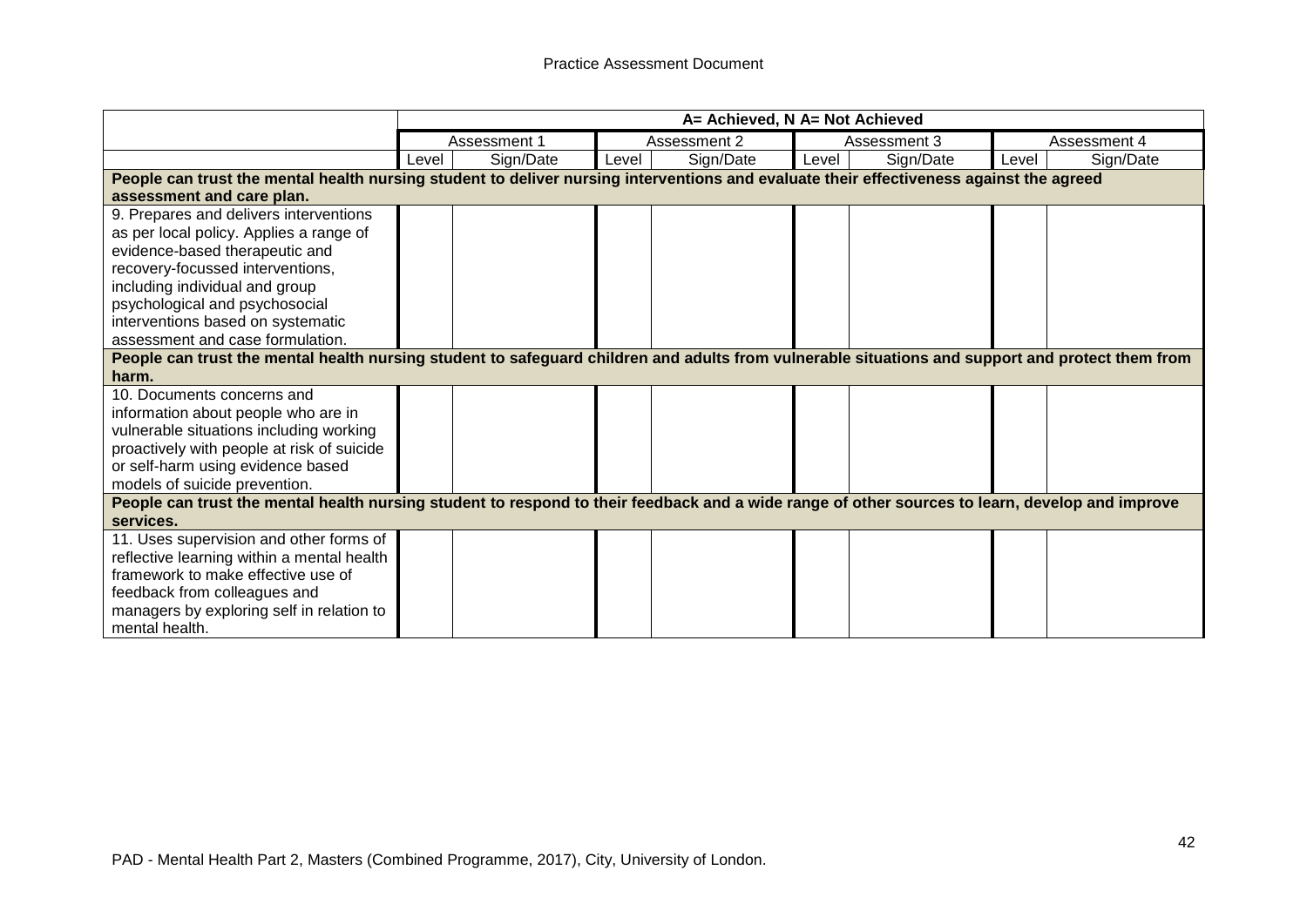|                                                                                                                                                                                                                                                                                                                                                                                  |       | A= Achieved, N A= Not Achieved |       |              |       |              |       |              |
|----------------------------------------------------------------------------------------------------------------------------------------------------------------------------------------------------------------------------------------------------------------------------------------------------------------------------------------------------------------------------------|-------|--------------------------------|-------|--------------|-------|--------------|-------|--------------|
|                                                                                                                                                                                                                                                                                                                                                                                  |       | Assessment 1                   |       | Assessment 2 |       | Assessment 3 |       | Assessment 4 |
|                                                                                                                                                                                                                                                                                                                                                                                  | Level | Sign/Date                      | Level | Sign/Date    | Level | Sign/Date    | Level | Sign/Date    |
| People can trust the mental health nursing student to promote continuity when their care is to be transferred to another service or person.                                                                                                                                                                                                                                      |       |                                |       |              |       |              |       |              |
| 12. Assists in preparing people and<br>carers for transfer and transition through<br>effective dialogue and accurate<br>information and reports people's<br>concerns including in challenging<br>situations such as acute distress, when<br>compulsory measures are used and in<br>forensic settings where interventions<br>balance safety with recovery-focused<br>risk taking. |       |                                |       |              |       |              |       |              |
| 13. Assists in the preparation of records<br>and reports to facilitate safe and<br>effective transfer including promoting<br>the expertise of people with mental<br>health problems in order to aid wellness<br>and recovery and enable self-care and<br>management.                                                                                                             |       |                                |       |              |       |              |       |              |
| People can trust the mental health nursing student to work safely under pressure and maintain the safety of service users at all times.                                                                                                                                                                                                                                          |       |                                |       |              |       |              |       |              |
| 14. Demonstrates professional<br>commitment by working flexibly to meet<br>service needs to enable quality care to<br>be delivered by contributing to the<br>management of mental health<br>environments by prioritising actions<br>which enhance safety, psychological<br>safety, therapeutic risk management<br>and continuity of care.                                        |       |                                |       |              |       |              |       |              |
| 15. Uses supervision as a means of<br>developing strategies for managing own<br>stress and for working safely and<br>effectively valuing an awareness of own<br>mental health.                                                                                                                                                                                                   |       |                                |       |              |       |              |       |              |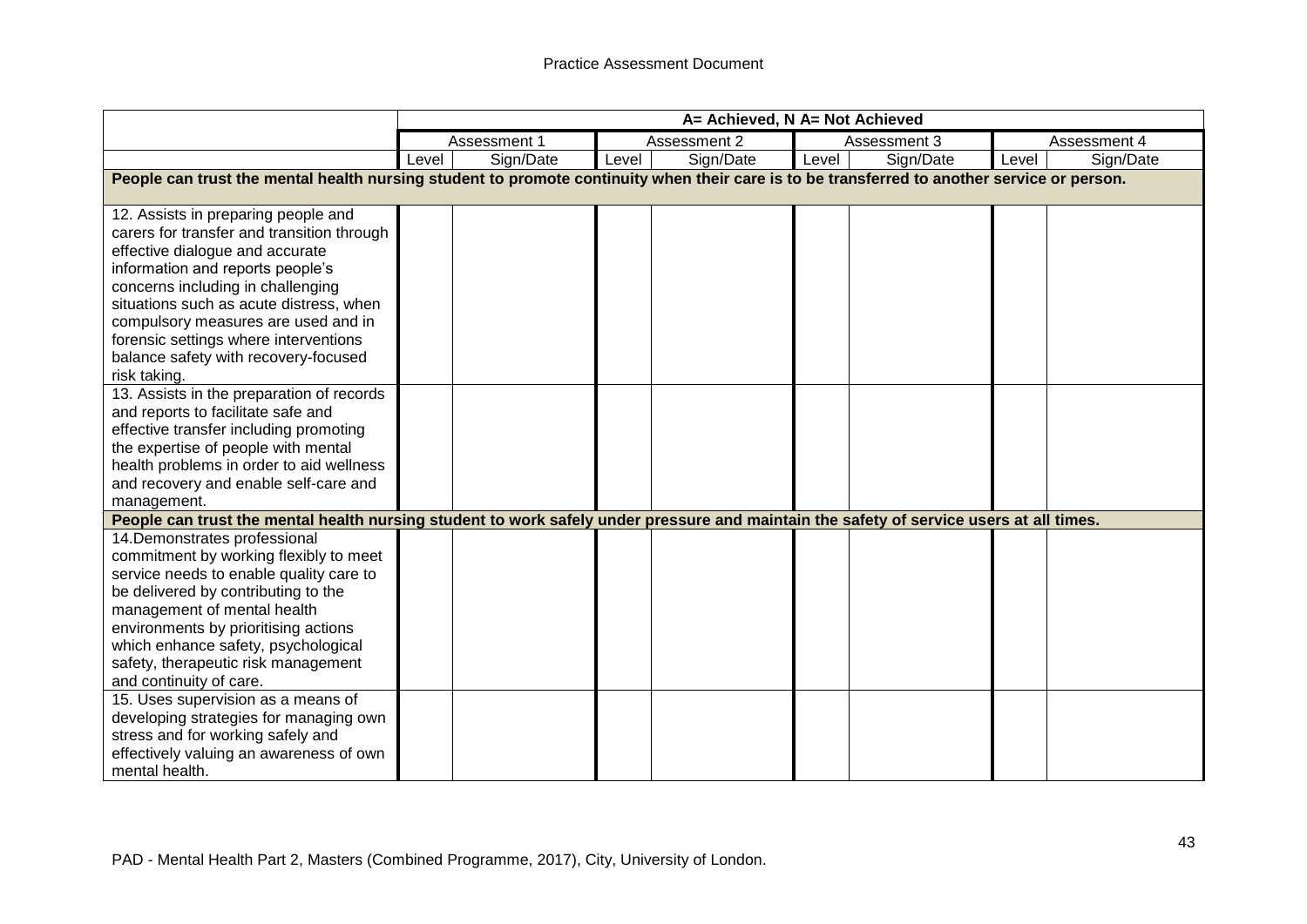|                                                                                                                                                                        |       | A= Achieved, N A= Not Achieved |       |              |       |              |       |              |
|------------------------------------------------------------------------------------------------------------------------------------------------------------------------|-------|--------------------------------|-------|--------------|-------|--------------|-------|--------------|
|                                                                                                                                                                        |       | Assessment 1                   |       | Assessment 2 |       | Assessment 3 |       | Assessment 4 |
|                                                                                                                                                                        | Level | Sign/Date                      | Level | Sign/Date    | Level | Sign/Date    | Level | Sign/Date    |
| 16. Adheres to safety policies when                                                                                                                                    |       |                                |       |              |       |              |       |              |
| working in the community and in                                                                                                                                        |       |                                |       |              |       |              |       |              |
| people's homes, e.g. lone worker policy.                                                                                                                               |       |                                |       |              |       |              |       |              |
| <b>Skills Cluster III: Infection Prevention and Control</b>                                                                                                            |       |                                |       |              |       |              |       |              |
| People can the mental health nursing student to identify and take effective measures to prevent and control infection in accordance with local and<br>national policy. |       |                                |       |              |       |              |       |              |
| 17. Aware of the role of the Infection                                                                                                                                 |       |                                |       |              |       |              |       |              |
| <b>Control Team and Infection Control</b>                                                                                                                              |       |                                |       |              |       |              |       |              |
| Nurse Specialist, and local guidelines for                                                                                                                             |       |                                |       |              |       |              |       |              |
| referral.                                                                                                                                                              |       |                                |       |              |       |              |       |              |
| 18. Discusses the benefits of health                                                                                                                                   |       |                                |       |              |       |              |       |              |
| promotion within the concept of public                                                                                                                                 |       |                                |       |              |       |              |       |              |
| health in the prevention and control of                                                                                                                                |       |                                |       |              |       |              |       |              |
| infection for improving and maintaining                                                                                                                                |       |                                |       |              |       |              |       |              |
| the health of the population.                                                                                                                                          |       |                                |       |              |       |              |       |              |
| <b>Skills Cluster IV: Nutrition and Fluid Management</b>                                                                                                               |       |                                |       |              |       |              |       |              |
| People can trust the mental health nursing student to assist them to choose a diet that provides an adequate nutritional and fluid intake.                             |       |                                |       |              |       |              |       |              |
| 19. Under supervision helps people to                                                                                                                                  |       |                                |       |              |       |              |       |              |
| choose healthy food and fluids in                                                                                                                                      |       |                                |       |              |       |              |       |              |
| keeping with their personal preferences,                                                                                                                               |       |                                |       |              |       |              |       |              |
| circumstances and cultural needs.                                                                                                                                      |       |                                |       |              |       |              |       |              |
| 20. Accurately monitors dietary and fluid                                                                                                                              |       |                                |       |              |       |              |       |              |
| intakes and completes relevant                                                                                                                                         |       |                                |       |              |       |              |       |              |
| documentation.                                                                                                                                                         |       |                                |       |              |       |              |       |              |
| 21. Supports people who need to                                                                                                                                        |       |                                |       |              |       |              |       |              |
| adhere to specific dietary and fluid                                                                                                                                   |       |                                |       |              |       |              |       |              |
| regimes maintaining independence and                                                                                                                                   |       |                                |       |              |       |              |       |              |
| dignity when possible.                                                                                                                                                 |       |                                |       |              |       |              |       |              |
| 22. Identifies people who are unable to                                                                                                                                |       |                                |       |              |       |              |       |              |
| or have difficulty in eating or drinking                                                                                                                               |       |                                |       |              |       |              |       |              |
| and reports this to others to ensure                                                                                                                                   |       |                                |       |              |       |              |       |              |
| adequate nutrition and fluid intake is                                                                                                                                 |       |                                |       |              |       |              |       |              |
| provided.                                                                                                                                                              |       |                                |       |              |       |              |       |              |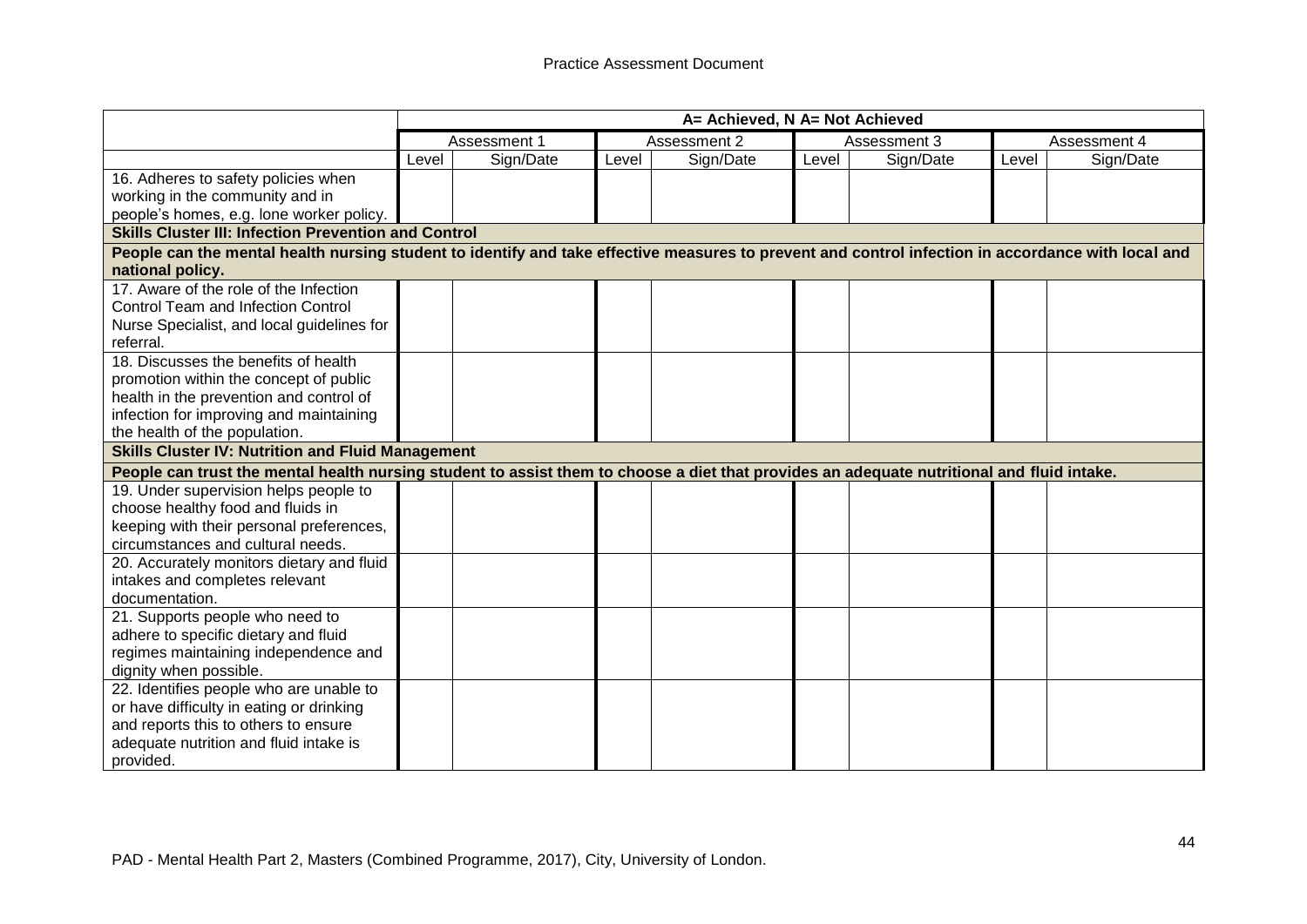|                                                                                                                                                  |       | A= Achieved, N A= Not Achieved |       |              |       |              |       |              |
|--------------------------------------------------------------------------------------------------------------------------------------------------|-------|--------------------------------|-------|--------------|-------|--------------|-------|--------------|
|                                                                                                                                                  |       | Assessment 1                   |       | Assessment 2 |       | Assessment 3 |       | Assessment 4 |
|                                                                                                                                                  | Level | Sign/Date                      | Level | Sign/Date    | Level | Sign/Date    | Level | Sign/Date    |
| People can trust the mental health nursing student to assess and monitor their fluid status and in partnership with them, formulate an effective |       |                                |       |              |       |              |       |              |
| plan of care.                                                                                                                                    |       |                                |       |              |       |              |       |              |
| 23. Applies knowledge of fluid                                                                                                                   |       |                                |       |              |       |              |       |              |
| requirements needed for health and                                                                                                               |       |                                |       |              |       |              |       |              |
| during illness and recovery so that                                                                                                              |       |                                |       |              |       |              |       |              |
| appropriate fluids can be provided.                                                                                                              |       |                                |       |              |       |              |       |              |
| 24. Accurately monitors and records                                                                                                              |       |                                |       |              |       |              |       |              |
| fluid intake and output. Recognises and                                                                                                          |       |                                |       |              |       |              |       |              |
| reports abnormal findings.                                                                                                                       |       |                                |       |              |       |              |       |              |
| <b>Skills Cluster V: Medicines Management</b>                                                                                                    |       |                                |       |              |       |              |       |              |
|                                                                                                                                                  |       |                                |       |              |       |              |       |              |
| People can trust the mental health nursing student to work within legal and ethical frameworks that underpin safe and effective medicines        |       |                                |       |              |       |              |       |              |
| management.                                                                                                                                      |       |                                |       |              |       |              |       |              |
| 25. Fully understands all methods of                                                                                                             |       |                                |       |              |       |              |       |              |
| supplying medicines, for example,                                                                                                                |       |                                |       |              |       |              |       |              |
| Medicines act exemptions, patient                                                                                                                |       |                                |       |              |       |              |       |              |
| group directions (PGDs) clinical                                                                                                                 |       |                                |       |              |       |              |       |              |
| management plans and other forms of                                                                                                              |       |                                |       |              |       |              |       |              |
| prescribing.                                                                                                                                     |       |                                |       |              |       |              |       |              |
| 26. With regards to ethical and legal                                                                                                            |       |                                |       |              |       |              |       |              |
| frameworks, demonstrates an                                                                                                                      |       |                                |       |              |       |              |       |              |
| understanding of types of prescribing,                                                                                                           |       |                                |       |              |       |              |       |              |
| types of prescribers and methods of                                                                                                              |       |                                |       |              |       |              |       |              |
| supply.                                                                                                                                          |       |                                |       |              |       |              |       |              |
| People can trust the mental health nursing student to work as part of a team to offer holistic care and a range of treatment options of which    |       |                                |       |              |       |              |       |              |
| medicines may form a part.                                                                                                                       |       |                                |       |              |       |              |       |              |
| 27. Demonstrates a range of commonly                                                                                                             |       |                                |       |              |       |              |       |              |
| recognised approaches to managing                                                                                                                |       |                                |       |              |       |              |       |              |
| symptoms, for example, relaxation                                                                                                                |       |                                |       |              |       |              |       |              |
| distraction and lifestyle advice by                                                                                                              |       |                                |       |              |       |              |       |              |
| helping people with mental health                                                                                                                |       |                                |       |              |       |              |       |              |
| problems to make informed choices                                                                                                                |       |                                |       |              |       |              |       |              |
| about pharmacological and physical                                                                                                               |       |                                |       |              |       |              |       |              |
| treatments.                                                                                                                                      |       |                                |       |              |       |              |       |              |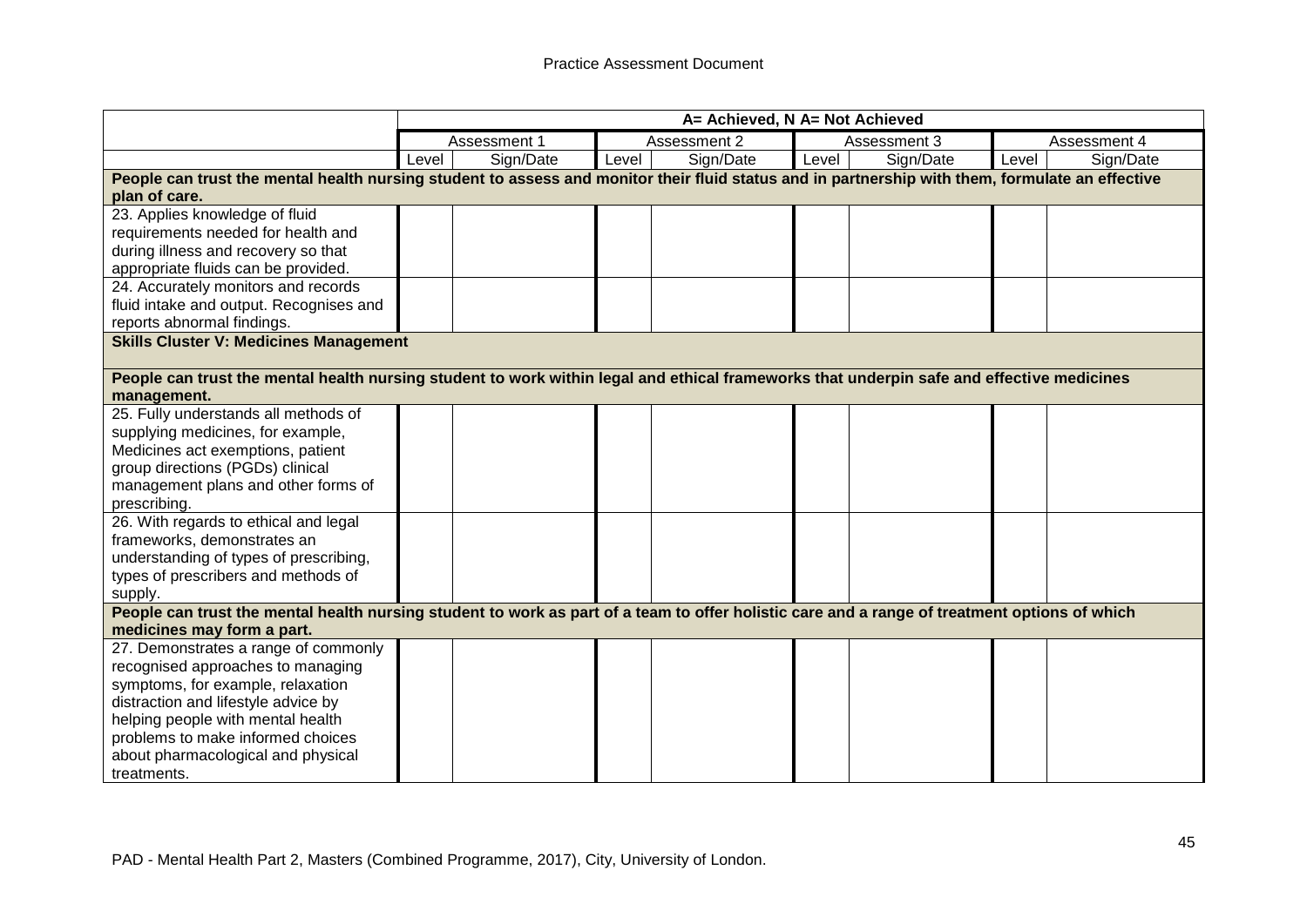|                                                                                                                                                  |              | A= Achieved, N A= Not Achieved |       |              |       |              |              |           |
|--------------------------------------------------------------------------------------------------------------------------------------------------|--------------|--------------------------------|-------|--------------|-------|--------------|--------------|-----------|
|                                                                                                                                                  | Assessment 1 |                                |       | Assessment 2 |       | Assessment 3 | Assessment 4 |           |
|                                                                                                                                                  | Level        | Sign/Date                      | Level | Sign/Date    | Level | Sign/Date    | Level        | Sign/Date |
| People can trust the mental health nursing student to ensure safe and effective practice in medicines management through comprehensive           |              |                                |       |              |       |              |              |           |
| knowledge of medicines, their actions, risks and benefits.                                                                                       |              |                                |       |              |       |              |              |           |
| 28. Uses knowledge of commonly<br>administered medicines in order to act                                                                         |              |                                |       |              |       |              |              |           |
|                                                                                                                                                  |              |                                |       |              |       |              |              |           |
| promptly in cases where side effects<br>and adverse reactions occur.                                                                             |              |                                |       |              |       |              |              |           |
| 29. Uses prescription charts correctly                                                                                                           |              |                                |       |              |       |              |              |           |
| and maintains accurate records.                                                                                                                  |              |                                |       |              |       |              |              |           |
| 30. Utilises and safely disposes of                                                                                                              |              |                                |       |              |       |              |              |           |
| equipment needed to draw up and                                                                                                                  |              |                                |       |              |       |              |              |           |
| administer medication, for example,                                                                                                              |              |                                |       |              |       |              |              |           |
| needles, syringes, gloves.                                                                                                                       |              |                                |       |              |       |              |              |           |
| 31. Administers and, where necessary,                                                                                                            |              |                                |       |              |       |              |              |           |
| prepares medication safely under direct                                                                                                          |              |                                |       |              |       |              |              |           |
| supervision, including orally and by                                                                                                             |              |                                |       |              |       |              |              |           |
| injection.                                                                                                                                       |              |                                |       |              |       |              |              |           |
| People can trust the mental health nursing student to keep and maintain accurate records using information technology, where appropriate, within |              |                                |       |              |       |              |              |           |
| a multi-disciplinary framework as a leader and as part of a team, in a variety of care settings including within the home.                       |              |                                |       |              |       |              |              |           |
| 32. Demonstrates awareness of roles                                                                                                              |              |                                |       |              |       |              |              |           |
| and responsibilities within the multi-                                                                                                           |              |                                |       |              |       |              |              |           |
| disciplinary team for medicines                                                                                                                  |              |                                |       |              |       |              |              |           |
| management, including how and in what                                                                                                            |              |                                |       |              |       |              |              |           |
| ways information is shared within a                                                                                                              |              |                                |       |              |       |              |              |           |
| variety of settings.                                                                                                                             |              |                                |       |              |       |              |              |           |
| People can trust the mental health nursing student to work in partnership with people receiving medical treatments and their carers.             |              |                                |       |              |       |              |              |           |
| 33. Under supervision involves people                                                                                                            |              |                                |       |              |       |              |              |           |
| and carers in administration and self-                                                                                                           |              |                                |       |              |       |              |              |           |
| administration of medicines.                                                                                                                     |              |                                |       |              |       |              |              |           |
| People can trust the mental health nursing student to use and evaluate up-to-date information on medicines management and work within national   |              |                                |       |              |       |              |              |           |
| and local policy guidelines.                                                                                                                     |              |                                |       |              |       |              |              |           |
| 34. Accesses commonly used evidence                                                                                                              |              |                                |       |              |       |              |              |           |
| based sources relating to the safe and                                                                                                           |              |                                |       |              |       |              |              |           |
| effective management of medicine.                                                                                                                |              |                                |       |              |       |              |              |           |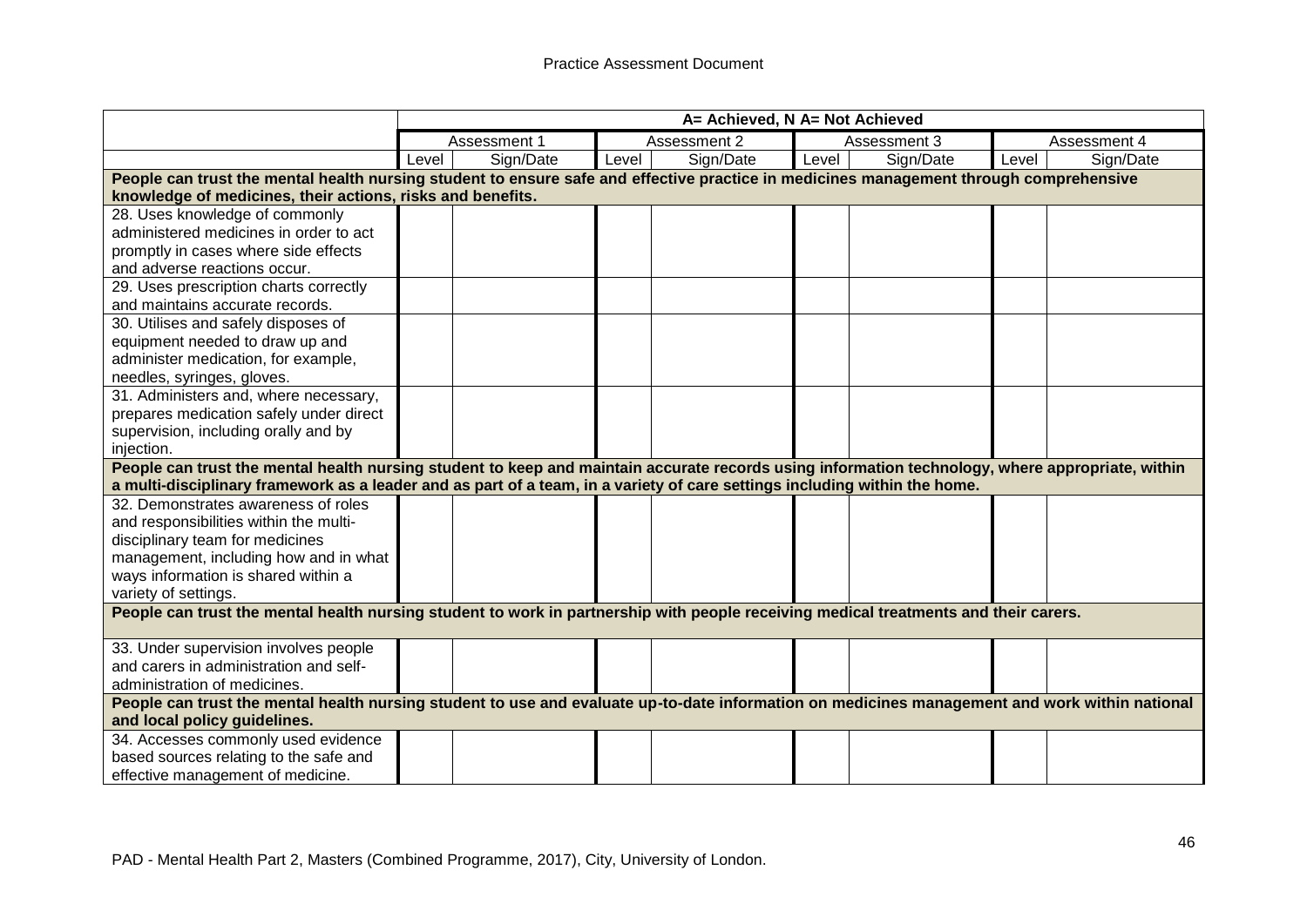## **Record of Additional Clinical Skills**

### This is an opportunity for the nursing student to record additional skills they have practised under supervision

| <b>Date</b> | <b>Clinical Skill</b> | <b>Comments</b> | <b>Signature</b> |
|-------------|-----------------------|-----------------|------------------|
|             |                       |                 |                  |
|             |                       |                 |                  |
|             |                       |                 |                  |
|             |                       |                 |                  |
|             |                       |                 |                  |
|             |                       |                 |                  |
|             |                       |                 |                  |
|             |                       |                 |                  |
|             |                       |                 |                  |
|             |                       |                 |                  |
|             |                       |                 |                  |
|             |                       |                 |                  |
|             |                       |                 |                  |
|             |                       |                 |                  |
|             |                       |                 |                  |
|             |                       |                 |                  |
|             |                       |                 |                  |
|             |                       |                 |                  |
|             |                       |                 |                  |
|             |                       |                 |                  |
|             |                       |                 |                  |
|             |                       |                 |                  |
|             |                       |                 |                  |
|             |                       |                 |                  |
|             |                       |                 |                  |
|             |                       |                 |                  |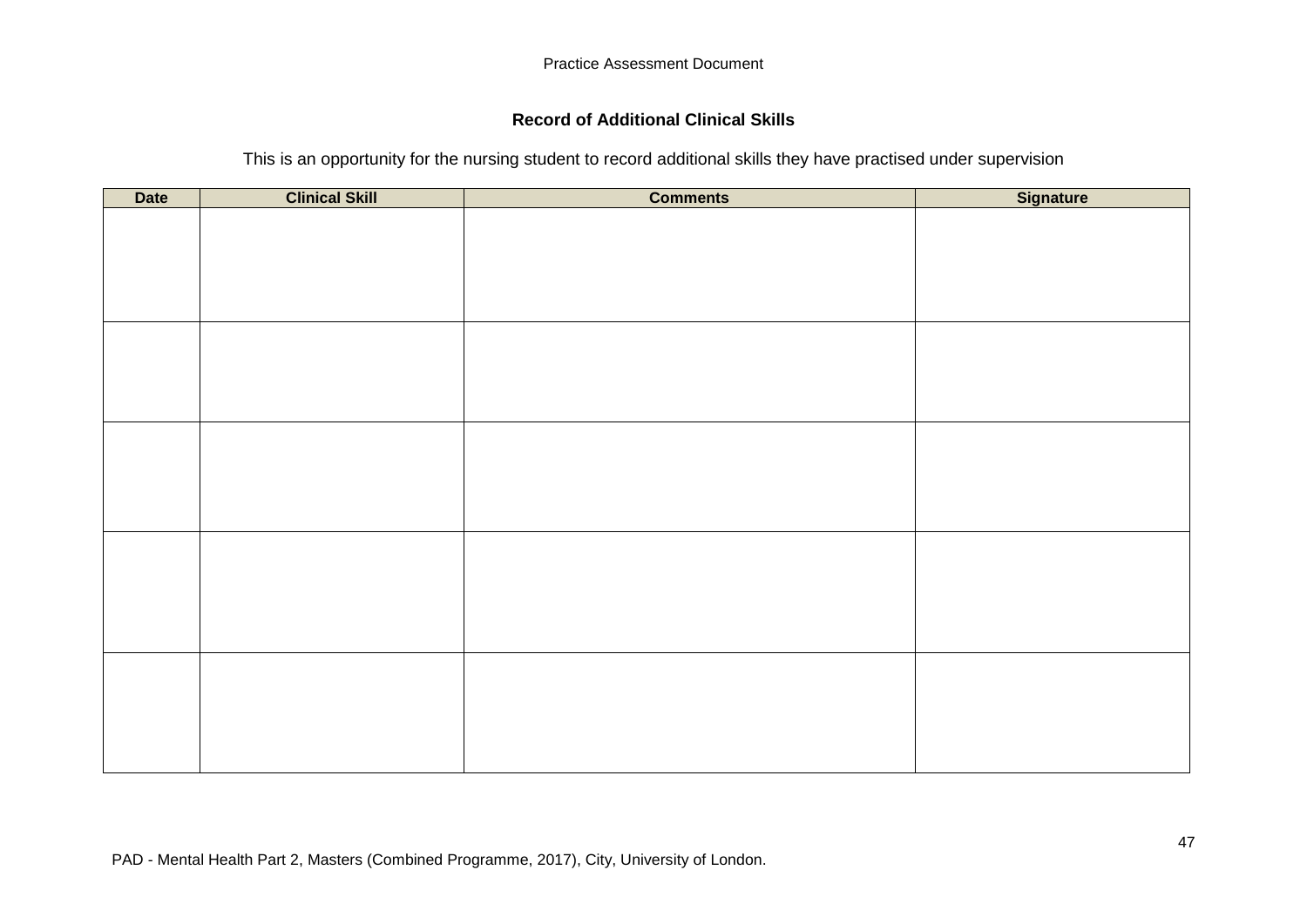### **Part 2 Practice Assessment – Episode of Care**

This assessment must be completed by the end of Part 2 with less direct supervision from the student's mentor during a specific episode of care.

#### **Guidelines**

The mentor and student will identify an appropriate episode of direct care involving meeting the needs of a group of service users. E.g. assessing, planning, delivering and evaluating the care of a group of patients/service users.

The aim of this assessment is to demonstrate the student's progression in the following four competency domains in the context of the relevant field of nursing:

- Professional values
- Communication and interpersonal skills
- Nursing practice and decision-making
- Leadership, management and team working

#### **Learning outcomes**

- 1. The student provides safe, person-centred care in a confident manner, within an appropriate timeframe in order to demonstrate the knowledge, skills, attitudes and behaviours required.
- 2. The student demonstrates that they have maintained appropriate professional values, expected attitudes and behaviours during the episode of care.
- 3. The student demonstrates their potential to work autonomously, making the most of opportunities to extend knowledge, skills and practice.

*Integrated Care: Please choose an episode of care were you can demonstrate how you have managed both the physical and mental health/emotional needs of the patient/service user.*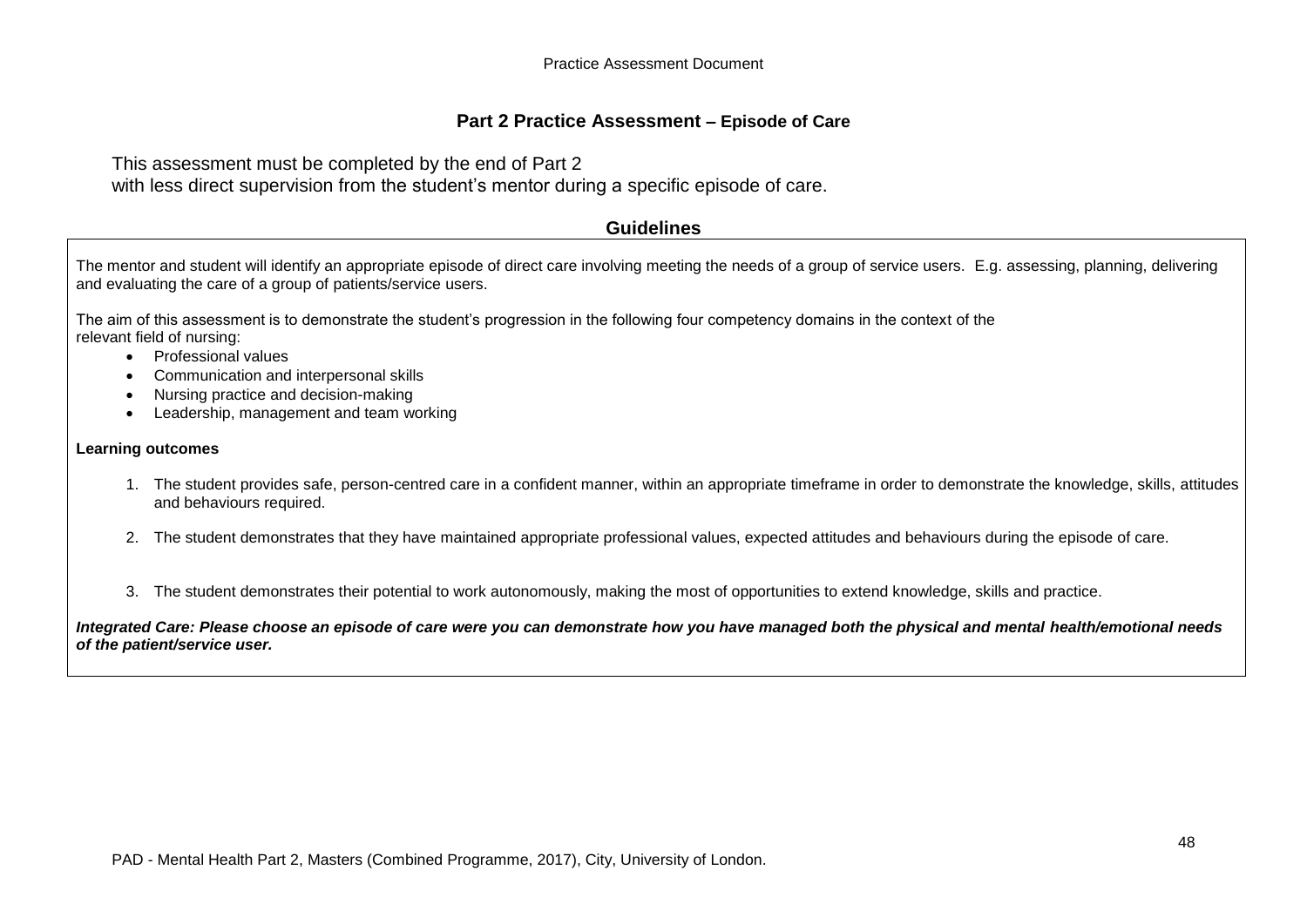| Student reflection on an episode of care                                                             |                                                                                             |
|------------------------------------------------------------------------------------------------------|---------------------------------------------------------------------------------------------|
| Within your reflection, demonstrate how you have achieved learning                                   | What did you do well?                                                                       |
| outcomes $1 - 3$                                                                                     |                                                                                             |
| Describe the episode of care and how you assessed, planned, delivered<br>and evaluated patient care. |                                                                                             |
|                                                                                                      |                                                                                             |
|                                                                                                      |                                                                                             |
|                                                                                                      | What would you have done differently?                                                       |
|                                                                                                      |                                                                                             |
|                                                                                                      |                                                                                             |
|                                                                                                      |                                                                                             |
|                                                                                                      | What learning from this episode of care could be transferred to other<br>areas of practice? |
|                                                                                                      |                                                                                             |
|                                                                                                      |                                                                                             |
|                                                                                                      |                                                                                             |
|                                                                                                      |                                                                                             |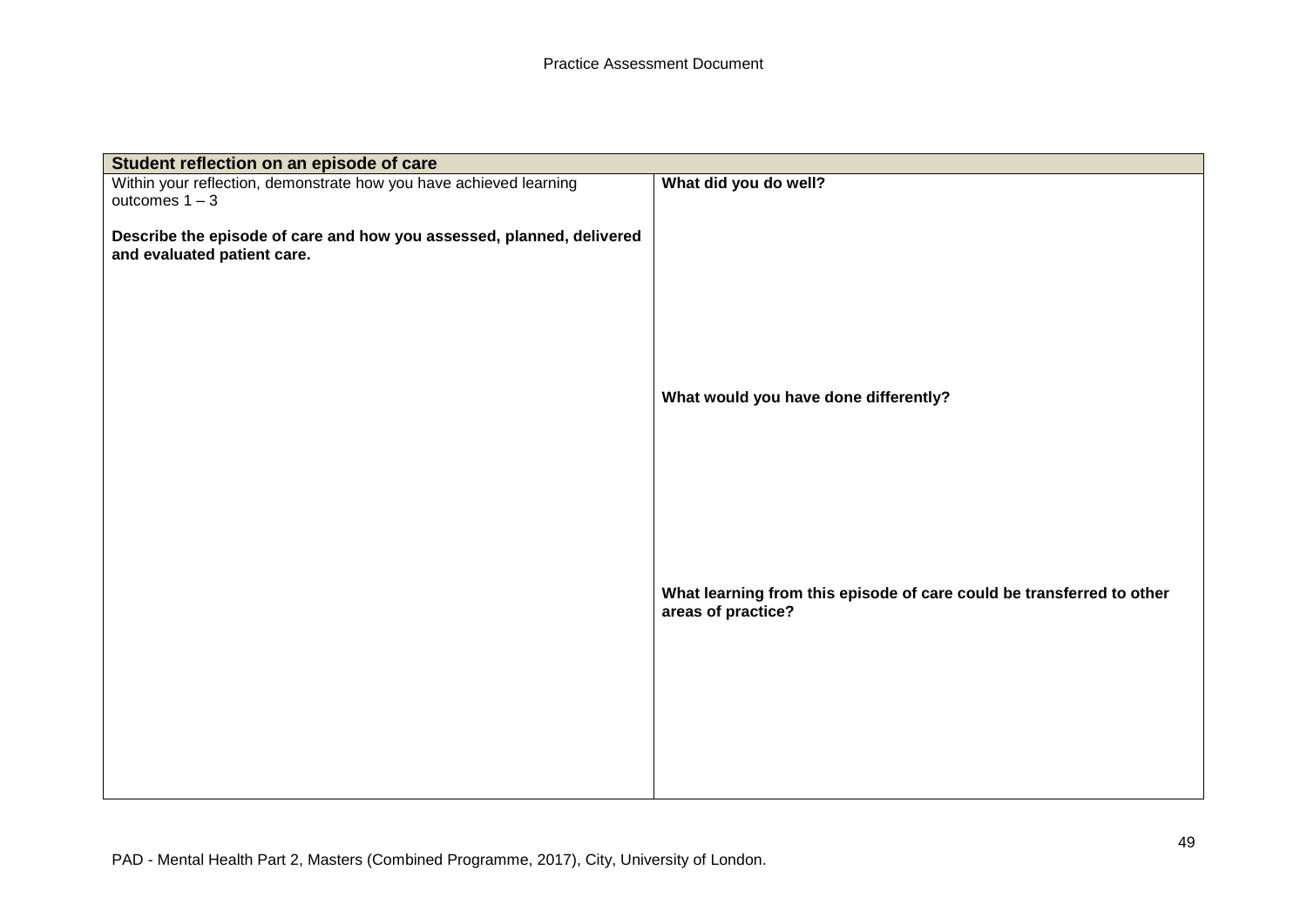| <b>Mentor feedback</b>                                                                                                                                                                                        |                               |                                                                                                                             |  |  |  |  |  |
|---------------------------------------------------------------------------------------------------------------------------------------------------------------------------------------------------------------|-------------------------------|-----------------------------------------------------------------------------------------------------------------------------|--|--|--|--|--|
| Based on the student's reflection, your observation and discussion of the episode of care, please assess and comment on the following:                                                                        |                               |                                                                                                                             |  |  |  |  |  |
|                                                                                                                                                                                                               | A = Achieved NA= Not Achieved | (Refer to Grade Descriptors on Page 6)                                                                                      |  |  |  |  |  |
| <b>Domain</b>                                                                                                                                                                                                 | Level                         | <b>Comments</b>                                                                                                             |  |  |  |  |  |
| <b>Professional values</b><br>Acts in a manner that is attentive, kind, sensitive,<br>compassionate and non-discriminatory, that values<br>diversity and acts within professional boundaries.                 |                               |                                                                                                                             |  |  |  |  |  |
| <b>Communication and interpersonal skills</b><br>Demonstrates the ability to communicate<br>effectively with service users in vulnerable<br>situations, ensuring their dignity is maintained at<br>all times. |                               |                                                                                                                             |  |  |  |  |  |
| Nursing practice and decision making<br>Demonstrates safe, compassionate, person-<br>centred, evidence based care that respects and<br>maintains dignity and human rights.                                    |                               |                                                                                                                             |  |  |  |  |  |
| Leadership, management, team working<br>Uses effective management skills to organise work<br>efficiently. Prioritises and manages work load<br>effectively.                                                   |                               |                                                                                                                             |  |  |  |  |  |
|                                                                                                                                                                                                               |                               | If any of the Domains are 'Not Achieved' this will require a re-assessment and the academic representative must be informed |  |  |  |  |  |
| <b>Student's signature:</b>                                                                                                                                                                                   |                               | Date:                                                                                                                       |  |  |  |  |  |
| Mentor's signature:                                                                                                                                                                                           |                               | Date:                                                                                                                       |  |  |  |  |  |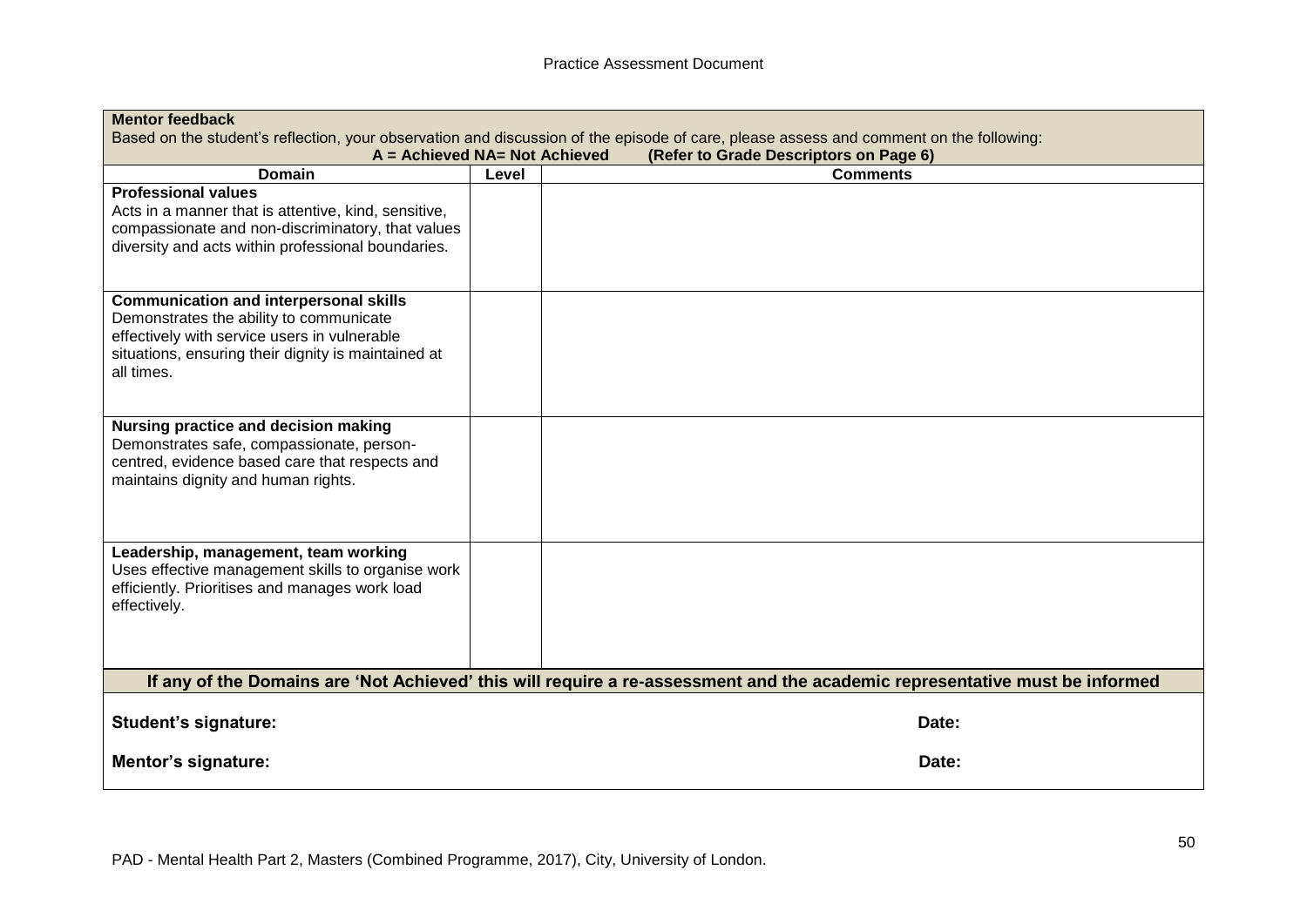## **Action Plan**

#### **An action plan is required when a student's performance causes concern The mentor/supervisor must liaise with the academic representative and senior practice representative**

| <b>Placement</b> | <b>Area of Concern</b><br>Note professional value or Essential Skill number if<br>appropriate | <b>Support Available</b> | <b>Criteria for Success</b>  | <b>Time Frame/</b><br><b>Review Date</b> |
|------------------|-----------------------------------------------------------------------------------------------|--------------------------|------------------------------|------------------------------------------|
|                  |                                                                                               |                          |                              |                                          |
|                  |                                                                                               |                          |                              |                                          |
|                  |                                                                                               |                          |                              |                                          |
|                  |                                                                                               |                          |                              |                                          |
|                  |                                                                                               |                          |                              |                                          |
|                  |                                                                                               |                          |                              |                                          |
|                  |                                                                                               |                          |                              |                                          |
|                  |                                                                                               |                          |                              |                                          |
|                  |                                                                                               |                          |                              |                                          |
|                  |                                                                                               | Date                     | Mentor's Name (please print) |                                          |
|                  |                                                                                               | Date                     |                              |                                          |
|                  | Signed (Academic Representative)                                                              | Date                     |                              |                                          |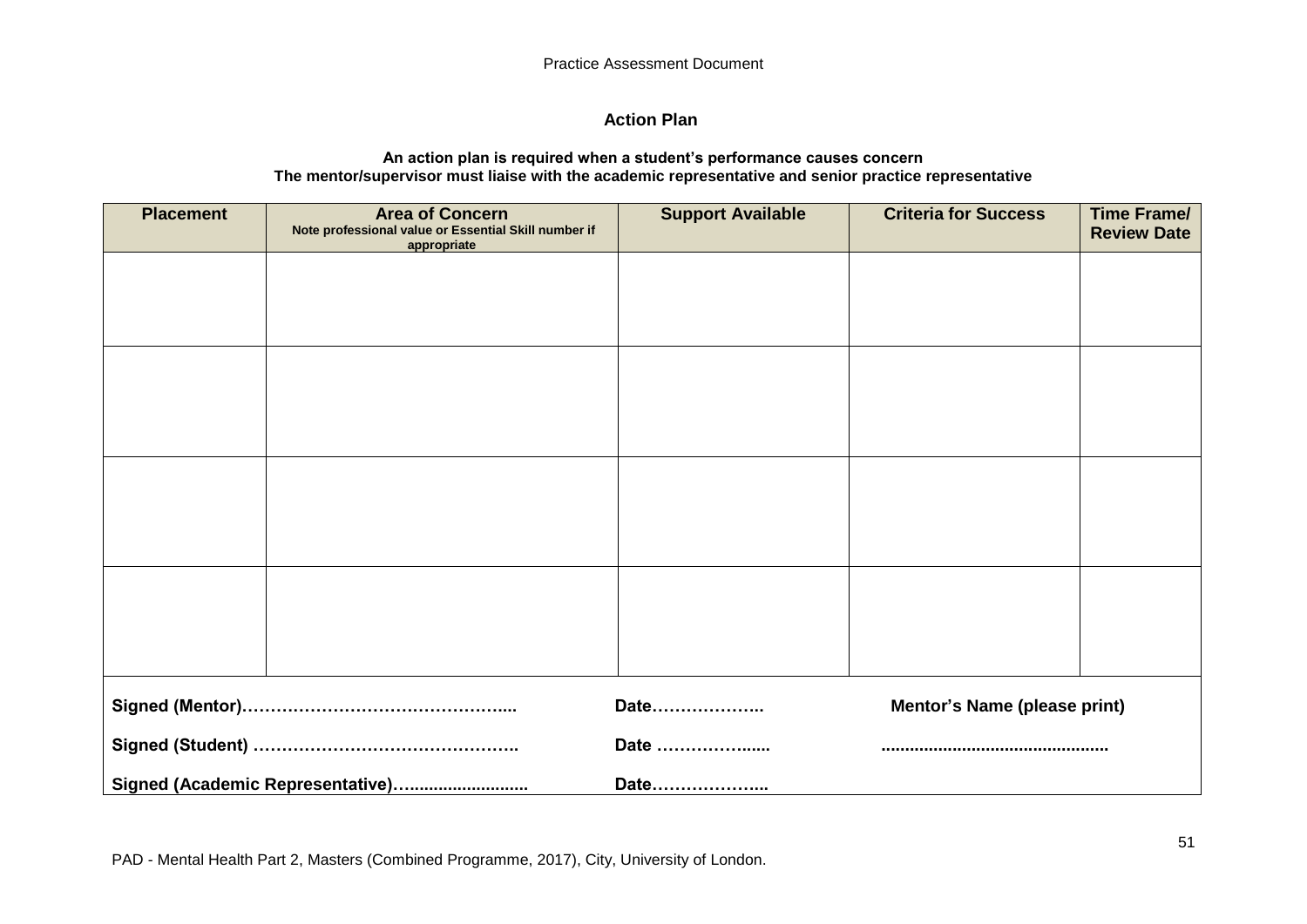## **Action Plan**

#### **An Action Plan is required when a student's performance causes concern The mentor/supervisor must liaise with the academic representative and senior practice representative**

| <b>Placement</b> | <b>Area of Concern</b><br>Note professional value or Essential Skill number if<br>appropriate | <b>Support Available</b> | <b>Criteria for Success</b>        | <b>Time Frame/</b><br><b>Review Date</b> |
|------------------|-----------------------------------------------------------------------------------------------|--------------------------|------------------------------------|------------------------------------------|
|                  |                                                                                               |                          |                                    |                                          |
|                  |                                                                                               |                          |                                    |                                          |
|                  |                                                                                               |                          |                                    |                                          |
|                  |                                                                                               |                          |                                    |                                          |
|                  |                                                                                               |                          |                                    |                                          |
|                  |                                                                                               |                          |                                    |                                          |
|                  |                                                                                               |                          |                                    |                                          |
|                  |                                                                                               |                          |                                    |                                          |
|                  |                                                                                               |                          |                                    |                                          |
|                  |                                                                                               |                          |                                    |                                          |
|                  |                                                                                               | Date                     | <b>Mentors Name (please print)</b> |                                          |
|                  |                                                                                               | Date                     |                                    |                                          |
|                  | Signed (Academic Representative)                                                              | Date                     |                                    |                                          |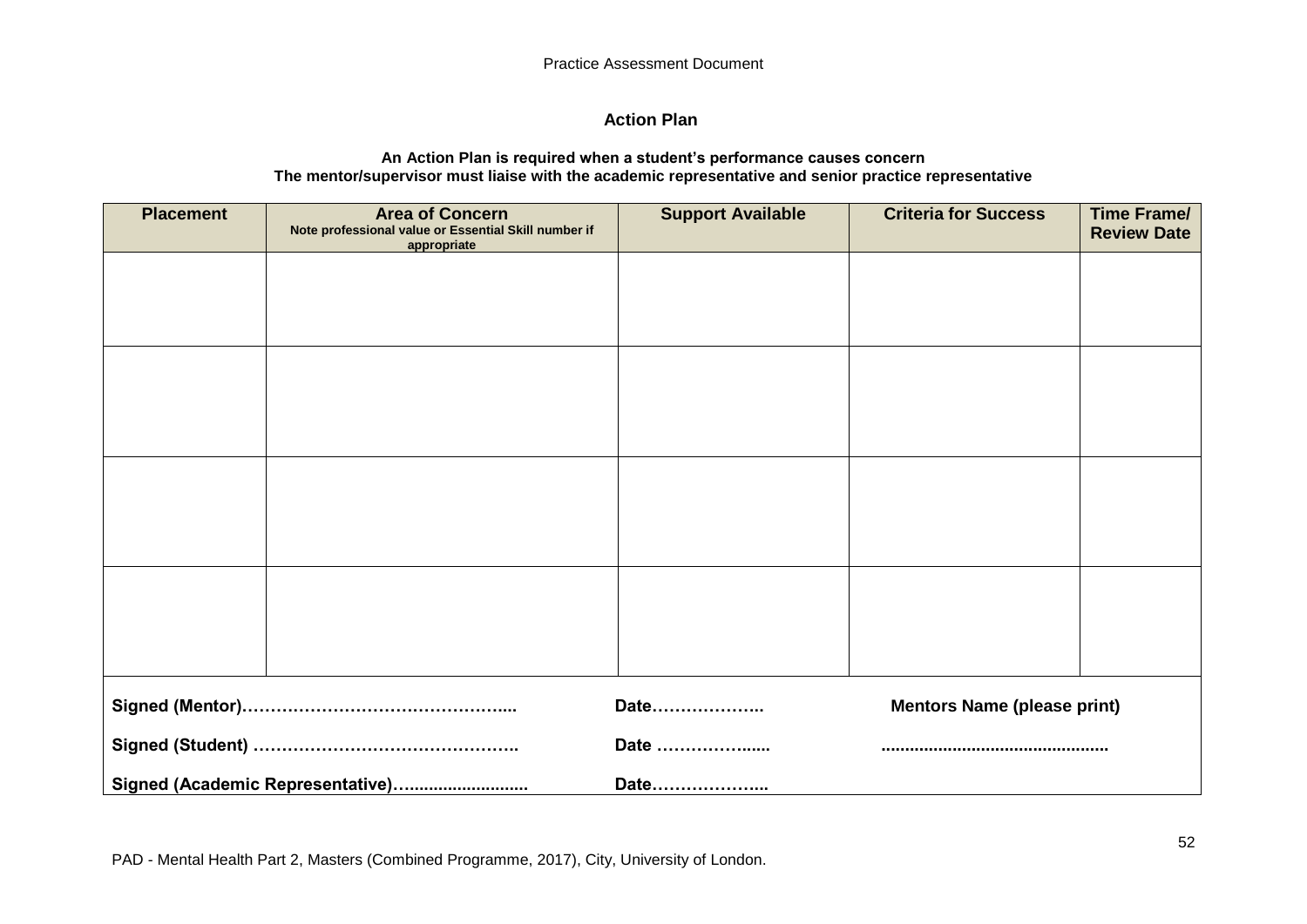#### **List of Mentors/Supervisors**

A sample signature must be obtained for each Mentor/Co-Mentor/Supervisor who signs your document

|  | (All mentors must have attended an annual update in line with NMC requirements) |  |  |  |
|--|---------------------------------------------------------------------------------|--|--|--|
|  |                                                                                 |  |  |  |

| Name<br>(please print) | Name Signature initials Date of last | <b>Mentor</b><br><b>Update</b> | <b>Placement</b> |
|------------------------|--------------------------------------|--------------------------------|------------------|
|                        |                                      |                                |                  |
|                        |                                      |                                |                  |
|                        |                                      |                                |                  |
|                        |                                      |                                |                  |
|                        |                                      |                                |                  |
|                        |                                      |                                |                  |
|                        |                                      |                                |                  |
|                        |                                      |                                |                  |
|                        |                                      |                                |                  |
|                        |                                      |                                |                  |
|                        |                                      |                                |                  |
|                        |                                      |                                |                  |
|                        |                                      |                                |                  |
|                        |                                      |                                |                  |
|                        |                                      |                                |                  |
|                        |                                      |                                |                  |
|                        |                                      |                                |                  |
|                        |                                      |                                |                  |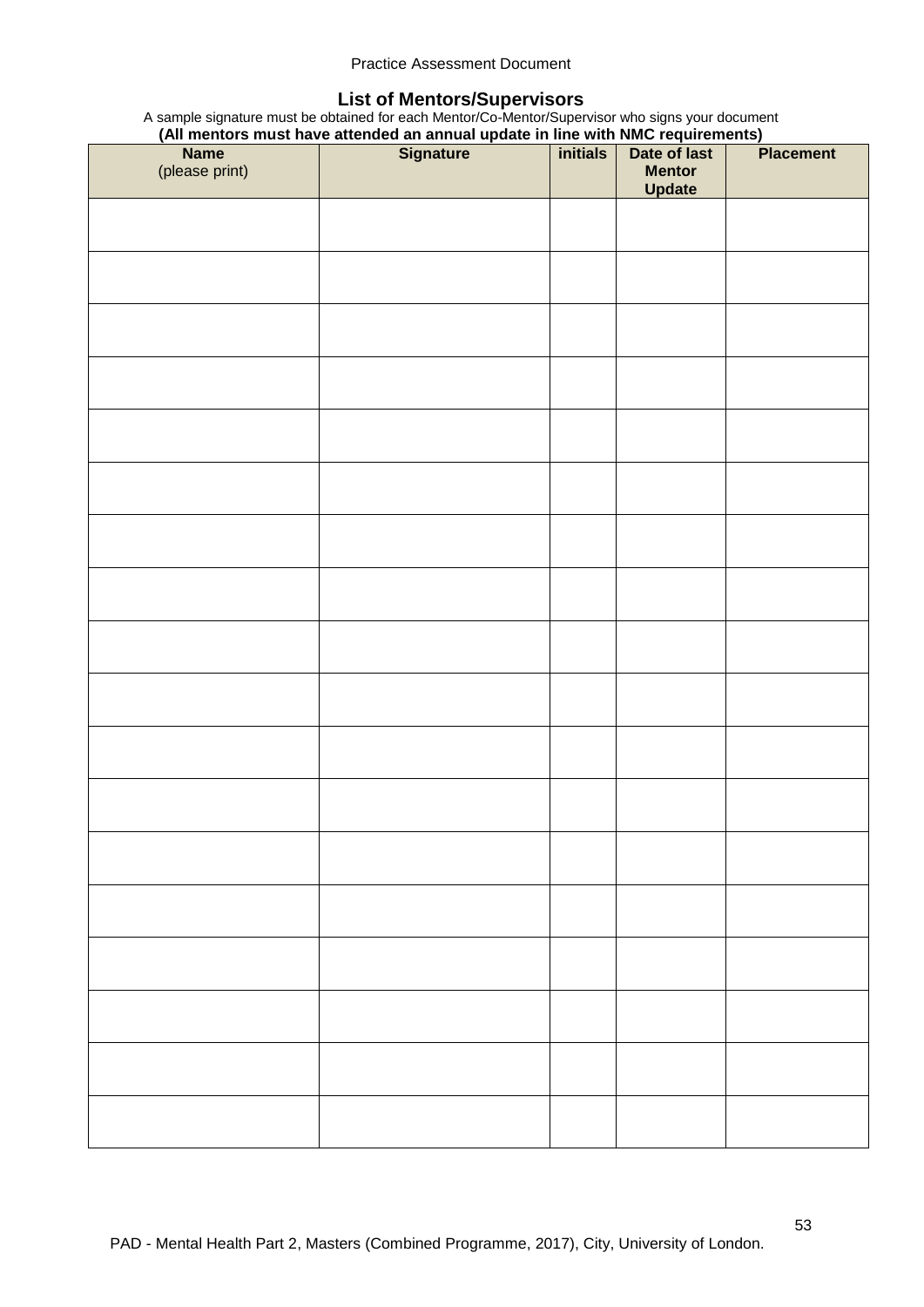#### **List of Mentors/Supervisors**

A sample signature must be obtained for each Mentor/Co-Mentor/Supervisor who signs your document

|  | (All mentors must have attended an annual update in line with NMC requirements) |  |  |
|--|---------------------------------------------------------------------------------|--|--|
|  |                                                                                 |  |  |

| Name<br>(please print) | (An incritor's must have attended an annual update in line with runo requirements)<br><b>Signature</b> | initials | Date of last<br><b>Mentor</b><br><b>Update</b> | <b>Placement</b> |
|------------------------|--------------------------------------------------------------------------------------------------------|----------|------------------------------------------------|------------------|
|                        |                                                                                                        |          |                                                |                  |
|                        |                                                                                                        |          |                                                |                  |
|                        |                                                                                                        |          |                                                |                  |
|                        |                                                                                                        |          |                                                |                  |
|                        |                                                                                                        |          |                                                |                  |
|                        |                                                                                                        |          |                                                |                  |
|                        |                                                                                                        |          |                                                |                  |
|                        |                                                                                                        |          |                                                |                  |
|                        |                                                                                                        |          |                                                |                  |
|                        |                                                                                                        |          |                                                |                  |
|                        |                                                                                                        |          |                                                |                  |
|                        |                                                                                                        |          |                                                |                  |
|                        |                                                                                                        |          |                                                |                  |
|                        |                                                                                                        |          |                                                |                  |
|                        |                                                                                                        |          |                                                |                  |

I Student Nurse ………………………….. (SIGN NAME) confirm that all the above details are genuine.

Any falsification of this document will lead to disciplinary action being taken including referral to the "fitness to practice panel" – This can lead to discontinuation from the programme.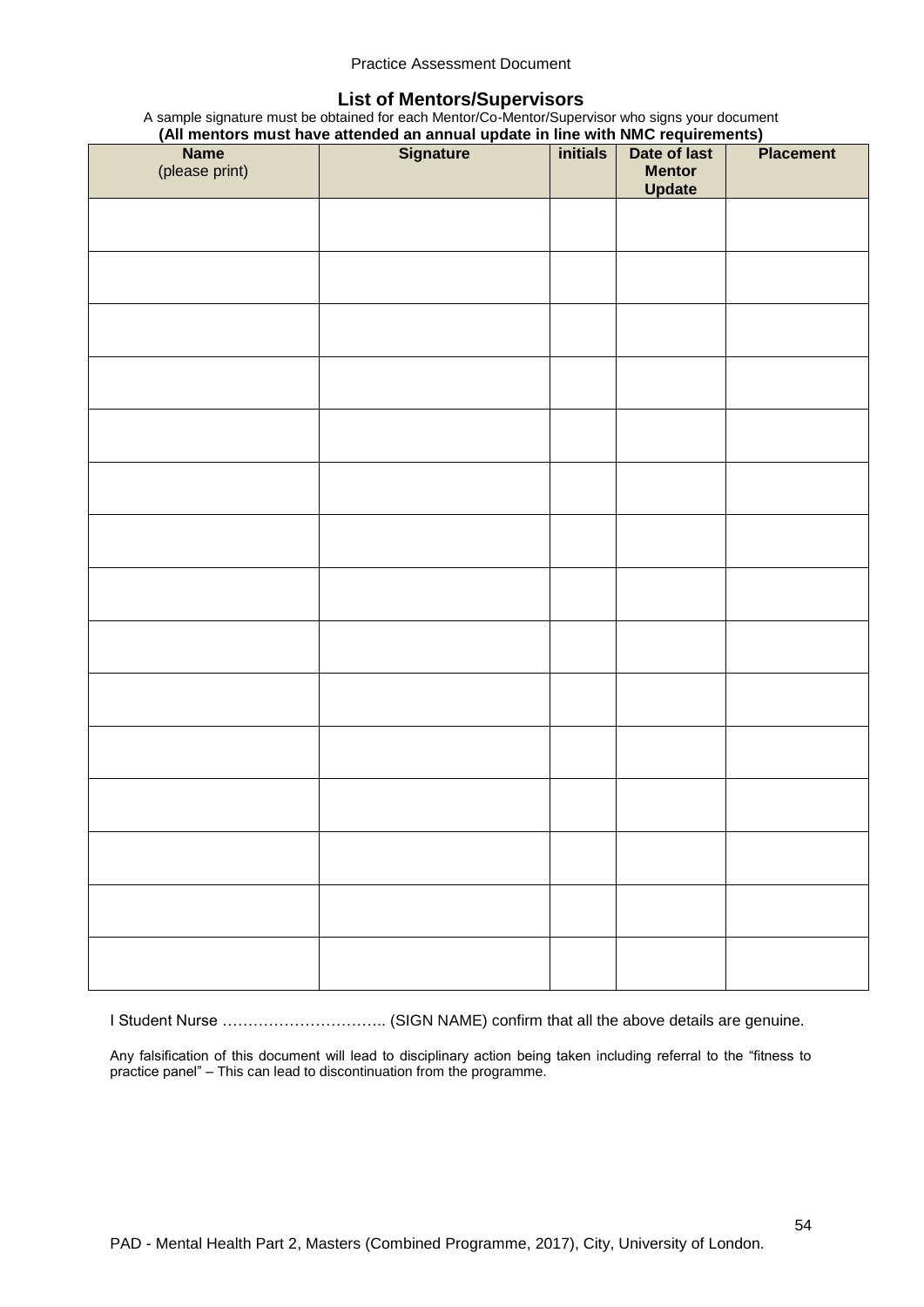## **Records of meetings/Additional Feedback**

| Date/<br>time | Signature/<br>Designation | <b>Purpose of Meeting/Comments</b> |
|---------------|---------------------------|------------------------------------|
|               |                           |                                    |
|               |                           |                                    |
|               |                           |                                    |
|               |                           |                                    |
|               |                           |                                    |
|               |                           |                                    |
|               |                           |                                    |
|               |                           |                                    |
|               |                           |                                    |
|               |                           |                                    |
|               |                           |                                    |
|               |                           |                                    |
|               |                           |                                    |
|               |                           |                                    |
|               |                           |                                    |
|               |                           |                                    |
|               |                           |                                    |
|               |                           |                                    |
|               |                           |                                    |
|               |                           |                                    |
|               |                           |                                    |
|               |                           |                                    |
|               |                           |                                    |
|               |                           |                                    |
|               |                           |                                    |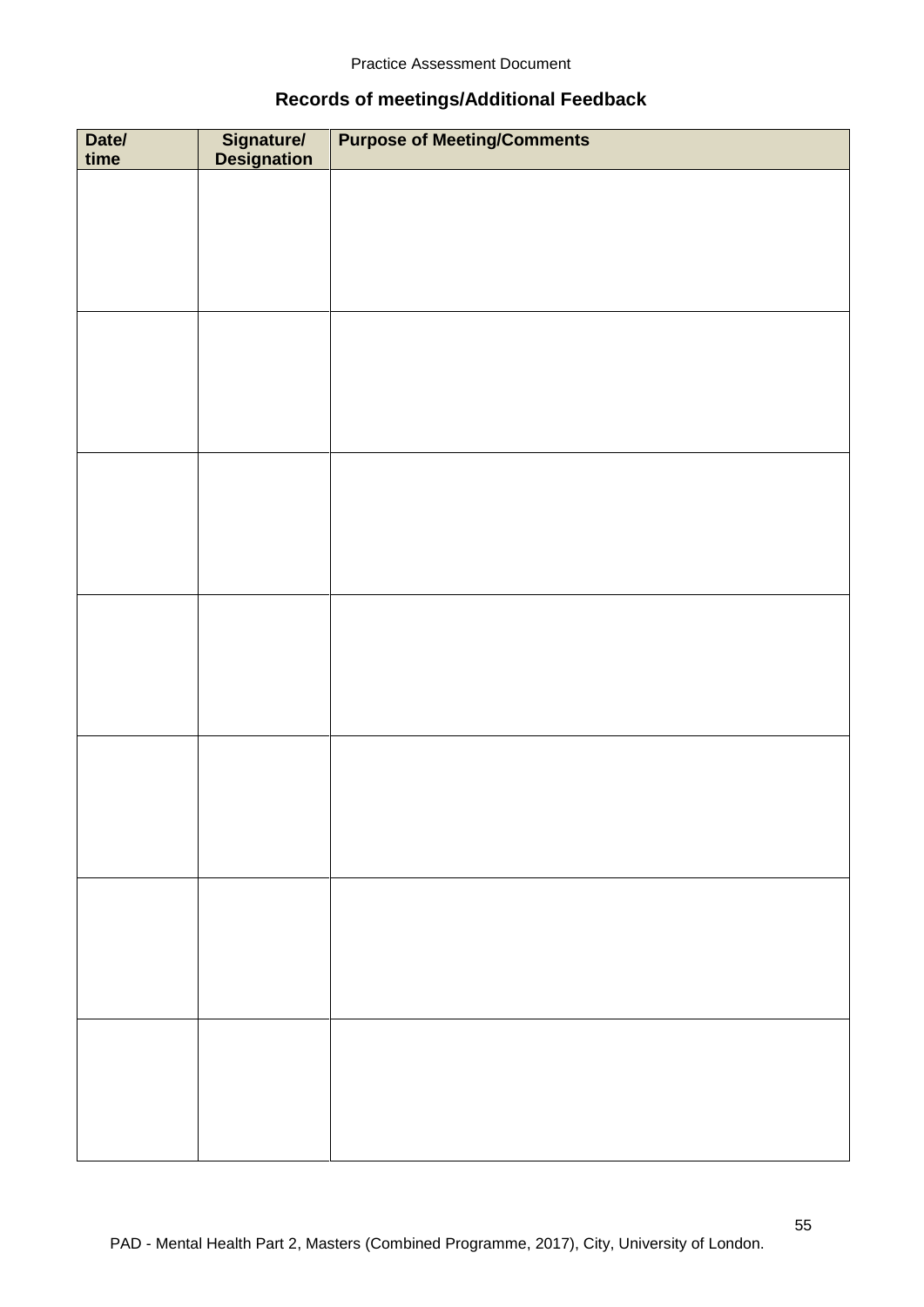## **Records of meetings/Additional Feedback**

| Date/<br>time | Signature/<br>Designation | <b>Purpose of Meeting/Comments</b> |
|---------------|---------------------------|------------------------------------|
|               |                           |                                    |
|               |                           |                                    |
|               |                           |                                    |
|               |                           |                                    |
|               |                           |                                    |
|               |                           |                                    |
|               |                           |                                    |
|               |                           |                                    |
|               |                           |                                    |
|               |                           |                                    |
|               |                           |                                    |
|               |                           |                                    |
|               |                           |                                    |
|               |                           |                                    |
|               |                           |                                    |
|               |                           |                                    |
|               |                           |                                    |
|               |                           |                                    |
|               |                           |                                    |
|               |                           |                                    |
|               |                           |                                    |
|               |                           |                                    |
|               |                           |                                    |
|               |                           |                                    |
|               |                           |                                    |
|               |                           |                                    |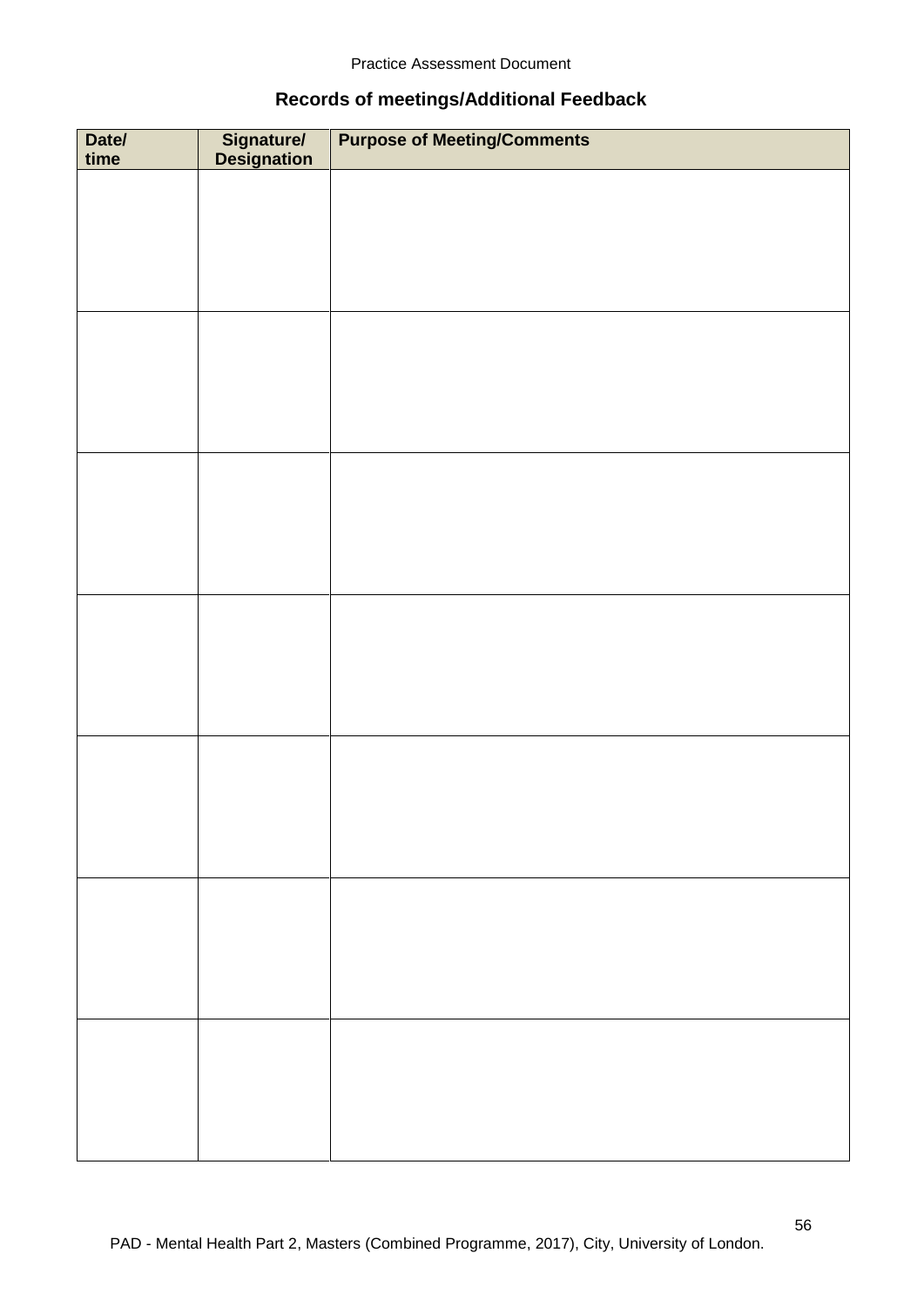#### *Please start a new page per placement*

#### *To be completed as per your local University Requirements* **PRACTICE HOURS**

|     |             |                                            |                            | should be imitialled by Menton'Supervisor |                             |                    |             |                                                                                                                                                                                                           |                            |                 |                             |
|-----|-------------|--------------------------------------------|----------------------------|-------------------------------------------|-----------------------------|--------------------|-------------|-----------------------------------------------------------------------------------------------------------------------------------------------------------------------------------------------------------|----------------------------|-----------------|-----------------------------|
|     | <b>Date</b> | <b>Placement</b>                           | <b>Total</b><br><b>Hrs</b> | <b>Initials</b>                           | <b>Shift</b><br><b>Type</b> |                    | <b>Date</b> | <b>Placement</b>                                                                                                                                                                                          | <b>Total</b><br><b>Hrs</b> | <b>Initials</b> | <b>Shift</b><br><b>Type</b> |
|     |             |                                            |                            | Example of hours confirmation             |                             | Sun                | 1/7/13      | Pixie Ward                                                                                                                                                                                                | 7.5                        | FF              | Е                           |
| Mon |             |                                            |                            |                                           |                             | Mon                |             |                                                                                                                                                                                                           |                            |                 |                             |
| Tue |             |                                            |                            |                                           |                             | Tue                |             |                                                                                                                                                                                                           |                            |                 |                             |
| Wed |             |                                            |                            |                                           |                             | Wed                |             |                                                                                                                                                                                                           |                            |                 |                             |
| Thu |             |                                            |                            |                                           |                             | Thu                |             |                                                                                                                                                                                                           |                            |                 |                             |
| Fri |             |                                            |                            |                                           |                             | Fri                |             |                                                                                                                                                                                                           |                            |                 |                             |
| Sat |             |                                            |                            |                                           |                             | Sat                |             |                                                                                                                                                                                                           |                            |                 |                             |
| Sun |             |                                            |                            |                                           |                             | Sun                |             |                                                                                                                                                                                                           |                            |                 |                             |
|     |             | <b>Weekly Total =</b>                      |                            |                                           |                             |                    |             | <b>Weekly Total =</b>                                                                                                                                                                                     |                            |                 |                             |
| Mon |             |                                            |                            |                                           |                             | Mon                |             |                                                                                                                                                                                                           |                            |                 |                             |
| Tue |             |                                            |                            |                                           |                             | Tue                |             |                                                                                                                                                                                                           |                            |                 |                             |
| Wed |             |                                            |                            |                                           |                             | Wed                |             |                                                                                                                                                                                                           |                            |                 |                             |
| Thu |             |                                            |                            |                                           |                             | Thu                |             |                                                                                                                                                                                                           |                            |                 |                             |
| Fri |             |                                            |                            |                                           |                             | Fri                |             |                                                                                                                                                                                                           |                            |                 |                             |
| Sat |             |                                            |                            |                                           |                             | Sat                |             |                                                                                                                                                                                                           |                            |                 |                             |
| Sun |             |                                            |                            |                                           |                             | Sun                |             |                                                                                                                                                                                                           |                            |                 |                             |
|     |             | <b>Weekly Total =</b>                      |                            |                                           |                             |                    |             | <b>Weekly Total =</b>                                                                                                                                                                                     |                            |                 |                             |
| Mon |             |                                            |                            |                                           |                             | Mon                |             |                                                                                                                                                                                                           |                            |                 |                             |
| Tue |             |                                            |                            |                                           |                             | Tue                |             |                                                                                                                                                                                                           |                            |                 |                             |
| Wed |             |                                            |                            |                                           |                             | Wed                |             |                                                                                                                                                                                                           |                            |                 |                             |
| Thu |             |                                            |                            |                                           |                             | Thu                |             |                                                                                                                                                                                                           |                            |                 |                             |
| Fri |             |                                            |                            |                                           |                             | Fri                |             |                                                                                                                                                                                                           |                            |                 |                             |
| Sat |             |                                            |                            |                                           |                             | Sat                |             |                                                                                                                                                                                                           |                            |                 |                             |
| Sun |             |                                            |                            |                                           |                             | Sun                |             |                                                                                                                                                                                                           |                            |                 |                             |
|     |             | <b>Weekly Total =</b>                      |                            |                                           |                             |                    |             | <b>Weekly Total =</b>                                                                                                                                                                                     |                            |                 |                             |
|     |             | Total hours completed on this page Figures |                            | (Mentor)                                  |                             |                    |             | <b>Words</b><br>Name (print): Name (print):                                                                                                                                                               |                            |                 |                             |
|     |             |                                            |                            |                                           |                             |                    |             | Verification by Mentor: I have checked the hours of experience recorded by the student,<br>Date: Note: Note: Note: Note: Note: Note: Note: Note: Note: Note: Note: Note: Note: Note: Note: Note: Note: No |                            |                 |                             |
|     |             |                                            |                            |                                           |                             |                    |             |                                                                                                                                                                                                           |                            |                 |                             |
|     |             | account of the shifts I have worked.       |                            |                                           |                             |                    |             | Declaration by Student: I confirm that the hours recorded on this sheet are a true and accurate                                                                                                           |                            |                 |                             |
|     |             |                                            |                            |                                           |                             |                    |             |                                                                                                                                                                                                           |                            |                 |                             |
|     |             |                                            |                            |                                           |                             |                    |             | It is expected that the student will work a range of shifts to meet NMC Requirements                                                                                                                      |                            |                 |                             |
|     |             |                                            |                            |                                           |                             | <b>Shift Codes</b> |             | $E =$ Early L = Late TW= Twilight Shift LD = Long Day ND = Night Duty S = Sickness A= Absent                                                                                                              |                            |                 |                             |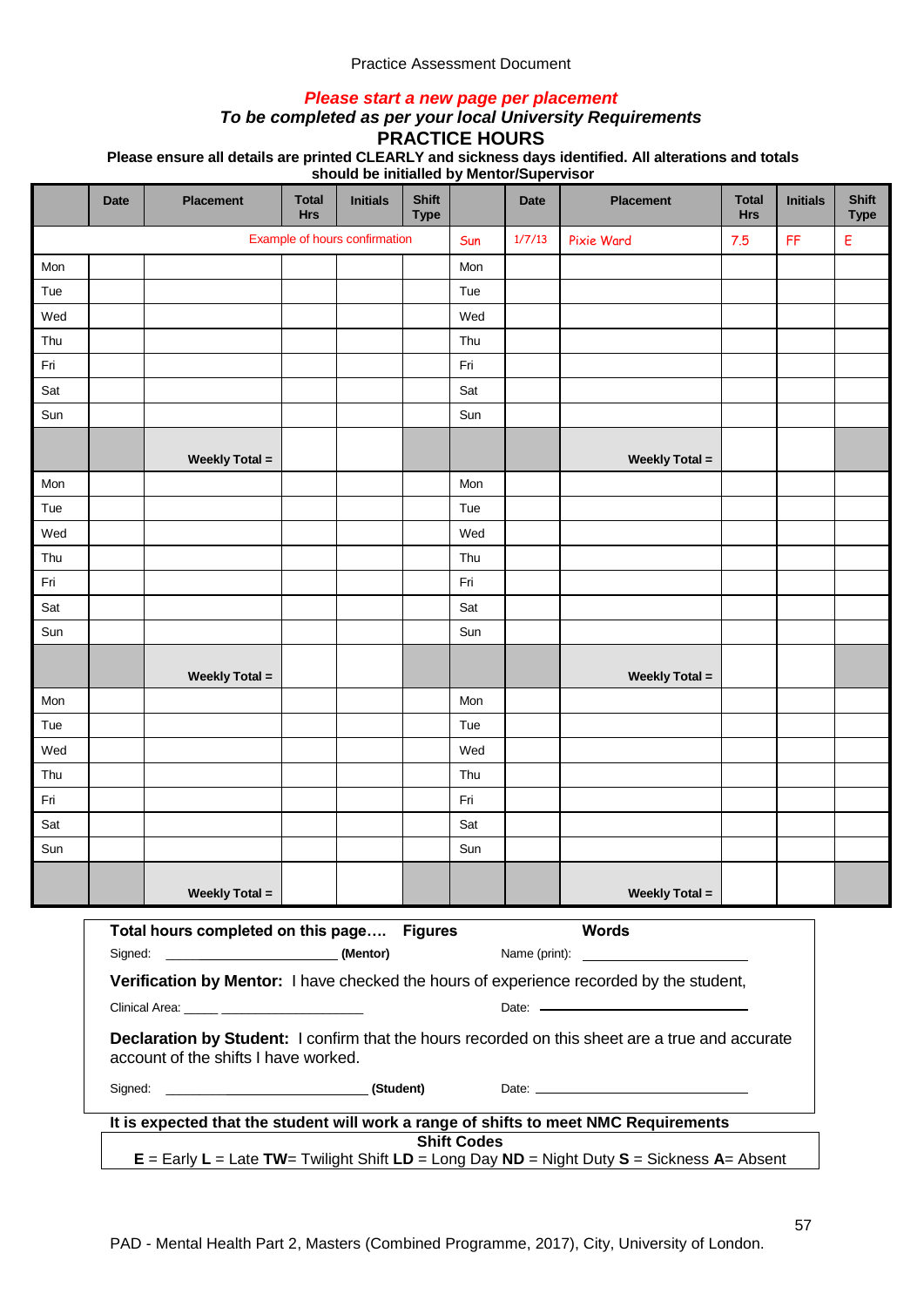#### *Please start a new page per placement*

#### *To be completed as per your local University Requirements* **PRACTICE HOURS**

|     |             |                                                      |                            | should be imitalied by Memor/Supervisor |                             |                    |             |                                                                                                 |                            |                 |                             |
|-----|-------------|------------------------------------------------------|----------------------------|-----------------------------------------|-----------------------------|--------------------|-------------|-------------------------------------------------------------------------------------------------|----------------------------|-----------------|-----------------------------|
|     | <b>Date</b> | <b>Placement</b>                                     | <b>Total</b><br><b>Hrs</b> | <b>Initials</b>                         | <b>Shift</b><br><b>Type</b> |                    | <b>Date</b> | <b>Placement</b>                                                                                | <b>Total</b><br><b>Hrs</b> | <b>Initials</b> | <b>Shift</b><br><b>Type</b> |
|     |             |                                                      |                            | Example of hours confirmation           |                             | Sun                | 1/7/13      | <b>Pixie Ward</b>                                                                               | 7.5                        | FF              | Е                           |
| Mon |             |                                                      |                            |                                         |                             | Mon                |             |                                                                                                 |                            |                 |                             |
| Tue |             |                                                      |                            |                                         |                             | Tue                |             |                                                                                                 |                            |                 |                             |
| Wed |             |                                                      |                            |                                         |                             | Wed                |             |                                                                                                 |                            |                 |                             |
| Thu |             |                                                      |                            |                                         |                             | Thu                |             |                                                                                                 |                            |                 |                             |
| Fri |             |                                                      |                            |                                         |                             | Fri                |             |                                                                                                 |                            |                 |                             |
| Sat |             |                                                      |                            |                                         |                             | Sat                |             |                                                                                                 |                            |                 |                             |
| Sun |             |                                                      |                            |                                         |                             | Sun                |             |                                                                                                 |                            |                 |                             |
|     |             | <b>Weekly Total =</b>                                |                            |                                         |                             |                    |             | <b>Weekly Total =</b>                                                                           |                            |                 |                             |
| Mon |             |                                                      |                            |                                         |                             | Mon                |             |                                                                                                 |                            |                 |                             |
| Tue |             |                                                      |                            |                                         |                             | Tue                |             |                                                                                                 |                            |                 |                             |
| Wed |             |                                                      |                            |                                         |                             | Wed                |             |                                                                                                 |                            |                 |                             |
| Thu |             |                                                      |                            |                                         |                             | Thu                |             |                                                                                                 |                            |                 |                             |
| Fri |             |                                                      |                            |                                         |                             | Fri                |             |                                                                                                 |                            |                 |                             |
| Sat |             |                                                      |                            |                                         |                             | Sat                |             |                                                                                                 |                            |                 |                             |
| Sun |             |                                                      |                            |                                         |                             | Sun                |             |                                                                                                 |                            |                 |                             |
|     |             | <b>Weekly Total =</b>                                |                            |                                         |                             |                    |             | <b>Weekly Total =</b>                                                                           |                            |                 |                             |
| Mon |             |                                                      |                            |                                         |                             | Mon                |             |                                                                                                 |                            |                 |                             |
| Tue |             |                                                      |                            |                                         |                             | Tue                |             |                                                                                                 |                            |                 |                             |
| Wed |             |                                                      |                            |                                         |                             | Wed                |             |                                                                                                 |                            |                 |                             |
| Thu |             |                                                      |                            |                                         |                             | Thu                |             |                                                                                                 |                            |                 |                             |
| Fri |             |                                                      |                            |                                         |                             | Fri                |             |                                                                                                 |                            |                 |                             |
| Sat |             |                                                      |                            |                                         |                             | Sat                |             |                                                                                                 |                            |                 |                             |
| Sun |             |                                                      |                            |                                         |                             | Sun                |             |                                                                                                 |                            |                 |                             |
|     |             | <b>Weekly Total =</b>                                |                            |                                         |                             |                    |             | <b>Weekly Total =</b>                                                                           |                            |                 |                             |
|     |             | Total hours completed on this page Figures           |                            |                                         |                             |                    |             | <b>Words</b><br>Name (print):                                                                   |                            |                 |                             |
|     |             | Clinical Area: <u>_____</u> ________________________ |                            |                                         |                             |                    |             | Verification by Mentor: I have checked the hours of experience recorded by the student,         |                            |                 |                             |
|     |             | account of the shifts I have worked.                 |                            |                                         |                             |                    |             | Declaration by Student: I confirm that the hours recorded on this sheet are a true and accurate |                            |                 |                             |
|     |             |                                                      |                            |                                         |                             |                    |             |                                                                                                 |                            |                 |                             |
|     |             |                                                      |                            |                                         |                             | <b>Shift Codes</b> |             | It is expected that the student will work a range of shifts to meet NMC Requirements            |                            |                 |                             |
|     |             |                                                      |                            |                                         |                             |                    |             | $E =$ Early L = Late TW= Twilight Shift LD = Long Day ND = Night Duty S = Sickness A= Absent    |                            |                 |                             |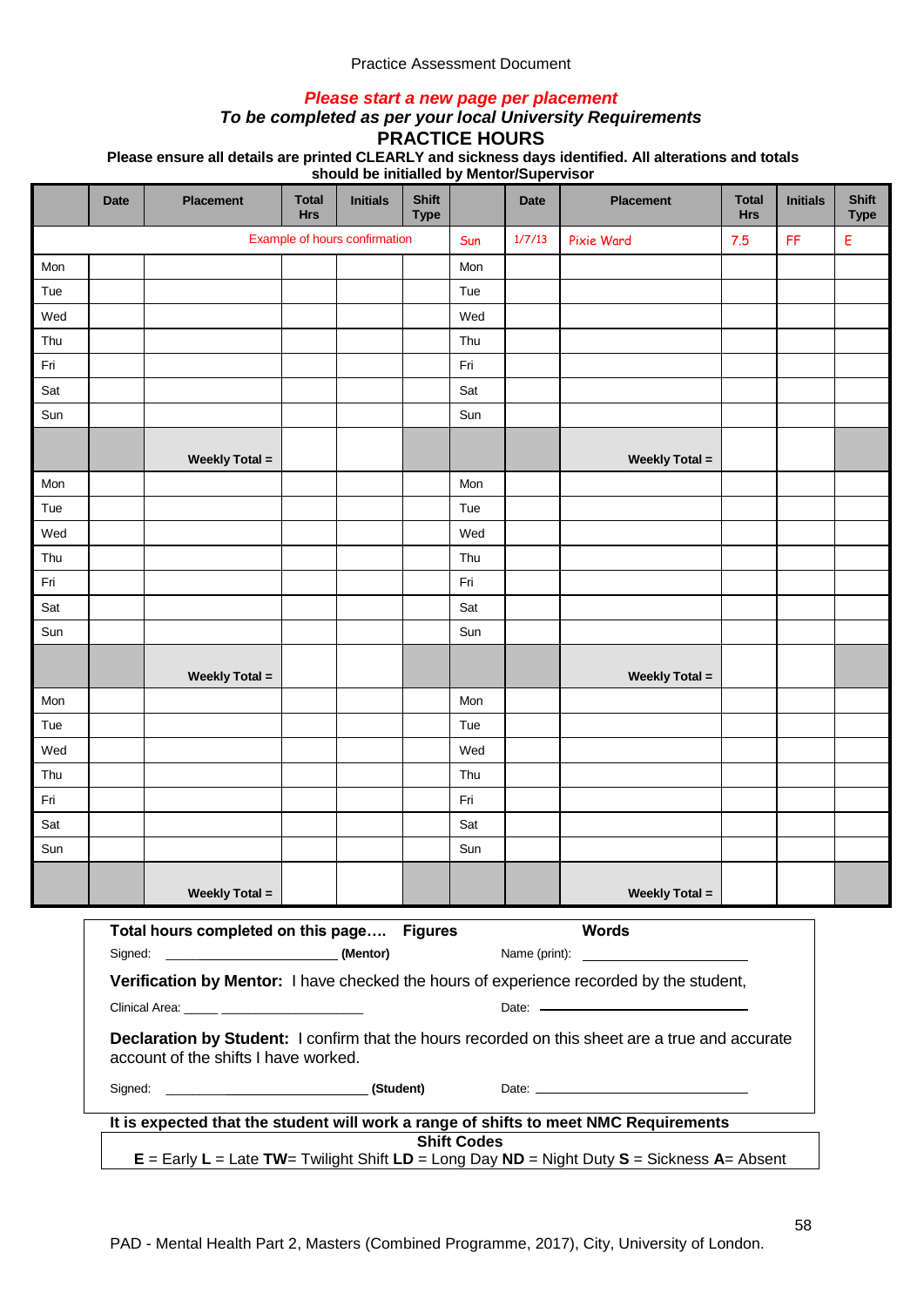#### *Please start a new page per placement*

#### *To be completed as per your local University Requirements* **PRACTICE HOURS**

|     |             |                                                      |                            | should be imitiality by Memor/Supervisor |                             |                    |             |                                                                                                  |                            |                 |                             |
|-----|-------------|------------------------------------------------------|----------------------------|------------------------------------------|-----------------------------|--------------------|-------------|--------------------------------------------------------------------------------------------------|----------------------------|-----------------|-----------------------------|
|     | <b>Date</b> | <b>Placement</b>                                     | <b>Total</b><br><b>Hrs</b> | <b>Initials</b>                          | <b>Shift</b><br><b>Type</b> |                    | <b>Date</b> | <b>Placement</b>                                                                                 | <b>Total</b><br><b>Hrs</b> | <b>Initials</b> | <b>Shift</b><br><b>Type</b> |
|     |             |                                                      |                            | Example of hours confirmation            |                             | Sun                | 1/7/13      | <b>Pixie Ward</b>                                                                                | 7.5                        | FF              | E                           |
| Mon |             |                                                      |                            |                                          |                             | Mon                |             |                                                                                                  |                            |                 |                             |
| Tue |             |                                                      |                            |                                          |                             | Tue                |             |                                                                                                  |                            |                 |                             |
| Wed |             |                                                      |                            |                                          |                             | Wed                |             |                                                                                                  |                            |                 |                             |
| Thu |             |                                                      |                            |                                          |                             | Thu                |             |                                                                                                  |                            |                 |                             |
| Fri |             |                                                      |                            |                                          |                             | Fri                |             |                                                                                                  |                            |                 |                             |
| Sat |             |                                                      |                            |                                          |                             | Sat                |             |                                                                                                  |                            |                 |                             |
| Sun |             |                                                      |                            |                                          |                             | Sun                |             |                                                                                                  |                            |                 |                             |
|     |             | <b>Weekly Total =</b>                                |                            |                                          |                             |                    |             | <b>Weekly Total =</b>                                                                            |                            |                 |                             |
| Mon |             |                                                      |                            |                                          |                             | Mon                |             |                                                                                                  |                            |                 |                             |
| Tue |             |                                                      |                            |                                          |                             | Tue                |             |                                                                                                  |                            |                 |                             |
| Wed |             |                                                      |                            |                                          |                             | Wed                |             |                                                                                                  |                            |                 |                             |
| Thu |             |                                                      |                            |                                          |                             | Thu                |             |                                                                                                  |                            |                 |                             |
| Fri |             |                                                      |                            |                                          |                             | Fri                |             |                                                                                                  |                            |                 |                             |
| Sat |             |                                                      |                            |                                          |                             | Sat                |             |                                                                                                  |                            |                 |                             |
| Sun |             |                                                      |                            |                                          |                             | Sun                |             |                                                                                                  |                            |                 |                             |
|     |             | <b>Weekly Total =</b>                                |                            |                                          |                             |                    |             | <b>Weekly Total =</b>                                                                            |                            |                 |                             |
| Mon |             |                                                      |                            |                                          |                             | Mon                |             |                                                                                                  |                            |                 |                             |
| Tue |             |                                                      |                            |                                          |                             | Tue                |             |                                                                                                  |                            |                 |                             |
| Wed |             |                                                      |                            |                                          |                             | Wed                |             |                                                                                                  |                            |                 |                             |
| Thu |             |                                                      |                            |                                          |                             | Thu                |             |                                                                                                  |                            |                 |                             |
| Fri |             |                                                      |                            |                                          |                             | Fri                |             |                                                                                                  |                            |                 |                             |
| Sat |             |                                                      |                            |                                          |                             | Sat                |             |                                                                                                  |                            |                 |                             |
| Sun |             |                                                      |                            |                                          |                             | Sun                |             |                                                                                                  |                            |                 |                             |
|     |             | <b>Weekly Total =</b>                                |                            |                                          |                             |                    |             | <b>Weekly Total =</b>                                                                            |                            |                 |                             |
|     |             | Total hours completed on this page Figures           |                            |                                          |                             |                    |             | <b>Words</b><br>Name (print):                                                                    |                            |                 |                             |
|     |             | Clinical Area: <u>_____</u> ________________________ |                            |                                          |                             |                    |             | Verification by Mentor: I have checked the hours of experience recorded by the student,          |                            |                 |                             |
|     |             | account of the shifts I have worked.                 |                            |                                          |                             |                    |             | Declaration by Student: I confirm that the hours recorded on this sheet are a true and accurate  |                            |                 |                             |
|     |             |                                                      |                            |                                          |                             |                    |             |                                                                                                  |                            |                 |                             |
|     |             |                                                      |                            |                                          |                             | <b>Shift Codes</b> |             | It is expected that the student will work a range of shifts to meet NMC Requirements             |                            |                 |                             |
|     |             |                                                      |                            |                                          |                             |                    |             | $E =$ Early $L =$ Late TW= Twilight Shift $LD =$ Long Day ND = Night Duty S = Sickness A= Absent |                            |                 |                             |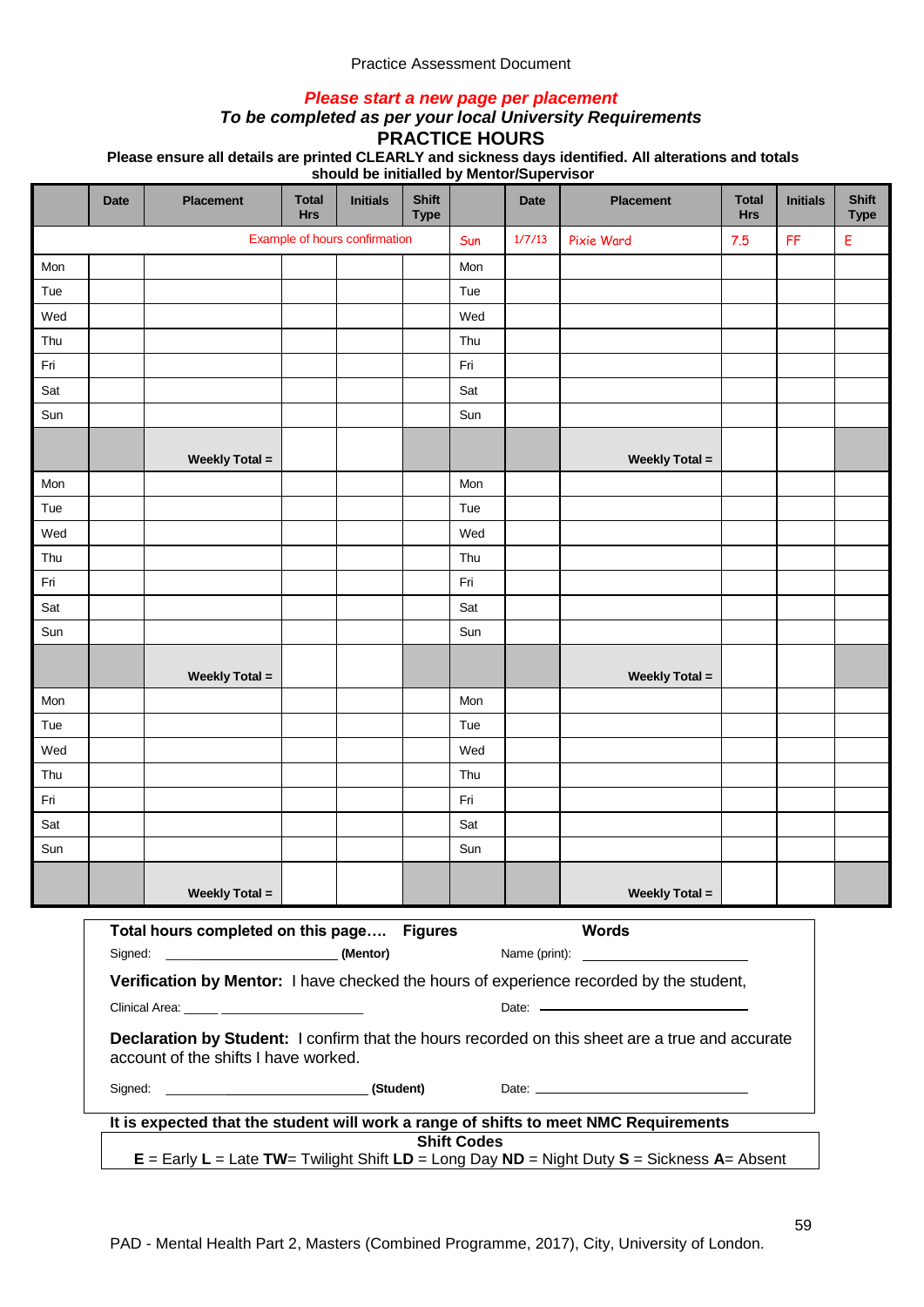#### *Please start a new page per placement*

#### *To be completed as per your local University Requirements* **PRACTICE HOURS**

|                                                                                                                    |                                                                                                                                                                  |                       |                            | should be imitialied by Menton Supervisor |                             |     |             |                       |                            |                 |                             |
|--------------------------------------------------------------------------------------------------------------------|------------------------------------------------------------------------------------------------------------------------------------------------------------------|-----------------------|----------------------------|-------------------------------------------|-----------------------------|-----|-------------|-----------------------|----------------------------|-----------------|-----------------------------|
|                                                                                                                    | <b>Date</b>                                                                                                                                                      | <b>Placement</b>      | <b>Total</b><br><b>Hrs</b> | <b>Initials</b>                           | <b>Shift</b><br><b>Type</b> |     | <b>Date</b> | <b>Placement</b>      | <b>Total</b><br><b>Hrs</b> | <b>Initials</b> | <b>Shift</b><br><b>Type</b> |
|                                                                                                                    | Example of hours confirmation                                                                                                                                    |                       |                            |                                           |                             | Sun | 1/7/13      | Pixie Ward            | 7.5                        | FF              | E                           |
| Mon                                                                                                                |                                                                                                                                                                  |                       |                            |                                           |                             | Mon |             |                       |                            |                 |                             |
| Tue                                                                                                                |                                                                                                                                                                  |                       |                            |                                           |                             | Tue |             |                       |                            |                 |                             |
| Wed                                                                                                                |                                                                                                                                                                  |                       |                            |                                           |                             | Wed |             |                       |                            |                 |                             |
| Thu                                                                                                                |                                                                                                                                                                  |                       |                            |                                           |                             | Thu |             |                       |                            |                 |                             |
| Fri                                                                                                                |                                                                                                                                                                  |                       |                            |                                           |                             | Fri |             |                       |                            |                 |                             |
| Sat                                                                                                                |                                                                                                                                                                  |                       |                            |                                           |                             | Sat |             |                       |                            |                 |                             |
| Sun                                                                                                                |                                                                                                                                                                  |                       |                            |                                           |                             | Sun |             |                       |                            |                 |                             |
|                                                                                                                    |                                                                                                                                                                  | <b>Weekly Total =</b> |                            |                                           |                             |     |             | <b>Weekly Total =</b> |                            |                 |                             |
| Mon                                                                                                                |                                                                                                                                                                  |                       |                            |                                           |                             | Mon |             |                       |                            |                 |                             |
| Tue                                                                                                                |                                                                                                                                                                  |                       |                            |                                           |                             | Tue |             |                       |                            |                 |                             |
| Wed                                                                                                                |                                                                                                                                                                  |                       |                            |                                           |                             | Wed |             |                       |                            |                 |                             |
| Thu                                                                                                                |                                                                                                                                                                  |                       |                            |                                           |                             | Thu |             |                       |                            |                 |                             |
| Fri                                                                                                                |                                                                                                                                                                  |                       |                            |                                           |                             | Fri |             |                       |                            |                 |                             |
| Sat                                                                                                                |                                                                                                                                                                  |                       |                            |                                           |                             | Sat |             |                       |                            |                 |                             |
| Sun                                                                                                                |                                                                                                                                                                  |                       |                            |                                           |                             | Sun |             |                       |                            |                 |                             |
|                                                                                                                    |                                                                                                                                                                  | <b>Weekly Total =</b> |                            |                                           |                             |     |             | <b>Weekly Total =</b> |                            |                 |                             |
| Mon                                                                                                                |                                                                                                                                                                  |                       |                            |                                           |                             | Mon |             |                       |                            |                 |                             |
| Tue                                                                                                                |                                                                                                                                                                  |                       |                            |                                           |                             | Tue |             |                       |                            |                 |                             |
| Wed                                                                                                                |                                                                                                                                                                  |                       |                            |                                           |                             | Wed |             |                       |                            |                 |                             |
| Thu                                                                                                                |                                                                                                                                                                  |                       |                            |                                           |                             | Thu |             |                       |                            |                 |                             |
| Fri                                                                                                                |                                                                                                                                                                  |                       |                            |                                           |                             | Fri |             |                       |                            |                 |                             |
| Sat                                                                                                                |                                                                                                                                                                  |                       |                            |                                           |                             | Sat |             |                       |                            |                 |                             |
| Sun                                                                                                                |                                                                                                                                                                  |                       |                            |                                           |                             | Sun |             |                       |                            |                 |                             |
|                                                                                                                    |                                                                                                                                                                  | <b>Weekly Total =</b> |                            |                                           |                             |     |             | <b>Weekly Total =</b> |                            |                 |                             |
|                                                                                                                    | <b>Words</b><br>Total hours completed on this page Figures<br>(Mentor)<br>Name (print):                                                                          |                       |                            |                                           |                             |     |             |                       |                            |                 |                             |
|                                                                                                                    | Verification by Mentor: I have checked the hours of experience recorded by the student,<br>Date: Date: 2002<br>Clinical Area: _____ ____________________________ |                       |                            |                                           |                             |     |             |                       |                            |                 |                             |
|                                                                                                                    | Declaration by Student: I confirm that the hours recorded on this sheet are a true and accurate<br>account of the shifts I have worked.                          |                       |                            |                                           |                             |     |             |                       |                            |                 |                             |
|                                                                                                                    |                                                                                                                                                                  |                       |                            |                                           |                             |     |             |                       |                            |                 |                             |
| It is expected that the student will work a range of shifts to meet NMC Requirements                               |                                                                                                                                                                  |                       |                            |                                           |                             |     |             |                       |                            |                 |                             |
| <b>Shift Codes</b><br>$E =$ Early L = Late TW= Twilight Shift LD = Long Day ND = Night Duty S = Sickness A= Absent |                                                                                                                                                                  |                       |                            |                                           |                             |     |             |                       |                            |                 |                             |